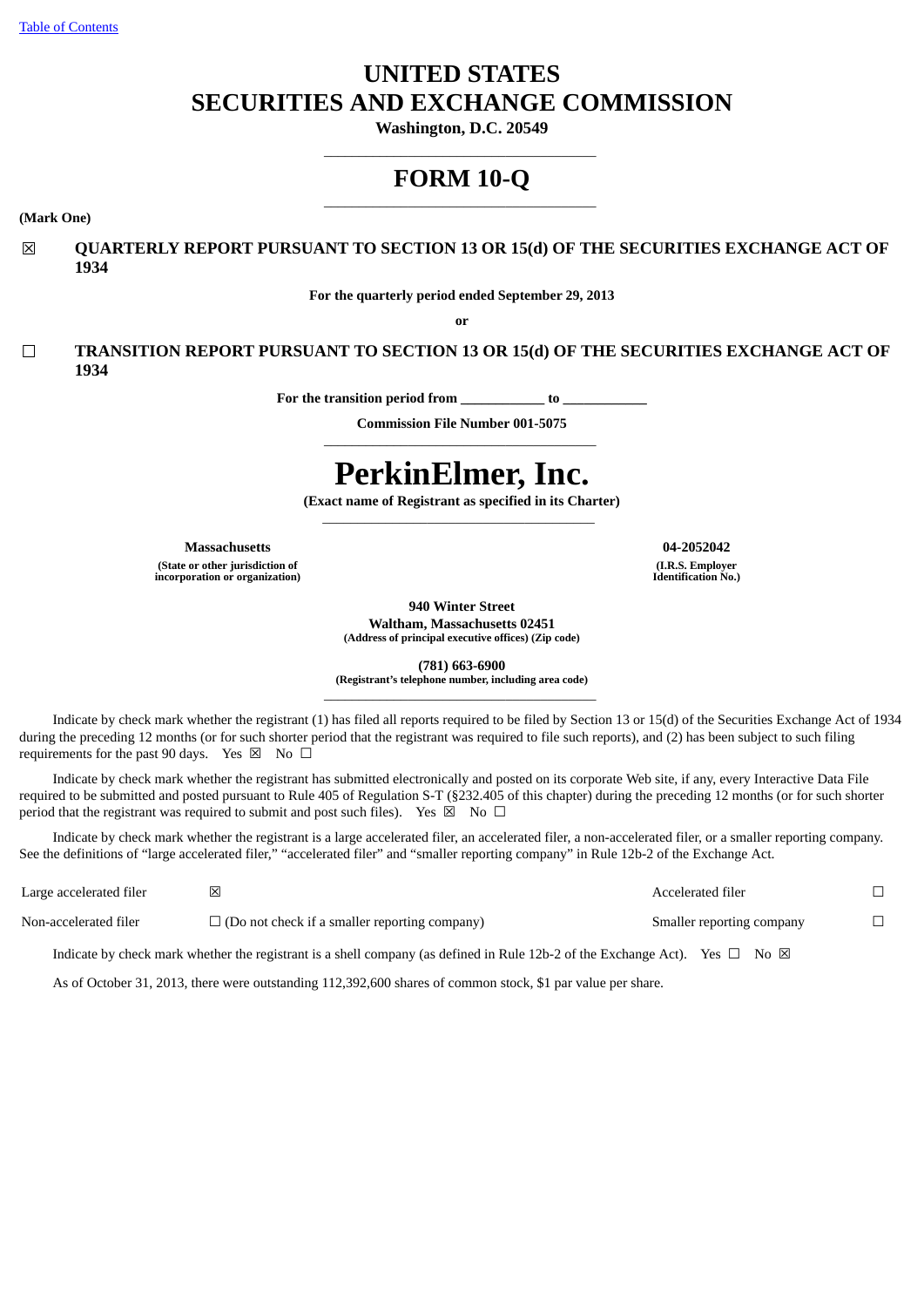# **TABLE OF CONTENTS**

# **PART I. FINANCIAL INFORMATION**

**Page**

| Item 1.              | <b>Unaudited Financial Statements</b>                                                 | $\overline{3}$   |
|----------------------|---------------------------------------------------------------------------------------|------------------|
|                      | <b>Condensed Consolidated Statements of Operations</b>                                | $\overline{3}$   |
|                      | <b>Condensed Consolidated Statements of Comprehensive Income</b>                      | $\overline{4}$   |
|                      | <b>Condensed Consolidated Balance Sheets</b>                                          | $\overline{5}$   |
|                      | <b>Condensed Consolidated Statements of Cash Flows</b>                                | $6 \overline{6}$ |
|                      | <b>Notes to Condensed Consolidated Financial Statements</b>                           | $\overline{Z}$   |
| Item 2.              | Management's Discussion and Analysis of Financial Condition and Results of Operations | $\underline{28}$ |
|                      | <b>Overview</b>                                                                       | $\frac{28}{2}$   |
|                      | <b>Critical Accounting Policies and Estimates</b>                                     | 29               |
|                      | <b>Consolidated Results of Continuing Operations</b>                                  | $\frac{29}{37}$  |
|                      | <b>Reporting Segment Results of Continuing Operations</b>                             |                  |
|                      | <b>Liquidity and Capital Resources</b>                                                | <u>39</u>        |
|                      | <b>Dividends</b>                                                                      | $\overline{43}$  |
|                      | <b>Effects of Recently Adopted Accounting Pronouncements</b>                          | <u>43</u>        |
|                      | <b>Effects of Recently Issued Accounting Pronouncements</b>                           | 44               |
| Item 3.              | <b>Quantitative and Qualitative Disclosures About Market Risk</b>                     | 45               |
| Item 4.              | <b>Controls and Procedures</b>                                                        | 46               |
|                      | PART II. OTHER INFORMATION                                                            |                  |
| Item 1.              | <b>Legal Proceedings</b>                                                              | $\frac{47}{1}$   |
| Item 1A.             | <b>Risk Factors</b>                                                                   | 47               |
| Item 2.              | <b>Unregistered Sales of Equity Securities and Use of Proceeds</b>                    | 54               |
| Item 6.              | <b>Exhibits</b>                                                                       | 55               |
| <b>Signatures</b>    |                                                                                       | 56               |
| <b>Exhibit Index</b> |                                                                                       | 57               |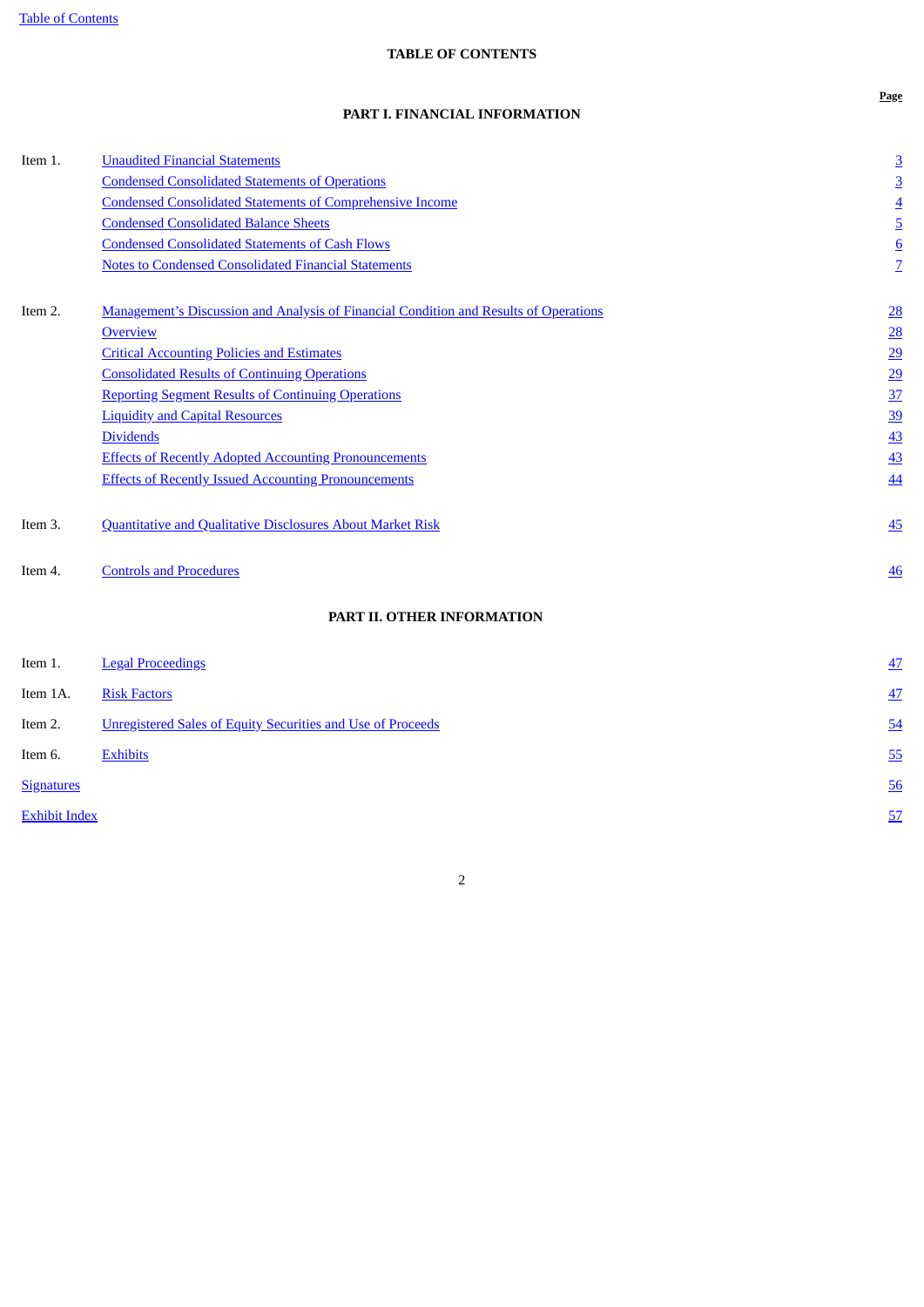# **PART I. FINANCIAL INFORMATION**

<span id="page-2-1"></span><span id="page-2-0"></span>**Item 1.** *Unaudited Financial Statements*

# **PERKINELMER, INC. AND SUBSIDIARIES**

# **CONDENSED CONSOLIDATED STATEMENTS OF OPERATIONS**

**(Unaudited)**

|                                                                                        | <b>Three Months Ended</b> |                       |                                       |                       | <b>Nine Months Ended</b> |                       |                |                       |
|----------------------------------------------------------------------------------------|---------------------------|-----------------------|---------------------------------------|-----------------------|--------------------------|-----------------------|----------------|-----------------------|
|                                                                                        |                           | September 29,<br>2013 |                                       | September 30,<br>2012 |                          | September 29,<br>2013 |                | September 30,<br>2012 |
|                                                                                        |                           |                       | (In thousands, except per share data) |                       |                          |                       |                |                       |
| Product revenue                                                                        | \$                        | 355,745               | $\mathfrak{s}$                        | 349,067               | \$                       | 1,076,389             | $\mathfrak{S}$ | 1,070,504             |
| Service revenue                                                                        |                           | 168,532               |                                       | 160,537               |                          | 496,563               |                | 471,780               |
| <b>Total revenue</b>                                                                   |                           | 524,277               |                                       | 509,604               |                          | 1,572,952             |                | 1,542,284             |
| Cost of product revenue                                                                |                           | 192,256               |                                       | 182,179               |                          | 569,143               |                | 555,078               |
| Cost of service revenue                                                                |                           | 98,509                |                                       | 96,685                |                          | 303,113               |                | 285,658               |
| <b>Total cost of revenue</b>                                                           |                           | 290,765               |                                       | 278,864               |                          | 872,256               |                | 840,736               |
| Selling, general and administrative expenses                                           |                           | 143,649               |                                       | 145,442               |                          | 443,901               |                | 452,026               |
| Research and development expenses                                                      |                           | 31,541                |                                       | 32,408                |                          | 100,321               |                | 99,101                |
| Restructuring and contract termination charges, net                                    |                           | 1,126                 |                                       | 9,672                 |                          | 23,713                |                | 21,034                |
| <b>Operating income from continuing operations</b>                                     |                           | 57,196                |                                       | 43,218                |                          | 132,761               |                | 129,387               |
| Interest and other expense, net                                                        |                           | 12,340                |                                       | 11,872                |                          | 37,245                |                | 36,060                |
| Income from continuing operations before income taxes                                  |                           | 44,856                |                                       | 31,346                |                          | 95,516                |                | 93,327                |
| Provision for (benefit from) income taxes                                              |                           | 4,557                 |                                       | 2,357                 |                          | (4,008)               |                | 8,694                 |
| <b>Income from continuing operations</b>                                               |                           | 40,299                |                                       | 28,989                |                          | 99,524                |                | 84,633                |
| (Loss) gain on disposition of discontinued operations before income<br>taxes           |                           | (64)                  |                                       | 898                   |                          | 457                   |                | 1,915                 |
| Provision for (benefit from) income taxes on disposition of<br>discontinued operations |                           | 37                    |                                       | 293                   |                          | (358)                 |                | 752                   |
| (Loss) income from discontinued operations and dispositions                            |                           | (101)                 |                                       | 605                   |                          | 815                   |                | 1,163                 |
| <b>Net income</b>                                                                      | \$                        | 40,198                | \$                                    | 29,594                | \$                       | 100,339               | \$             | 85,796                |
| <b>Basic earnings per share:</b>                                                       |                           |                       |                                       |                       |                          |                       |                |                       |
| Income from continuing operations                                                      | \$                        | 0.36                  | \$                                    | 0.25                  | \$                       | 0.89                  | \$             | 0.75                  |
| (Loss) income from discontinued operations and dispositions                            |                           | (0.00)                |                                       | 0.01                  |                          | 0.01                  |                | 0.01                  |
| Net income                                                                             | \$                        | 0.36                  | \$                                    | 0.26                  | \$                       | 0.89                  | \$             | 0.76                  |
| <b>Diluted earnings per share:</b>                                                     |                           |                       |                                       |                       |                          |                       |                |                       |
| Income from continuing operations                                                      | \$                        | 0.36                  | \$                                    | 0.25                  | \$                       | 0.88                  | \$             | 0.74                  |
| (Loss) income from discontinued operations and dispositions                            |                           | (0.00)                |                                       | 0.01                  |                          | 0.01                  |                | 0.01                  |
| Net income                                                                             | \$                        | 0.36                  | \$                                    | 0.26                  | \$                       | 0.88                  | \$             | 0.75                  |
| Weighted average shares of common stock outstanding:                                   |                           |                       |                                       |                       |                          |                       |                |                       |
| <b>Basic</b>                                                                           |                           | 111,827               |                                       | 113,860               |                          | 112,285               |                | 113,491               |
| <b>Diluted</b>                                                                         |                           | 113,115               |                                       | 114,998               |                          | 113,516               |                | 114,565               |
| Cash dividends per common share                                                        | \$                        | 0.07                  | \$                                    | 0.07                  | \$                       | 0.21                  | \$             | 0.21                  |

<span id="page-2-2"></span>The accompanying notes are an integral part of these condensed consolidated financial statements.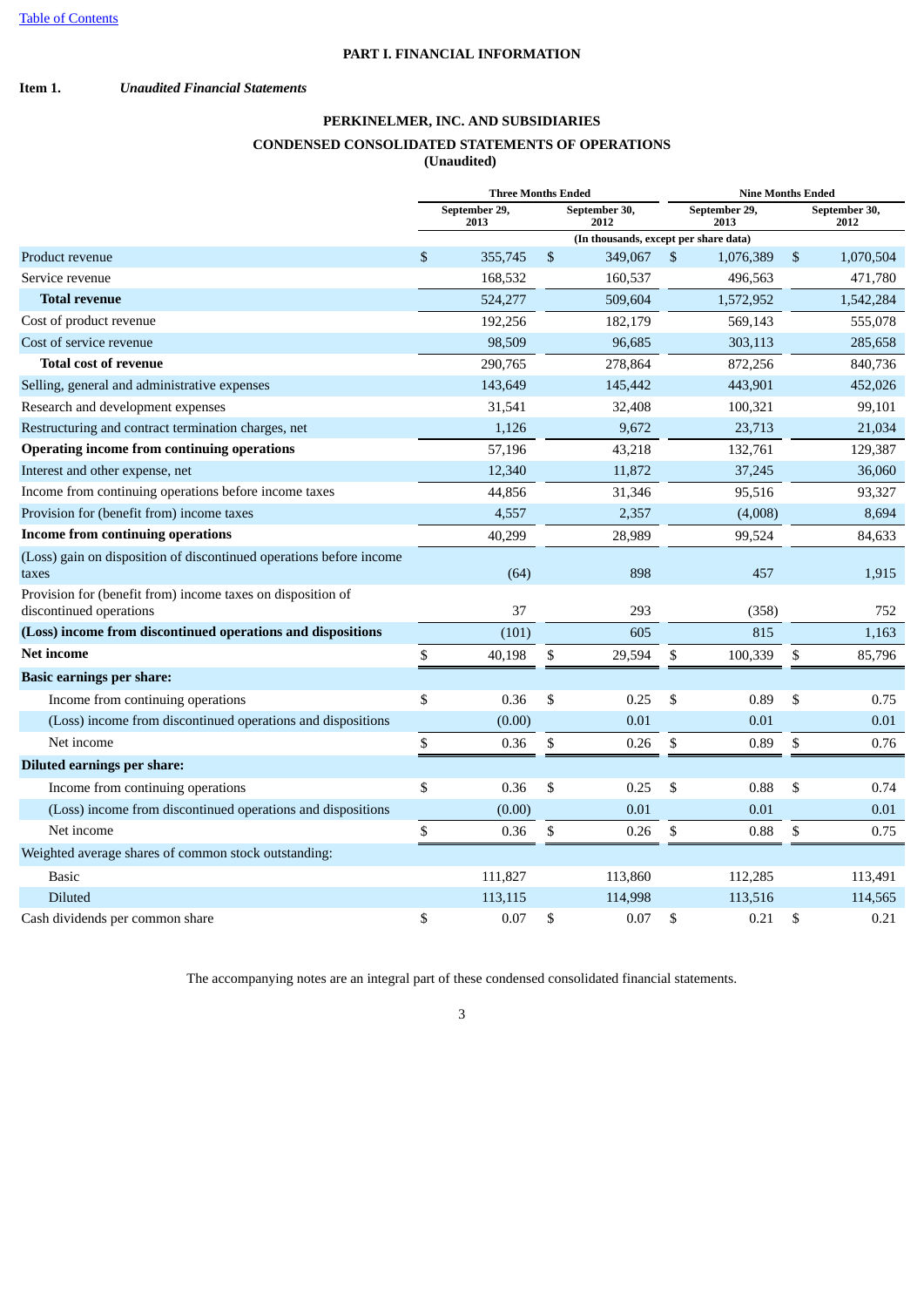# **PERKINELMER, INC. AND SUBSIDIARIES CONDENSED CONSOLIDATED STATEMENTS OF COMPREHENSIVE INCOME**

**(Unaudited)**

|                                                                                              | <b>Three Months Ended</b> |                                                |   | <b>Nine Months Ended</b> |   |         |                       |        |
|----------------------------------------------------------------------------------------------|---------------------------|------------------------------------------------|---|--------------------------|---|---------|-----------------------|--------|
|                                                                                              |                           | September 29,<br>September 30,<br>2013<br>2012 |   | September 29,<br>2013    |   |         | September 30,<br>2012 |        |
|                                                                                              |                           |                                                |   | (In thousands)           |   |         |                       |        |
| Net income                                                                                   | \$                        | 40,198                                         | S | 29,594                   | S | 100.339 | - \$                  | 85,796 |
| Other comprehensive income:                                                                  |                           |                                                |   |                          |   |         |                       |        |
| Foreign currency translation adjustments                                                     |                           | 16,407                                         |   | 20,446                   |   | 1,703   |                       | 3,868  |
| Reclassification adjustments for losses on derivatives included in<br>net income, net of tax |                           | 299                                            |   | 299                      |   | 897     |                       | 897    |
| Unrealized gains on securities, net of tax                                                   |                           | 40                                             |   | 19                       |   | 10      |                       | 41     |
| Other comprehensive income                                                                   |                           | 16,746                                         |   | 20,764                   |   | 2,610   |                       | 4,806  |
| Comprehensive income                                                                         |                           | 56,944                                         |   | 50,358                   |   | 102,949 | - \$                  | 90,602 |

<span id="page-3-0"></span>The accompanying notes are an integral part of these condensed consolidated financial statements.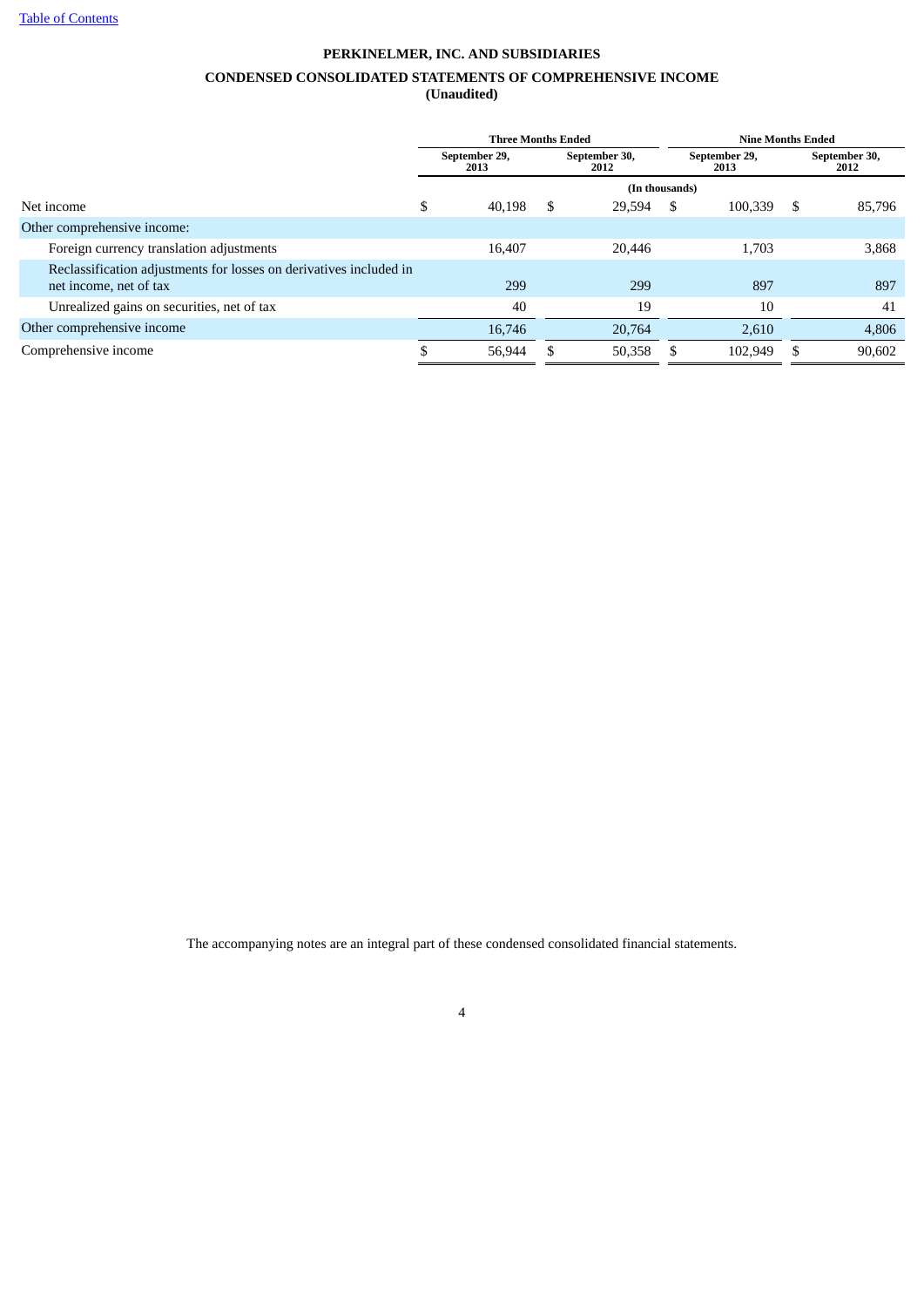# **PERKINELMER, INC. AND SUBSIDIARIES CONDENSED CONSOLIDATED BALANCE SHEETS (Unaudited)**

|                                                                                                                                                                                                       |              | September 29,<br>2013                           |                           | December 30,<br>2012 |
|-------------------------------------------------------------------------------------------------------------------------------------------------------------------------------------------------------|--------------|-------------------------------------------------|---------------------------|----------------------|
|                                                                                                                                                                                                       |              | (In thousands, except share and per share data) |                           |                      |
| Current assets:                                                                                                                                                                                       |              |                                                 |                           |                      |
| Cash and cash equivalents                                                                                                                                                                             | \$           | 132,303                                         | \$                        | 171,444              |
| Accounts receivable, net                                                                                                                                                                              |              | 428,531                                         |                           | 457,011              |
| Inventories, net                                                                                                                                                                                      |              | 278,351                                         |                           | 247,688              |
| Other current assets                                                                                                                                                                                  |              | 109,239                                         |                           | 95,611               |
| <b>Total current assets</b>                                                                                                                                                                           |              | 948,424                                         |                           | 971,754              |
| Property, plant and equipment, net:                                                                                                                                                                   |              |                                                 |                           |                      |
| At cost                                                                                                                                                                                               |              | 508,411                                         |                           | 513,479              |
| Accumulated depreciation                                                                                                                                                                              |              | (313,716)                                       |                           | (302, 963)           |
| Property, plant and equipment, net                                                                                                                                                                    |              | 194,695                                         |                           | 210,516              |
| Marketable securities and investments                                                                                                                                                                 |              | 1,220                                           |                           | 1,149                |
| Intangible assets, net                                                                                                                                                                                |              | 481,417                                         |                           | 529,901              |
| Goodwill                                                                                                                                                                                              |              | 2,131,051                                       |                           | 2,122,788            |
| Other assets, net                                                                                                                                                                                     |              | 94,719                                          |                           | 65,654               |
| <b>Total assets</b>                                                                                                                                                                                   | $\mathbb{S}$ | 3,851,526                                       | $\boldsymbol{\mathsf{S}}$ | 3,901,762            |
| <b>Current liabilities:</b>                                                                                                                                                                           |              |                                                 |                           |                      |
| Short-term debt                                                                                                                                                                                       | \$           | 2,622                                           | \$                        | 1,772                |
| Accounts payable                                                                                                                                                                                      |              | 162,523                                         |                           | 168,943              |
| Accrued restructuring and contract termination charges                                                                                                                                                |              | 27,739                                          |                           | 21,364               |
| Accrued expenses and other current liabilities                                                                                                                                                        |              | 396,126                                         |                           | 388,026              |
| Current liabilities of discontinued operations                                                                                                                                                        |              | 381                                             |                           | 995                  |
| <b>Total current liabilities</b>                                                                                                                                                                      |              | 589,391                                         |                           | 581,100              |
| Long-term debt                                                                                                                                                                                        |              | 933,292                                         |                           | 938,824              |
| Long-term liabilities                                                                                                                                                                                 |              | 409,272                                         |                           | 442,026              |
| <b>Total liabilities</b>                                                                                                                                                                              |              | 1,931,955                                       |                           | 1,961,950            |
| Commitments and contingencies (see Note 19)                                                                                                                                                           |              |                                                 |                           |                      |
| Stockholders' equity:                                                                                                                                                                                 |              |                                                 |                           |                      |
| Preferred stock—\$1 par value per share, authorized 1,000,000 shares; none issued or outstanding                                                                                                      |              |                                                 |                           |                      |
| Common stock-\$1 par value per share, authorized 300,000,000 shares; issued and outstanding 112,382,000<br>shares and 115,036,000 shares at September 29, 2013 and at December 30, 2012, respectively |              | 112,382                                         |                           | 115,036              |
| Capital in excess of par value                                                                                                                                                                        |              | 112,605                                         |                           | 209,610              |
| Retained earnings                                                                                                                                                                                     |              | 1,625,381                                       |                           | 1,548,573            |
| Accumulated other comprehensive income                                                                                                                                                                |              | 69,203                                          |                           | 66,593               |
| <b>Total stockholders' equity</b>                                                                                                                                                                     |              | 1,919,571                                       |                           | 1,939,812            |
| Total liabilities and stockholders' equity                                                                                                                                                            | \$           | 3,851,526                                       | \$                        | 3,901,762            |

<span id="page-4-0"></span>The accompanying notes are an integral part of these condensed consolidated financial statements.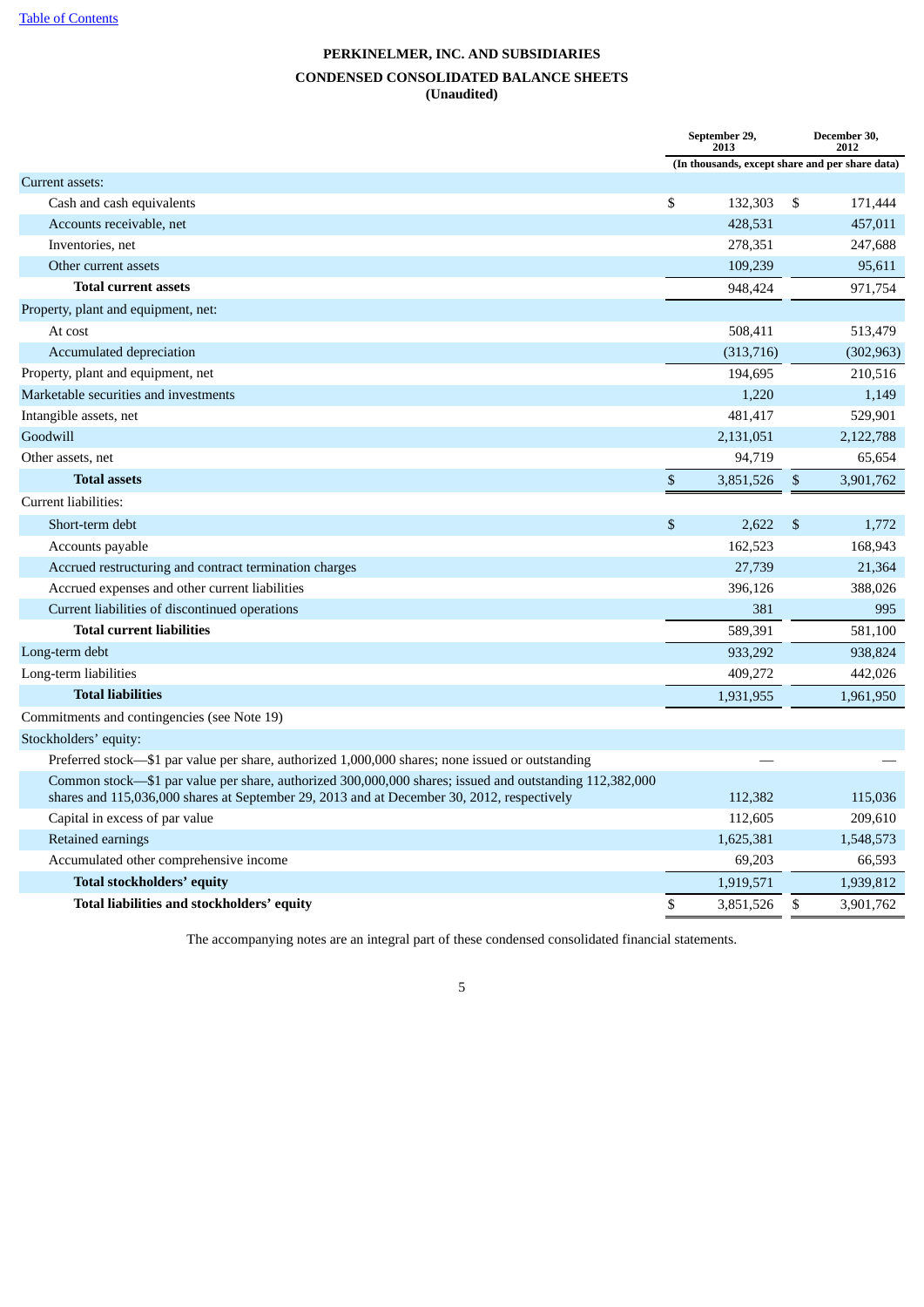# **PERKINELMER, INC. AND SUBSIDIARIES CONDENSED CONSOLIDATED STATEMENTS OF CASH FLOWS (Unaudited)**

|                                                                                                                                                              | <b>Nine Months Ended</b> |                       |                |                       |
|--------------------------------------------------------------------------------------------------------------------------------------------------------------|--------------------------|-----------------------|----------------|-----------------------|
|                                                                                                                                                              |                          | September 29,<br>2013 |                | September 30,<br>2012 |
|                                                                                                                                                              |                          | (In thousands)        |                |                       |
| <b>Operating activities:</b>                                                                                                                                 |                          |                       |                |                       |
| Net income                                                                                                                                                   | \$                       | 100,339               | \$             | 85,796                |
| Less: income from discontinued operations and dispositions, net of income taxes                                                                              |                          | (815)                 |                | (1,163)               |
| Income from continuing operations                                                                                                                            |                          | 99,524                |                | 84,633                |
| Adjustments to reconcile income from continuing operations to net cash provided by continuing operations:                                                    |                          |                       |                |                       |
| Restructuring and contract termination charges, net                                                                                                          |                          | 23,713                |                | 21,034                |
| Depreciation and amortization                                                                                                                                |                          | 96,453                |                | 94,791                |
| Stock-based compensation                                                                                                                                     |                          | 11,423                |                | 15,352                |
| Amortization of deferred debt issuance costs, interest rate hedges and accretion of discounts                                                                |                          | 2,598                 |                | 2,655                 |
| Gains on disposition                                                                                                                                         |                          | (1, 566)              |                |                       |
| Amortization of acquired inventory revaluation                                                                                                               |                          | 203                   |                | 4,774                 |
| Changes in operating assets and liabilities which provided (used) cash, excluding effects from companies purchased and divested:<br>Accounts receivable, net |                          | 26,839                |                | 15,088                |
| Inventories, net                                                                                                                                             |                          | (31, 782)             |                | (24, 447)             |
| Accounts payable                                                                                                                                             |                          | (6,035)               |                | (18,611)              |
| Excess tax benefit from exercise of common stock options                                                                                                     |                          |                       |                | (1,767)               |
| Accrued expenses and other                                                                                                                                   |                          | (134, 391)            |                | (79, 725)             |
| Net cash provided by operating activities of continuing operations                                                                                           |                          | 86,979                |                | 113,777               |
| Net cash used in operating activities of discontinued operations                                                                                             |                          | (91)                  |                |                       |
| Net cash provided by operating activities                                                                                                                    |                          |                       |                | (1,131)               |
| <b>Investing activities:</b>                                                                                                                                 |                          | 86,888                |                | 112,646               |
| Capital expenditures                                                                                                                                         |                          |                       |                |                       |
| Proceeds from surrender of life insurance policies                                                                                                           |                          | (31, 564)             |                | (24, 350)             |
| Proceeds from dispositions of property, plant and equipment, net                                                                                             |                          | 783                   |                |                       |
| Changes in restricted cash balances                                                                                                                          |                          | 52,202                |                |                       |
| Activity related to acquisitions and investments, net of cash and cash equivalents acquired                                                                  |                          |                       |                | 670                   |
|                                                                                                                                                              |                          | (7,049)               |                | (6,750)               |
| Net cash provided by (used in) investing activities of continuing operations                                                                                 |                          | 14,372                |                | (30, 430)             |
| Net cash provided by investing activities of discontinued operations                                                                                         |                          | 494                   |                | 1,976                 |
| Net cash provided by (used in) investing activities                                                                                                          |                          | 14,866                |                | (28, 454)             |
| <b>Financing activities:</b>                                                                                                                                 |                          |                       |                |                       |
| Payments on revolving credit facility                                                                                                                        |                          | (429,000)             |                | (333,000)             |
| Proceeds from revolving credit facility                                                                                                                      |                          | 419,000               |                | 291,000               |
| Payments of debt issuance costs                                                                                                                              |                          |                       |                | (416)                 |
| Settlement of cash flow hedges                                                                                                                               |                          | 1,363                 |                |                       |
| Net proceeds from (payments on) other credit facilities                                                                                                      |                          | 5,530                 |                | (143)                 |
| Payments for acquisition-related contingent consideration                                                                                                    |                          |                       |                | (12, 459)             |
| Excess tax benefit from exercise of commons stock                                                                                                            |                          |                       |                | 1,767                 |
| Proceeds from issuance of common stock under stock plans                                                                                                     |                          | 15,292                |                | 22,944                |
| Purchases of common stock                                                                                                                                    |                          | (127, 186)            |                | (2,092)               |
| Dividends paid                                                                                                                                               |                          | (23, 733)             |                | (23, 875)             |
| Net cash used in financing activities                                                                                                                        |                          | (138, 734)            |                | (56, 274)             |
| Effect of exchange rate changes on cash and cash equivalents                                                                                                 |                          | (2, 161)              |                | 568                   |
| Net (decrease) increase in cash and cash equivalents                                                                                                         |                          | (39, 141)             |                | 28,486                |
| Cash and cash equivalents at beginning of period                                                                                                             |                          | 171,444               |                | 142,342               |
| Cash and cash equivalents at end of period                                                                                                                   | $\mathbb{S}$             | 132,303               | $\mathfrak{s}$ | 170,828               |

<span id="page-5-0"></span>The accompanying notes are an integral part of these condensed consolidated financial statements.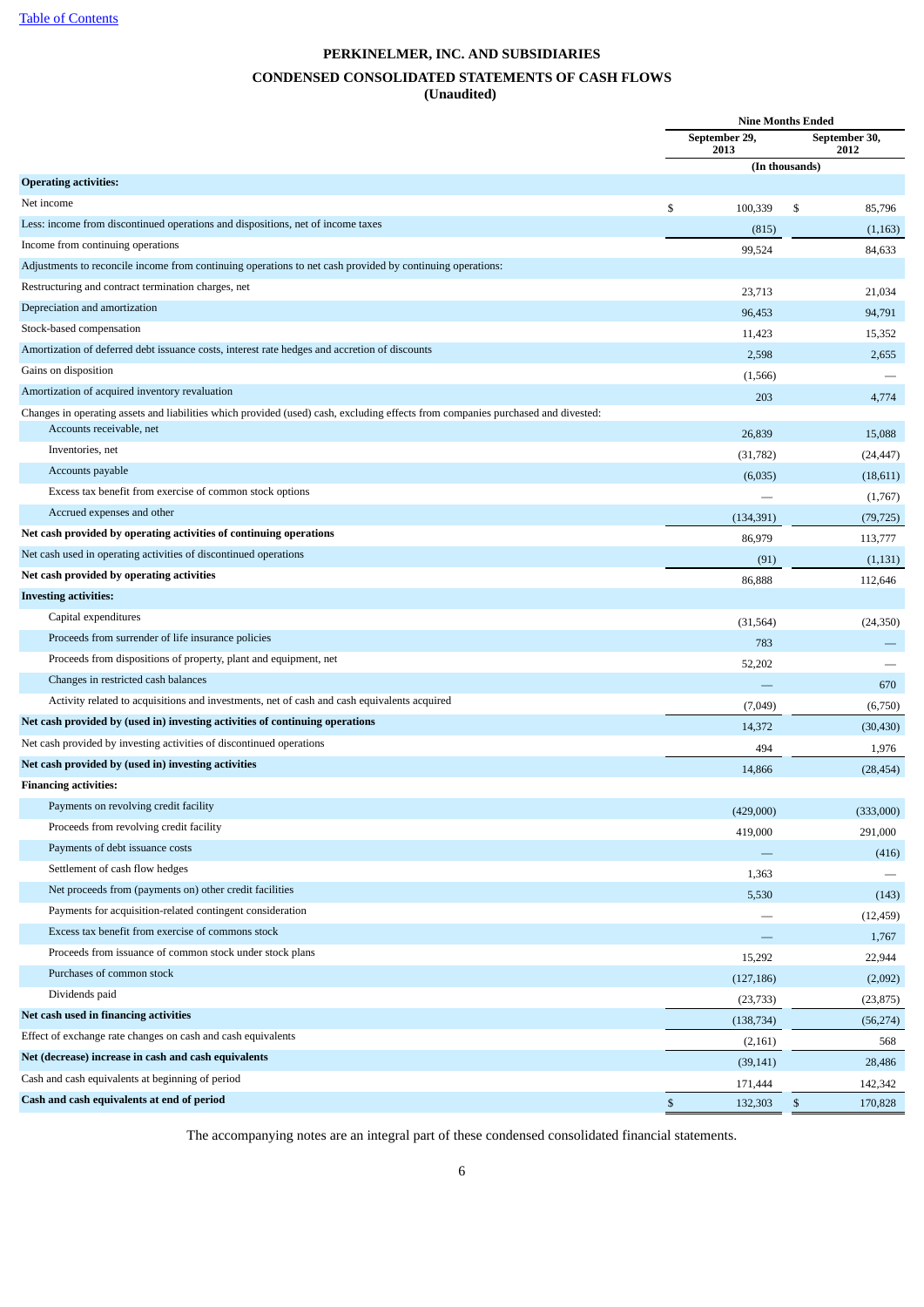# **PERKINELMER, INC. AND SUBSIDIARIES NOTES TO CONDENSED CONSOLIDATED FINANCIAL STATEMENTS (Unaudited)**

# **Note 1: Basis of Presentation**

The condensed consolidated financial statements included herein have been prepared by PerkinElmer, Inc. (the "Company"), without audit, in accordance with accounting principles generally accepted in the United States of America (the "U.S." or the "United States") and pursuant to the rules and regulations of the Securities and Exchange Commission (the "SEC"). Certain information in the footnote disclosures of the financial statements has been condensed or omitted where it substantially duplicates information provided in the Company's latest audited consolidated financial statements, in accordance with the rules and regulations of the SEC. These condensed consolidated financial statements should be read in conjunction with the Company's audited consolidated financial statements and notes included in its Annual Report on Form 10-K for the fiscal year ended December 30, 2012, filed with the SEC (the "2012 Form 10-K"). The balance sheet amounts at December 30, 2012 in this report were derived from the Company's audited 2012 consolidated financial statements included in the 2012 Form 10-K. The condensed consolidated financial statements reflect all adjustments that, in the opinion of management, are necessary to present fairly the Company's financial position, results of operations and cash flows for the periods indicated. The preparation of financial statements in conformity with U.S. Generally Accepted Accounting Principles ("GAAP") requires management to make estimates and assumptions that affect the reported amounts and classifications of assets and liabilities and disclosure of contingent assets and liabilities at the date of the financial statements and the reported amounts of revenues and expenses during the reporting period. The results of operations for the three and nine months ended September 29, 2013 and September 30, 2012, respectively, are not necessarily indicative of the results for the entire fiscal year or any future period. The Company has evaluated subsequent events from September 29, 2013 through the date of the issuance of these condensed consolidated financial statements and has determined that no material subsequent events have occurred that would affect the information presented in these condensed consolidated financial statements or would require additional disclosure.

*Recently Adopted Accounting Pronouncements:* During the first quarter of fiscal year 2013 the Company adopted new guidance on additional disclosure requirements of other comprehensive income. This new guidance requires the presentation of reclassifications out of accumulated other comprehensive income on the face of the financial statements or as a separate disclosure in the notes to the financial statements. The reclassifications out of accumulated other comprehensive income and into net income were not material for the three and nine months ended September 29, 2013. See Note 11 for additional details.

*Recently Issued Accounting Pronouncements:* From time to time, new accounting pronouncements are issued by the Financial Accounting Standards Board and are adopted by the Company as of the specified effective dates. Unless otherwise discussed, the Company believes that such recently issued pronouncements will not have a significant impact on the Company's condensed consolidated financial position, results of operations and cash flows or do not apply to the Company's operations.

# **Note 2: Business Combinations**

*Acquisition of Haoyuan Biotech Co., Ltd.* In November 2012, the Company acquired all outstanding stock of Shanghai Haoyuan Biotech Co., Ltd. ("Haoyuan"). Haoyuan is a provider of nucleic acid-based blood screening solutions for the blood banking and clinical diagnostics markets. The Company expects this acquisition to extend the Company's capabilities into nucleic acid blood screening, as well as deepen its position in the growing molecular clinical diagnostics market in China. The Company paid the shareholders of Haoyuan \$38.0 million in cash for the stock of Haoyuan. The Company recorded a receivable of \$2.7 million from the shareholders of Haoyuan as a reduction of purchase price for the settlement of certain contingencies. As of the closing date, the Company potentially had to pay the shareholders additional contingent consideration of up to \$30.0 million, which at closing had an estimated fair value of \$1.9 million. The excess of the purchase price over the fair value of the acquired net assets represents cost and revenue synergies specific to the Company, as well as non-capitalizable intangible assets, such as the employee workforce acquired, and has been allocated to goodwill, none of which is tax deductible. The Company reported the operations for this acquisition within the results of the Company's Human Health segment from the acquisition date.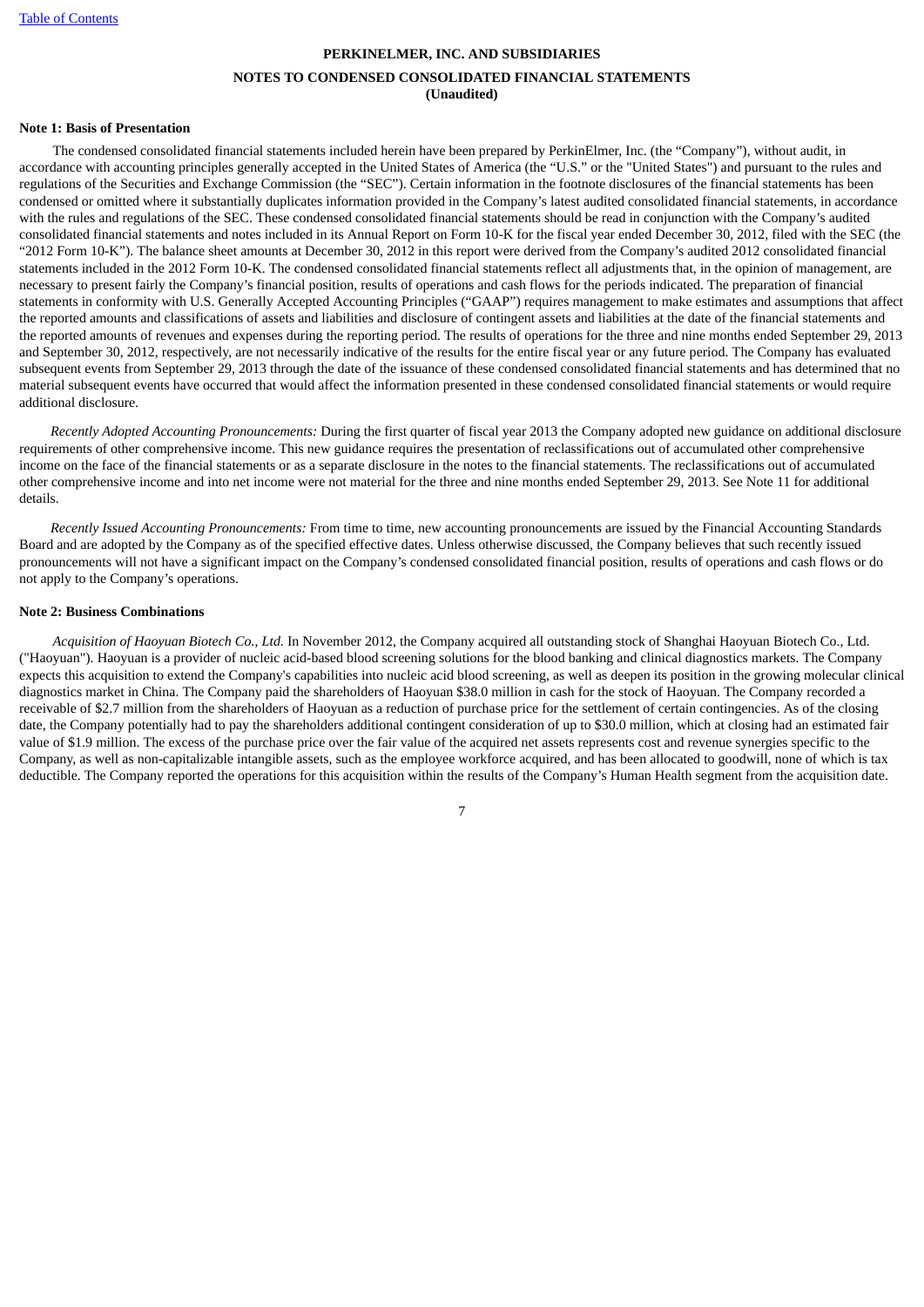The total purchase price has been preliminarily allocated to the estimated fair values of assets acquired and liabilities assumed as follows:

|                                                       | Haoyuan<br>(Preliminary) |
|-------------------------------------------------------|--------------------------|
|                                                       | (In thousands)           |
| Fair value of business combination:                   |                          |
| Cash payments                                         | \$<br>38,000             |
| Contingent consideration                              | 1,900                    |
| Working capital and other adjustments                 | (2,729)                  |
| Less cash acquired                                    | (175)                    |
| Total                                                 | \$<br>36,996             |
| Identifiable assets acquired and liabilities assumed: |                          |
| Current assets                                        | \$<br>2,389              |
| Property, plant and equipment                         | 2,906                    |
| Identifiable intangible assets:                       |                          |
| Core technology                                       | 17,700                   |
| Trade names                                           | 400                      |
| <b>IPR&amp;D</b>                                      | 300                      |
| Goodwill                                              | 19,682                   |
| Deferred taxes                                        | (2,656)                  |
| Liabilities assumed                                   | (3, 725)                 |
| <b>Total</b>                                          | \$<br>36,996             |

The weighted average amortization periods of identifiable definite-lived intangible assets for core technology and trade names were 8.0 years.

As of September 29, 2013, the purchase price allocation for the Haoyuan acquisition was preliminary. The preliminary allocation of the purchase price for the Haoyuan acquisition was based upon an initial valuation and the Company's estimates and assumptions underlying the initial valuation are subject to change within the measurement period (up to one year from the acquisition date). The primary areas of the preliminary purchase price allocation that are not yet finalized relate to the fair value of certain tangible and intangible assets acquired and liabilities assumed, assets and liabilities related to income taxes and related valuation allowances, and residual goodwill. The Company expects to continue to obtain information to assist in determining the fair values of the net assets acquired at the acquisition date during the measurement period. During the measurement period, the Company will adjust assets or liabilities if new information is obtained about facts and circumstances that existed as of the acquisition date that, if known, would have resulted in the recognition of those assets and liabilities as of that date. Adjustments to the preliminary allocation of the purchase price during the measurement period require the revision of comparative prior period financial information when reissued in subsequent financial statements. The effect of adjustments to the allocation of the purchase price made during the measurement period would be as if the adjustments had been completed on the acquisition date. The effects of any such adjustments, if material, will cause changes in depreciation, amortization, or other income or expense recognized in prior periods. All changes that do not qualify as adjustments made during the measurement period are included in current period earnings.

Allocations of the purchase price for acquisitions are based on estimates of the fair value of the net assets acquired and are subject to adjustment upon finalization of the purchase price allocations. The accounting for business combinations requires estimates and judgments as to expectations for future cash flows of the acquired business, and the allocation of those cash flows to identifiable intangible assets, in determining the estimated fair values for assets acquired and liabilities assumed. The fair values assigned to tangible and intangible assets acquired and liabilities assumed, including contingent consideration, are based on management's estimates and assumptions, as well as other information compiled by management, including valuations that utilize customary valuation procedures and techniques. Contingent consideration is measured at fair value at the acquisition date, based on the probability that revenue thresholds or product development milestones will be achieved during the earnout period, with changes in the fair value after the acquisition date affecting earnings to the extent it is to be settled in cash. Increases or decreases in the fair value of contingent consideration liabilities primarily result from changes in the estimated probabilities of achieving revenue thresholds or product development milestones during the earnout period. The Company may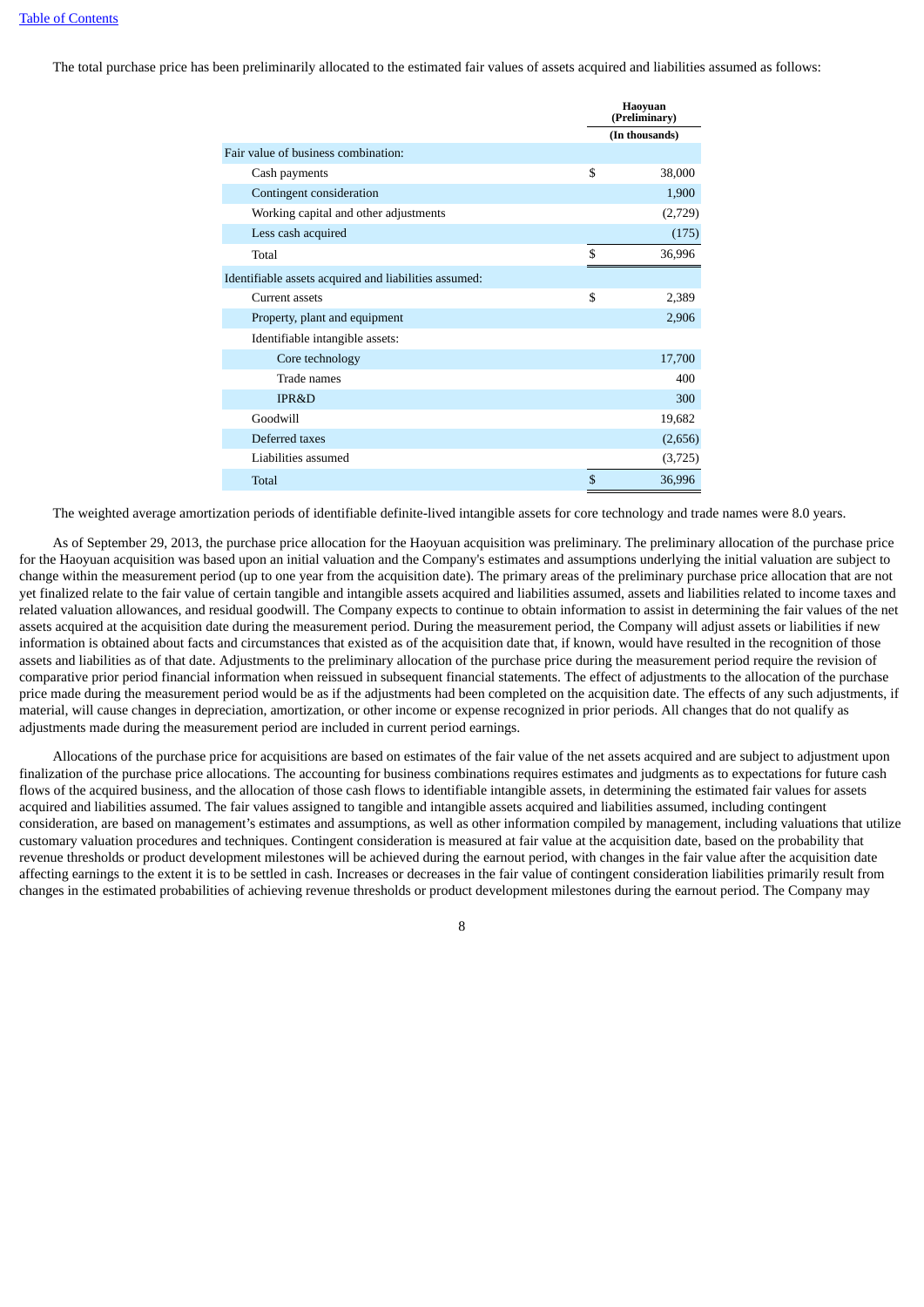have to pay contingent consideration, related to all acquisitions with open contingency periods, of up to \$37.0 million as of September 29, 2013. As of September 29, 2013, the Company has recorded contingent consideration obligations relating to these acquisitions, with an estimated fair value of \$2.9 million. The earnout periods for each of these acquisitions do not exceed three years from the acquisition date. If the actual results differ from the estimates and judgments used in these fair values, the amounts recorded in the condensed consolidated financial statements could result in a possible impairment of the intangible assets and goodwill, require acceleration of the amortization expense of definite-lived intangible assets or the recognition of additional consideration which would be expensed.

Total transaction costs related to acquisition activities for the three and nine months ended September 29, 2013 were zero and \$0.1 million, respectively. Total transaction costs related to acquisition activities for the three and nine months ended September 30, 2012 were \$0.3 million and \$0.6 million, respectively. These transaction costs were expensed as incurred and recorded in selling, general and administrative expenses in the Company's condensed consolidated statements of operations.

#### **Note 3: Discontinued Operations**

As part of the Company's continuing efforts to focus on higher growth opportunities, the Company has discontinued certain businesses. The Company has accounted for these businesses as discontinued operations and, accordingly, has presented the results of operations and related cash flows as discontinued operations for all periods presented. Any remaining assets and liabilities of these businesses have been presented separately, and are reflected within the assets and liabilities from discontinued operations in the accompanying condensed consolidated balance sheets as of September 29, 2013 and December 30, 2012.

The Company recorded the following gains and losses, which have been reported as a (loss) gain on disposition of discontinued operations:

|                                                                     |                       | <b>Three Months Ended</b> |                       |      | <b>Nine Months Ended</b> |      |  |                       |  |
|---------------------------------------------------------------------|-----------------------|---------------------------|-----------------------|------|--------------------------|------|--|-----------------------|--|
|                                                                     | September 29,<br>2013 |                           | September 30,<br>2012 |      | September 29,<br>2013    |      |  | September 30,<br>2012 |  |
|                                                                     |                       | (In thousands)            |                       |      |                          |      |  |                       |  |
| Gain on disposition of Photoflash business                          |                       |                           |                       | 974  |                          | 493  |  | 1,966                 |  |
| Loss on disposition of other discontinued operations                |                       | (64)                      |                       | (76) |                          | (36) |  | (51)                  |  |
| (Loss) gain on disposition of discontinued operations before income |                       |                           |                       |      |                          |      |  |                       |  |
| taxes                                                               |                       | (64)                      |                       | 898  |                          | 45.  |  | 1,915                 |  |

In June 2010, the Company sold its Photoflash business, which was included in the Company's Environmental Health segment, for \$13.5 million, including an adjustment for net working capital, plus potential additional contingent consideration. During the nine months ended September 29, 2013, the Company recognized a pre-tax gain of \$0.5 million for contingent consideration related to this sale. During the nine months ended September 30, 2012, the Company recognized a pre-tax gain of \$2.0 million for contingent consideration related to this sale. These gains were recognized as a gain on disposition of discontinued operations.

During the first nine months of both fiscal years 2013 and 2012, the Company settled various commitments related to the divestiture of other discontinued operations. The Company recognized pre-tax losses in the first nine months of both fiscal year 2013 and fiscal year 2012. These losses were recognized as a loss on disposition of discontinued operations.

The Company recorded a tax provision of \$0.04 million and a tax benefit of \$0.4 million on disposition of discontinued operations for the three and nine months ended September 29, 2013, respectively. The Company recorded tax provisions of \$0.3 million and \$0.8 million on disposition of discontinued operations for the three and nine months ended September 30, 2012, respectively.

# **Note 4: Restructuring and Contract Termination Charges, Net**

The Company has undertaken a series of restructuring actions related to the impact of acquisitions and divestitures, alignment with the Company's growth strategy and the integration of its business units. The current portion of restructuring and contract termination charges, is recorded in accrued restructuring and contract termination charges, and the long-term portion of restructuring and contract termination charges, is recorded in long-term liabilities. The activities associated with these plans have been reported as restructuring and contract termination charges, net, and are included as a component of operating expenses from continuing operations.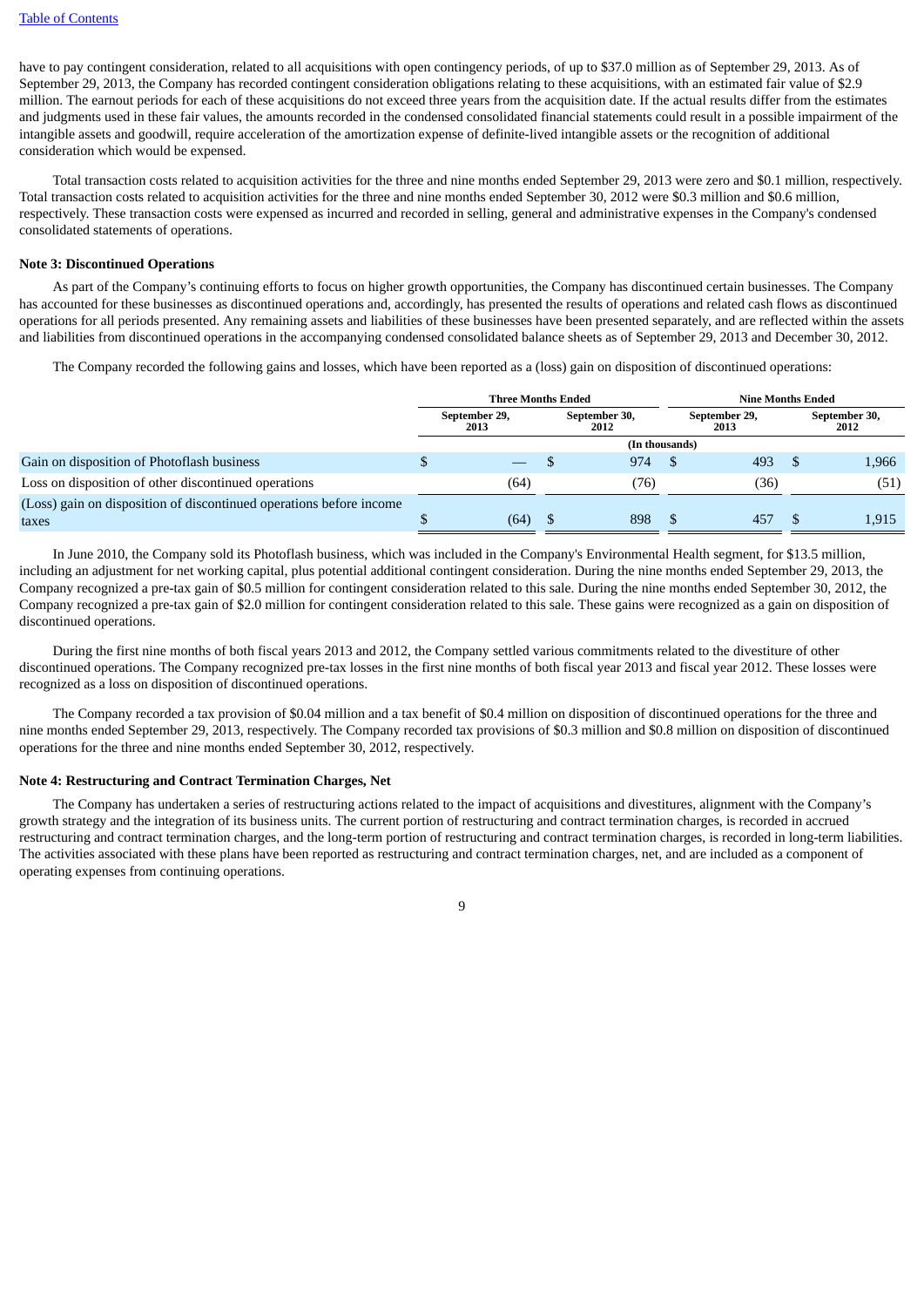A description of the restructuring plans and the activity recorded for the nine months ended September 29, 2013 is listed below. Details of the plans initiated in previous years, particularly those listed under *"Previous Restructuring and Integration Plans,"* are discussed more fully in Note 4 to the audited consolidated financial statements in the 2012 Form 10-K.

The restructuring plan for the third quarter of fiscal year 2013 was principally intended to shift certain of the Company's research and development resources into a newly opened Center for Innovation. The restructuring plan for the second quarter of fiscal year 2013 was principally intended to shift certain of the Company's operations into a newly established shared service center as well as realign operations, research and development resources and production resources as a result of previous acquisitions. The restructuring plan for the first quarter of fiscal year 2013 was principally intended to focus resources on higher growth end markets. The restructuring plan for the fourth quarter of fiscal year 2012 was principally intended to shift resources to higher growth geographic regions and end markets. The restructuring plan for the third quarter of fiscal year 2012 was principally intended to shift certain of the Company's operations into a newly established shared service center. The restructuring plans for the first and second quarters of fiscal year 2012 were principally intended to realign operations, research and development resources and production resources as a result of previous acquisitions.

A description of the restructuring plans and the activity recorded are as follows:

#### *Q3 2013 Restructuring Plan*

During the third quarter of fiscal year 2013, the Company's management approved a plan to shift certain of the Company's research and development resources into a newly opened Center for Innovation (the "Q3 2013 Plan"). As a result of the Q3 2013 Plan, the Company recognized a \$0.5 million pre-tax restructuring charge in the Human Health segment related to a workforce reduction from reorganization activities and the closure of excess facility space. As part of the Q3 2013 Plan, the Company will reduce headcount by 30 employees. All employees were notified of termination under the Q3 2013 Plan by September 29, 2013.

The following table summarizes the Q3 2013 Plan activity for the nine months ended September 29, 2013:

|                                               | <b>Closure of</b><br><b>Excess Facility</b> |           |  | <b>Total</b>                   |   |  |      |
|-----------------------------------------------|---------------------------------------------|-----------|--|--------------------------------|---|--|------|
|                                               |                                             | Severance |  | <b>Space</b><br>(In thousands) |   |  |      |
| Provision                                     | S                                           | 394       |  | 138                            | S |  | 532  |
| Amounts paid and foreign currency translation |                                             |           |  | (26)                           |   |  | (26) |
| Balance at September 29, 2013                 | J                                           | 394       |  | 112                            |   |  | 506  |

The Company anticipates that the remaining severance payments of \$0.4 million for workforce reductions will be substantially completed by the end of the second quarter of fiscal year 2014. The Company also anticipates that the remaining payments of \$0.1 million for the closure of the excess facility space will be paid through fiscal year 2013, in accordance with the terms of the applicable lease.

#### *Q2 2013 Restructuring Plan*

During the second quarter of fiscal year 2013, the Company's management approved a plan to shift certain of the Company's operations into a newly established shared service center as well as realign operations, research and development resources, and production resources as a result of previous acquisitions (the "Q2 2013 Plan"). As a result of the Q2 2013 Plan, and during the nine months ended September 29, 2013, the Company recognized a \$10.3 million pre-tax restructuring charge in the Human Health segment related to a workforce reduction from reorganization activities and the closure of excess facility space and recognized a \$8.8 million pre-tax restructuring charge in the Environmental Health segment related to a workforce reduction from reorganization activities and the closure of excess facility space. The Company expects to recognize an additional \$0.3 million of incremental restructuring expense in future periods as services are provided for one-time termination benefits in which the employee is required to render service until termination in order to receive the benefits. This expense will be recognized ratably over the required service period. As part of the Q2 2013 Plan, the Company will reduce headcount by 265 employees. All employees were notified of termination under the Q2 2013 Plan by June 30, 2013.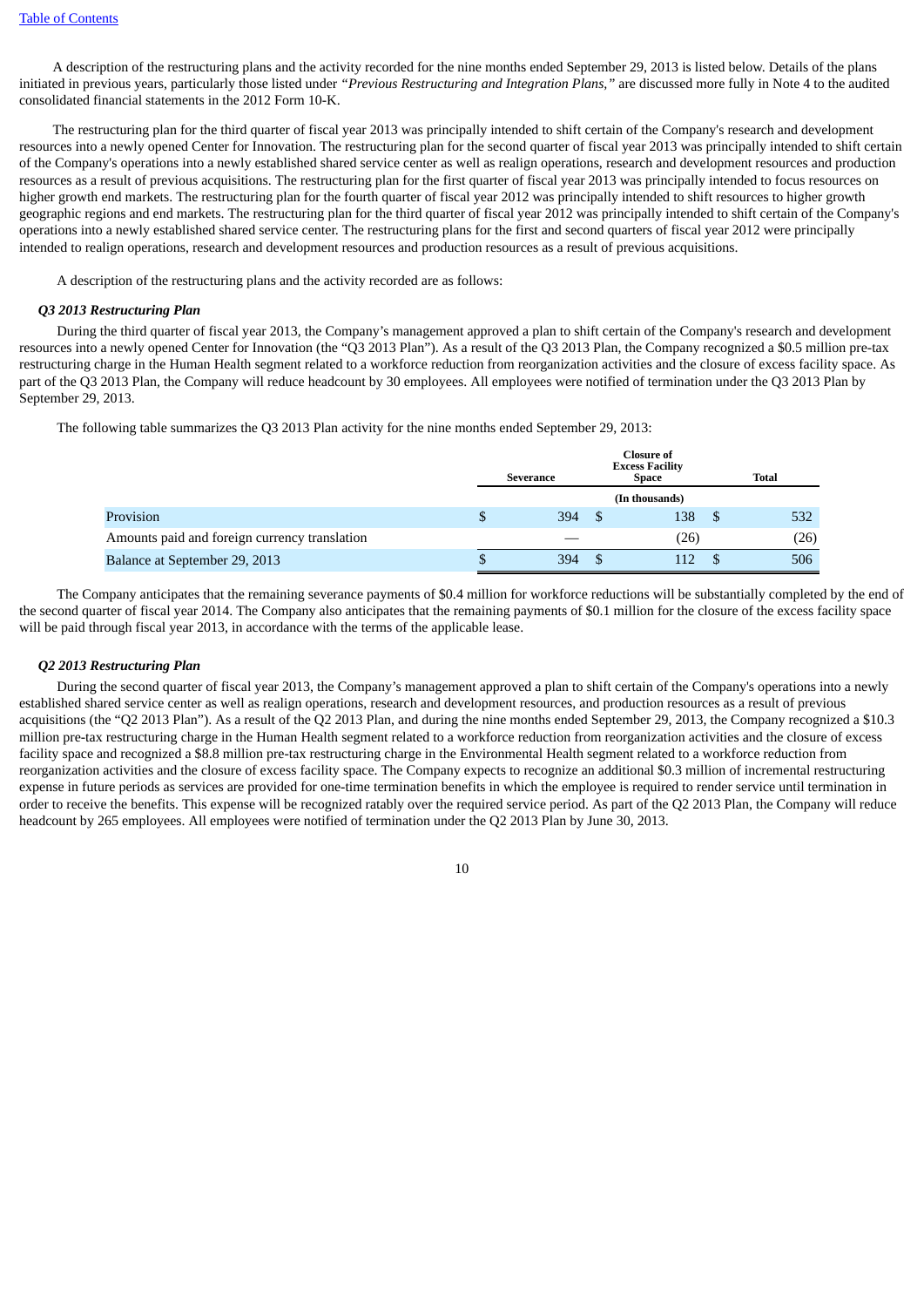The following table summarizes the Q2 2013 Plan activity for the nine months ended September 29, 2013:

|                                               | <b>Closure of</b><br><b>Excess Facility</b><br><b>Space</b><br><b>Severance</b> |         |  | <b>Total</b>   |  |         |
|-----------------------------------------------|---------------------------------------------------------------------------------|---------|--|----------------|--|---------|
|                                               |                                                                                 |         |  | (In thousands) |  |         |
| Provision                                     | \$                                                                              | 18.476  |  | 572            |  | 19,048  |
| Amounts paid and foreign currency translation |                                                                                 | (3,824) |  | (519)          |  | (4,343) |
| Balance at September 29, 2013                 | \$                                                                              | 14,652  |  | 53             |  | 14,705  |

The Company anticipates that the remaining severance payments of \$14.7 million for workforce reductions will be substantially completed by the end of the fourth quarter of fiscal year 2014. The Company also anticipates that the remaining payments of \$0.1 million for the closure of the facility space will be paid through fiscal year 2013, in accordance with the terms of the applicable leases.

#### *Q1 2013 Restructuring Plan*

During the first quarter of fiscal year 2013, the Company's management approved a plan to focus resources on higher growth end markets (the "Q1 2013 Plan"). As a result of the Q1 2013 Plan, the Company recognized a \$2.3 million pre-tax restructuring charge in the Human Health segment related to a workforce reduction from reorganization activities and recognized a \$0.2 million pre-tax restructuring charge in the Environmental Health segment related to a workforce reduction from reorganization activities. As part of the Q1 2013 Plan, the Company reduced headcount by 62 employees. All employees were notified of termination under the Q1 2013 Plan by March 31, 2013.

The following table summarizes the Q1 2013 Plan activity for the nine months ended September 29, 2013:

|                                               | Severance      |
|-----------------------------------------------|----------------|
|                                               | (In thousands) |
| Provision                                     | 2,585          |
| Amounts paid and foreign currency translation | (2,371)        |
| Balance at September 29, 2013                 | 214            |

The Company anticipates that the remaining severance payments of \$0.2 million for workforce reductions will be substantially completed by the end of the fourth quarter of fiscal year 2014.

#### *Q4 2012 Restructuring Plan*

During the fourth quarter of fiscal year 2012, the Company's management approved a plan to shift resources to higher growth geographic regions and end markets (the "Q4 2012 Plan"). As a result of the Q4 2012 Plan, and during fiscal year 2012, the Company recognized a \$0.6 million pre-tax restructuring charge in the Human Health segment related to a workforce reduction from reorganization activities and recognized a \$2.4 million pre-tax restructuring charge in the Environmental Health segment related to a workforce reduction from reorganization activities. As part of the Q4 2012 Plan, the Company reduced headcount by 54 employees. All employees were notified of termination under the Q4 2012 Plan by December 30, 2012.

The following table summarizes the Q4 2012 Plan activity for the nine months ended September 29, 2013:

|                                               | Severance      |
|-----------------------------------------------|----------------|
|                                               | (In thousands) |
| Balance at December 30, 2012                  | 2,682          |
| Amounts paid and foreign currency translation | (2,016)        |
| Balance at September 29, 2013                 | 666            |

The Company anticipates that the remaining severance payments of \$0.7 million for workforce reductions will be substantially completed by the end of the second quarter of fiscal year 2014.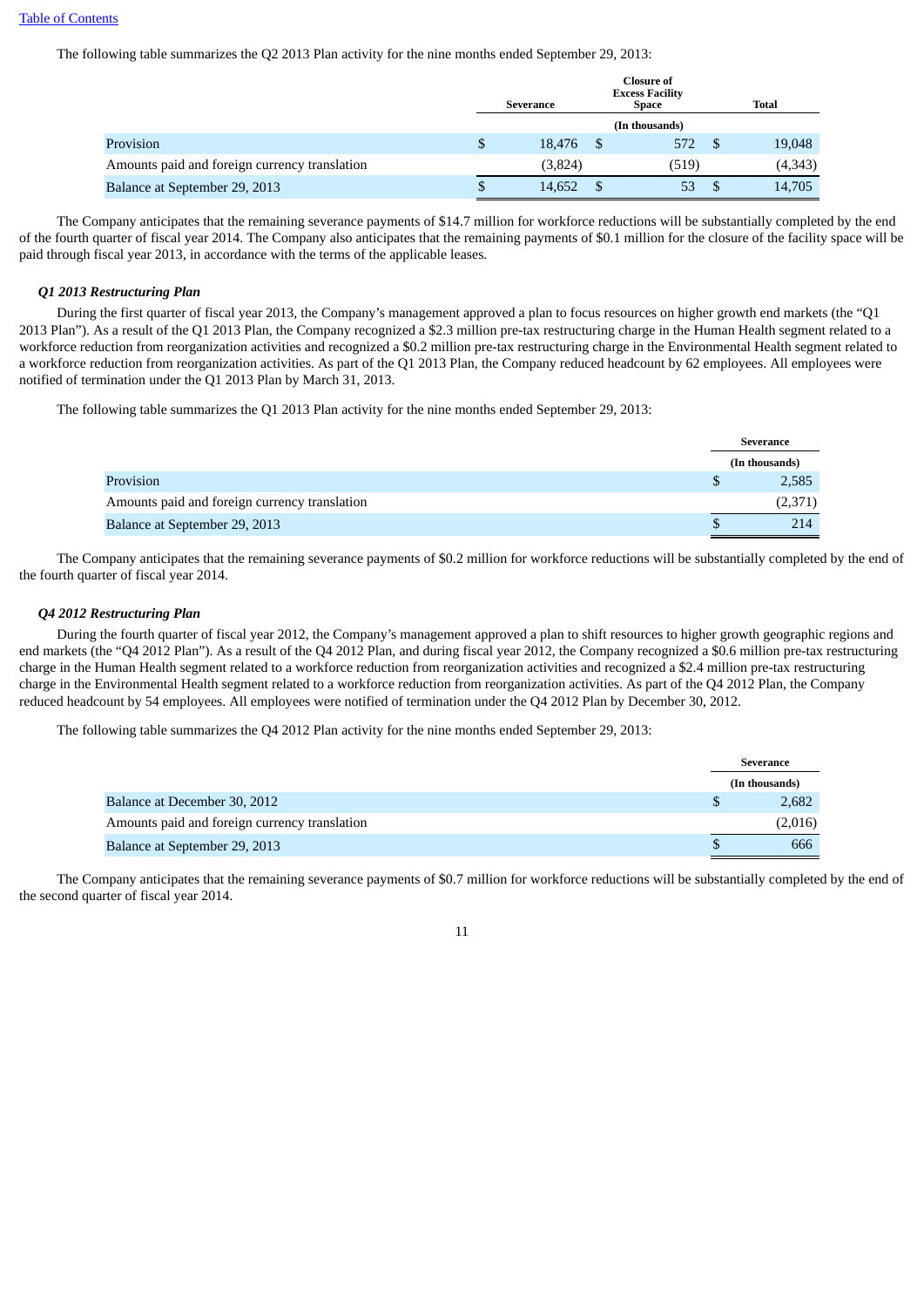# *Q3 2012 Restructuring Plan*

During the third quarter of fiscal year 2012, the Company's management approved a plan to shift certain of the Company's operations into a newly established shared service center (the "Q3 2012 Plan"). As a result of the Q3 2012 Plan, and during fiscal year 2012, the Company recognized \$3.9 million pre-tax restructuring charges in each of the Human Health and Environmental Health segments related to a workforce reduction from reorganization activities. During the nine months ended September 29, 2013, the Company recorded a pre-tax restructuring reversal of \$0.3 million in each of the Human Health and Environmental Health segments due to lower than expected costs associated with remaining severance payments. As part of the Q3 2012 Plan, the Company reduced headcount by 66 employees. All employees were notified of termination under the Q3 2012 Plan by September 30, 2012.

The following table summarizes the Q3 2012 Plan activity for the nine months ended September 29, 2013:

|                                               |   | Severance      |
|-----------------------------------------------|---|----------------|
|                                               |   | (In thousands) |
| Balance at December 30, 2012                  | S | 7,553          |
| Change in estimates                           |   | (546)          |
| Amounts paid and foreign currency translation |   | (2,859)        |
| Balance at September 29, 2013                 | S | 4.148          |

The Company anticipates that the remaining severance payments of \$4.1 million for workforce reductions will be substantially completed by the end of the fourth quarter of fiscal year 2014.

#### *Q2 2012 Restructuring Plan*

During the second quarter of fiscal year 2012, the Company's management approved a plan to realign operations, research and development resources, and production resources as a result of previous acquisitions (the "Q2 2012 Plan"). As a result of the Q2 2012 Plan, and during fiscal year 2012, the Company recognized a \$7.2 million pre-tax restructuring charge in the Human Health segment related to a workforce reduction from reorganization activities and recognized a \$0.2 million pre-tax restructuring charge in the Environmental Health segment related to a workforce reduction from reorganization activities. During the nine months ended September 29, 2013, the Company recognized a \$2.1 million pre-tax restructuring charge in the Human Health segment related to a workforce reduction from reorganization activities and a \$0.1 million pre-tax restructuring reversal in the Environmental Health segment due to lower than expected costs associated with remaining severance payments. The Company expects to recognize an additional \$0.2 million of incremental restructuring expense in future periods as services are provided for one-time termination benefits in which the employee is required to render service until termination in order to receive the benefits. This expense will be recognized ratably over the required service period. As part of the Q2 2012 Plan, the Company will reduce headcount by 203 employees. All employees were notified of termination under the Q2 2012 Plan by July 1, 2012.

The following table summarizes the Q2 2012 Plan activity for the nine months ended September 29, 2013:

|                                               |   | Severance      |
|-----------------------------------------------|---|----------------|
|                                               |   | (In thousands) |
| Balance at December 30, 2012                  | S | 4,586          |
| Provision                                     |   | 2,052          |
| Amounts paid and foreign currency translation |   | (3, 975)       |
| Balance at September 29, 2013                 |   | 2,663          |

The Company anticipates that the remaining severance payments of \$2.7 million for workforce reductions will be substantially completed by the end of the fourth quarter of fiscal year 2013.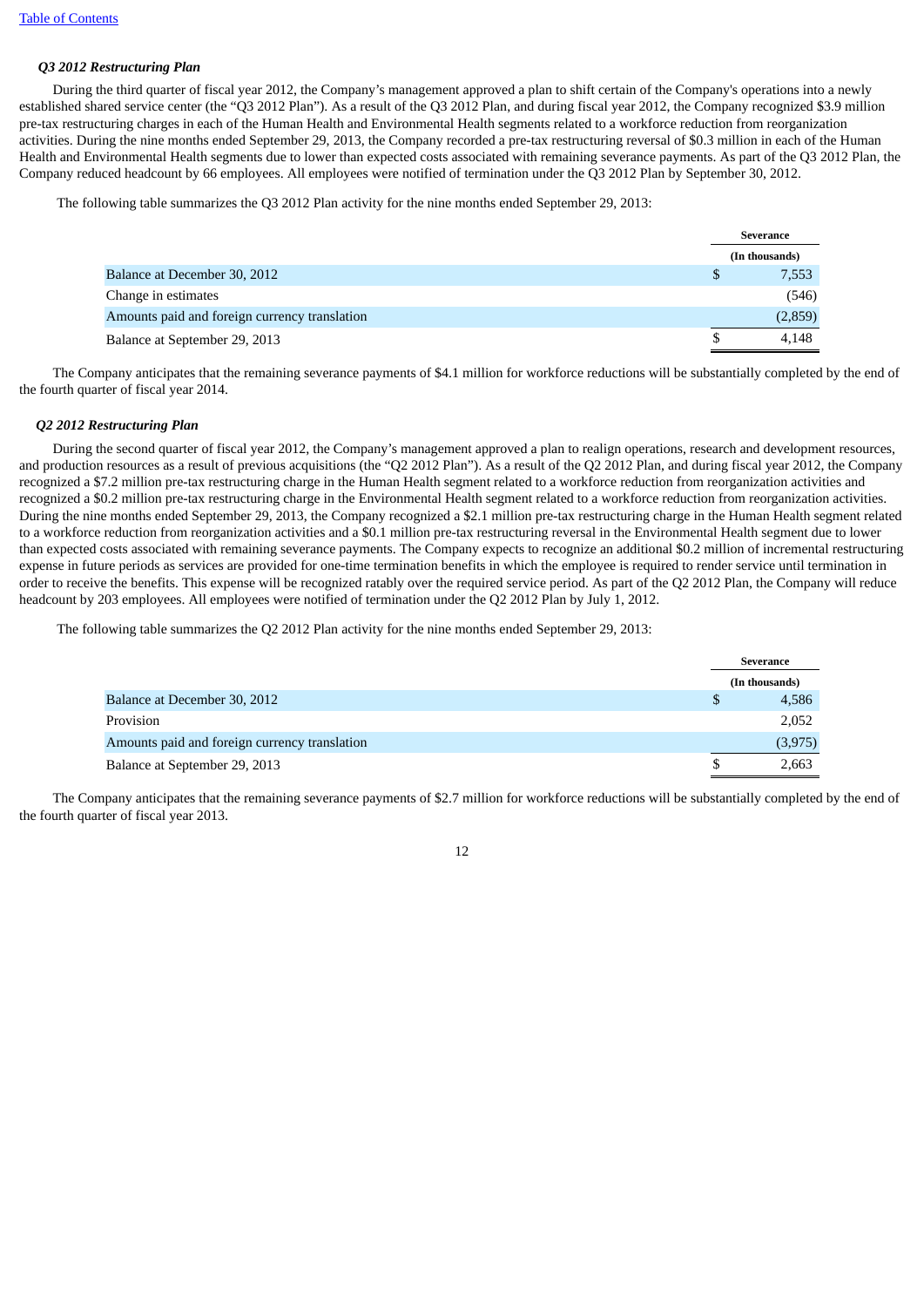# *Q1 2012 Restructuring Plan*

During the first quarter of fiscal year 2012, the Company's management approved a plan to realign operations and production resources as a result of previous acquisitions (the "Q1 2012 Plan"). As a result of the Q1 2012 Plan, and during fiscal year 2012, the Company recognized a \$5.4 million pre-tax restructuring charge in the Human Health segment related to a workforce reduction from reorganization activities and the closure of excess facility space and recognized a \$1.0 million pre-tax restructuring charge in the Environmental Health segment related to a workforce reduction from reorganization activities. The Company expects to recognize no additional incremental restructuring expense in future periods as all services were provided for one-time termination benefits in which the employee was required to render service until termination in order to receive the benefits. As part of the Q1 2012 Plan, the Company reduced headcount by 112 employees. All employees were notified of termination and the Company completed all actions related to the closure of excess facility space under the Q1 2012 Plan by April 1, 2012.

The following table summarizes the Q1 2012 Plan activity for the nine months ended September 29, 2013:

|                                               |              | Severance      |
|-----------------------------------------------|--------------|----------------|
|                                               |              | (In thousands) |
| Balance at December 30, 2012                  | <sup>S</sup> | 1,281          |
| Provision                                     |              | 30             |
| Amounts paid and foreign currency translation |              | (594)          |
| Balance at September 29, 2013                 |              | 717            |

The Company anticipates that the remaining severance payments of \$0.7 million for workforce reductions will be substantially completed by the end of the fourth quarter of fiscal year 2013. The closure of the excess facility space will not require any additional payments.

# *Previous Restructuring and Integration Plans*

The principal actions of the restructuring and integration plans from fiscal years 2001 through 2011 were workforce reductions related to the integration of the Company's businesses in order to reduce costs and achieve operational efficiencies as well as workforce reductions in both the Human Health and Environmental Health segments by shifting resources into geographic regions and end markets that are more consistent with the Company's growth strategy. During the nine months ended September 29, 2013, the Company paid \$1.9 million related to these plans and recorded a reversal of \$0.3 million primarily related to lower than expected costs associated with workforce reductions within the Environmental Health segment. As of September 29, 2013, the Company had \$8.9 million of remaining liabilities associated with these restructuring and integration plans, primarily for residual lease obligations related to closed facilities and remaining severance payments for workforce reductions in both the Human Health and Environmental Health segments. The Company expects to make payments for these leases, the terms of which vary in length, through fiscal year 2022.

# *Contract Termination Charges*

The Company has terminated various contractual commitments in connection with certain disposal activities and has recorded charges, to the extent applicable, for the costs of terminating these contracts before the end of their terms and the costs that will continue to be incurred for the remaining terms without economic benefit to the Company. The Company recorded an additional pre-tax charge of \$0.3 million and made payments for these obligations of \$0.9 million in the first nine months of fiscal year 2013. The remaining balance of these accruals as of September 29, 2013 was \$0.1 million.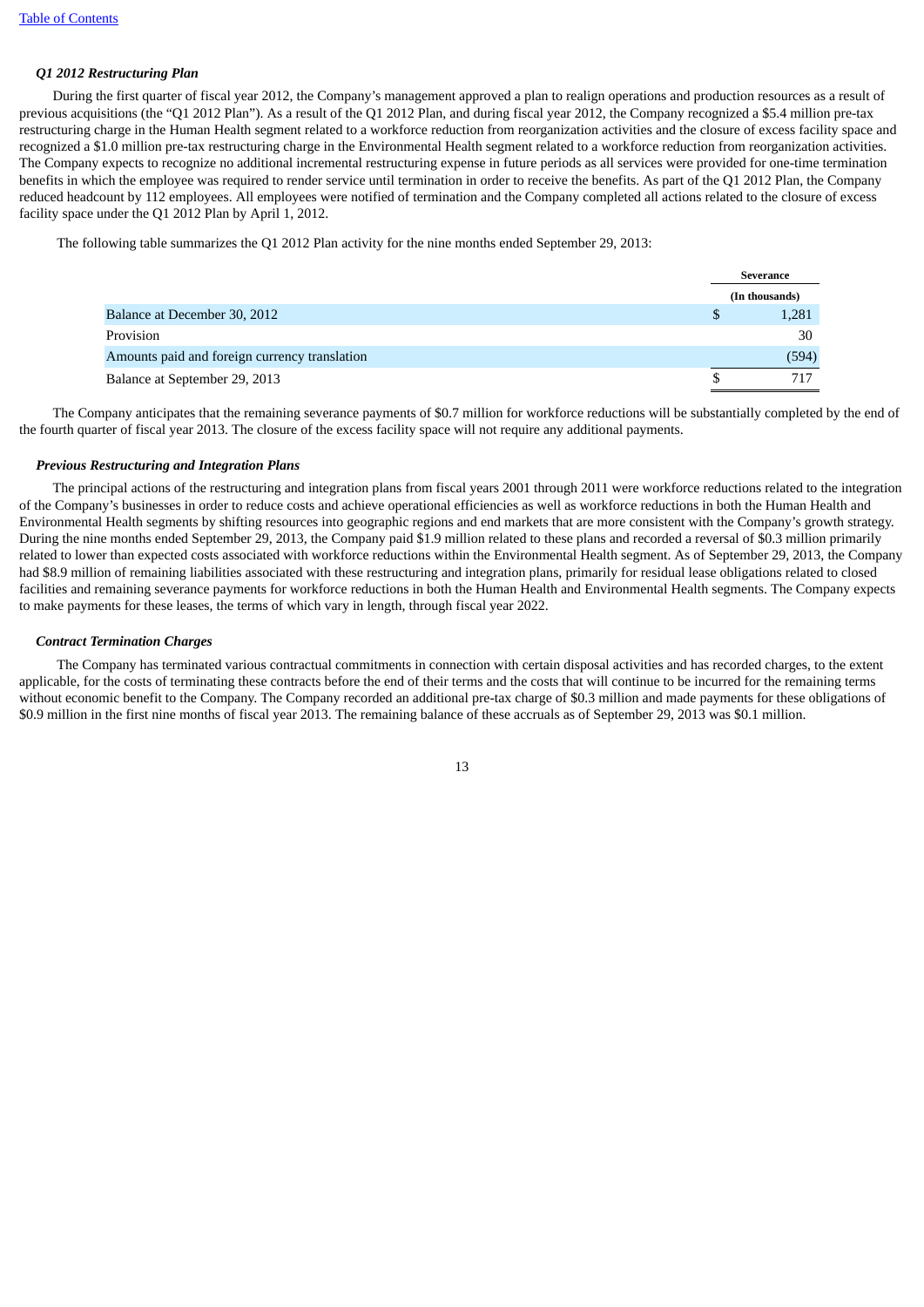# **Note 5: Interest and Other Expense, Net**

Interest and other expense, net, consisted of the following:

|                                       | <b>Three Months Ended</b> |                       |  | <b>Nine Months Ended</b> |    |                       |      |                       |
|---------------------------------------|---------------------------|-----------------------|--|--------------------------|----|-----------------------|------|-----------------------|
|                                       |                           | September 29,<br>2013 |  | September 30,<br>2012    |    | September 29,<br>2013 |      | September 30,<br>2012 |
|                                       |                           |                       |  | (In thousands)           |    |                       |      |                       |
| Interest income                       | \$                        | (119)                 |  | (74)                     | -5 | (288)                 | - \$ | (434)                 |
| Interest expense                      |                           | 11,704                |  | 11,360                   |    | 35,310                |      | 34,136                |
| Other expense, net                    |                           | 755                   |  | 586                      |    | 2,223                 |      | 2,358                 |
| Total interest and other expense, net |                           | 12,340                |  | 11,872                   | S  | 37,245                | -S   | 36,060                |

# **Note 6: Inventories, Net**

Inventories as of September 29, 2013 and December 30, 2012 consisted of the following:

|                        |     | September 29,<br>2013 |                | December 30,<br>2012 |
|------------------------|-----|-----------------------|----------------|----------------------|
|                        |     |                       | (In thousands) |                      |
| Raw materials          | \$. | 101,562               | S              | 74,924               |
| Work in progress       |     | 15,502                |                | 12,768               |
| Finished goods         |     | 161,287               |                | 159,996              |
| Total inventories, net |     | 278,351               | \$             | 247,688              |

# **Note 7: Income Taxes**

The Company regularly reviews its tax positions in each significant taxing jurisdiction in the process of evaluating its unrecognized tax benefits. The Company makes adjustments to its unrecognized tax benefits when: (i) facts and circumstances regarding a tax position change, causing a change in management's judgment regarding that tax position; (ii) a tax position is effectively settled with a tax authority at a differing amount; and/or (iii) the statute of limitations expires regarding a tax position.

At September 29, 2013, the Company had gross tax effected unrecognized tax benefits of \$48.5 million, of which \$42.1 million, if recognized, would affect the continuing operations effective tax rate. The remaining amount, if recognized, would affect discontinued operations.

The Company believes that it is reasonably possible that \$11.5 million of its uncertain tax positions at September 29, 2013, including accrued interest and penalties, and net of tax benefits, may be resolved over the next twelve months as a result of lapses in applicable statutes of limitations and potential settlements. Various tax years after 2006 remain open to examination by certain jurisdictions in which the Company has significant business operations, such as China, Finland, Germany, Italy, Netherlands, Singapore, the United Kingdom and the United States. The tax years under examination vary by jurisdiction.

During the first nine months of fiscal year 2013, the Company recorded net discrete income tax benefits of \$15.6 million primarily for reversals of uncertain tax position reserves and resolution of other tax matters, which included \$9.4 million of reversals as a result of lapses in statutes of limitations during the first quarter of fiscal year 2013.

As a result of the Caliper acquisition, the Company concluded in fiscal year 2011 that certain foreign operations did not require the same level of capital as previously expected, and therefore the Company planned to repatriate approximately \$350.0 million of previously unremitted earnings and has provided for the estimated taxes on the repatriation of those earnings. As a result of the planned repatriation, the Company recorded an increase to the Company's tax provision of \$79.7 million in continuing operations in fiscal year 2011. The Company expects to utilize tax attributes, primarily those acquired in the Caliper acquisition, to minimize the cash taxes paid on the repatriation. As of September 29, 2013, the Company had completed the repatriation of the \$350.0 million of foreign earnings and increased its estimated tax liability associated with the repatriation by approximately \$2.4 million, which was recorded as tax expense during the third quarter of fiscal year 2013. The Company continues to maintain its indefinite reinvestment assertion with regards to the remaining unremitted earnings of its foreign subsidiaries, and therefore does not accrue U.S. tax for the repatriation of its remaining unremitted foreign earnings.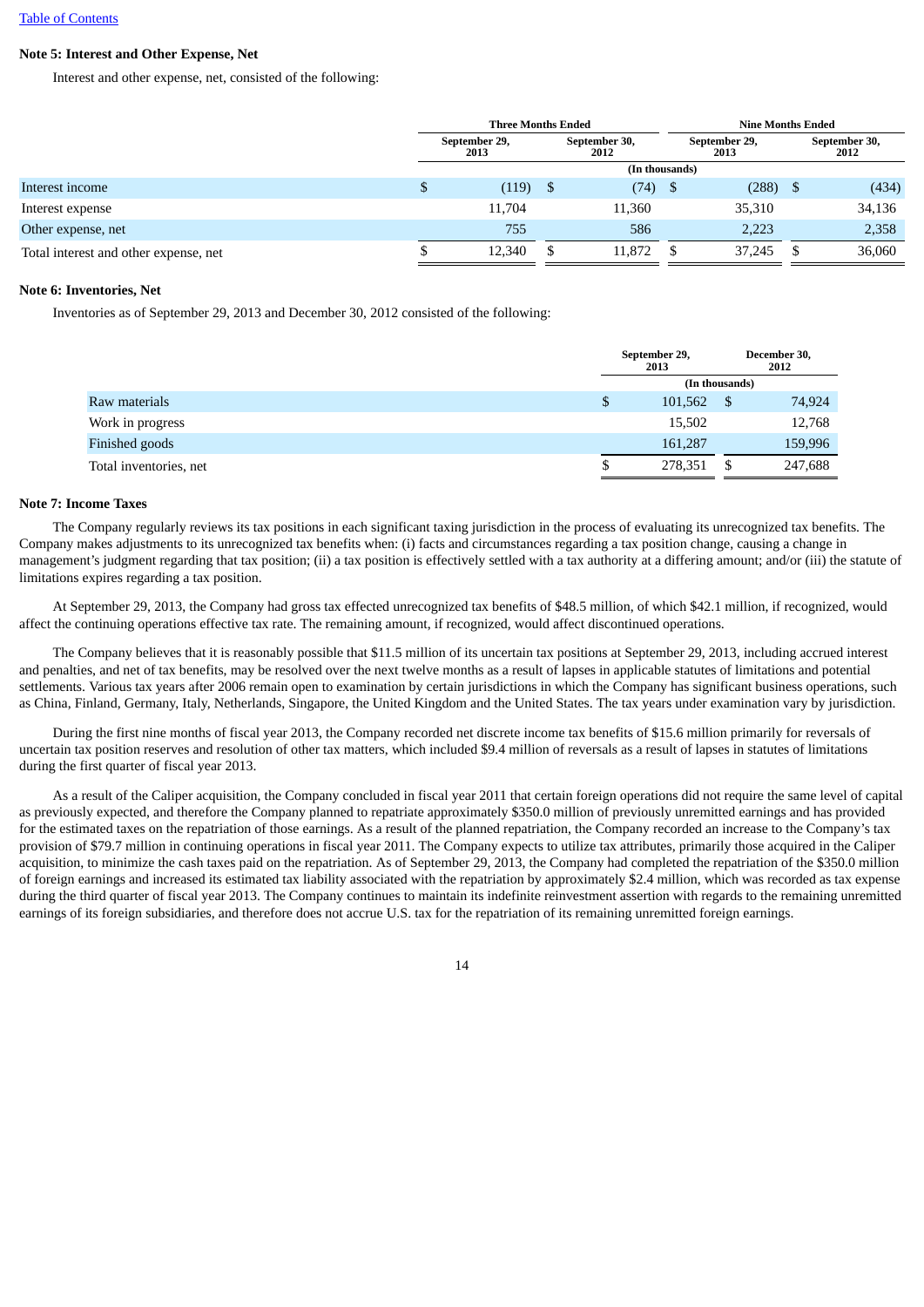# **Note 8: Debt**

*Senior Unsecured Revolving Credit Facility.* The Company's senior unsecured revolving credit facility provides for \$700.0 million of revolving loans and has an initial maturity of December 16, 2016. As of September 29, 2013, undrawn letters of credit in the aggregate amount of \$12.0 million were treated as issued and outstanding under the senior unsecured revolving credit facility. As of September 29, 2013, the Company had \$440.0 million available for additional borrowing under the facility. The Company uses the senior unsecured revolving credit facility for general corporate purposes, which may include working capital, refinancing existing indebtedness, capital expenditures, share repurchases, acquisitions and strategic alliances. The interest rates under the senior unsecured revolving credit facility are based on the Eurocurrency rate at the time of borrowing plus a margin, or the base rate from time to time. The base rate is the higher of (i) the rate of interest in effect for such day as publicly announced from time to time by Bank of America, N.A. as its "prime rate," (ii) the Federal Funds rate plus 50 basis points or (iii) one-month Libor plus 1.00%. The Eurocurrency margin as of September 29, 2013 was 130 basis points. The weighted average Eurocurrency interest rate as of September 29, 2013 was 0.18%, resulting in a weighted average effective Eurocurrency rate, including the margin, of 1.48%, which is the interest applicable to borrowings outstanding under the Eurocurrency rate as of September 29, 2013. At September 29, 2013 and December 30, 2012, the Company had \$248.0 million and \$258.0 million, respectively, of borrowings in U.S. Dollars outstanding under the senior unsecured revolving credit facility with interest based primarily on the above described Eurocurrency rate. The credit agreement for the facility contains affirmative, negative and financial covenants and events of default customary for financings of this type and similar to those contained in the Company's credit agreement for its previous facility. The financial covenants in the Company's senior unsecured revolving credit facility include a debt-to-capital ratio, and two contingent covenants, a maximum consolidated leverage ratio and a minimum consolidated interest coverage ratio, applicable if the Company's credit rating is downgraded below investment grade.

*6% Senior Unsecured Notes due 2015.* On May 30, 2008, the Company issued \$150.0 million aggregate principal amount of senior unsecured notes due 2015 (the "2015 Notes") in a private placement and received \$150.0 million of proceeds from the issuance. The 2015 Notes mature in May 2015 and bear interest at an annual rate of 6%. Interest on the 2015 Notes is payable semi-annually on May 30th and November 30th each year. The Company may redeem some or all of the 2015 Notes at any time, at its option, at a make-whole redemption price plus accrued and unpaid interest. The indenture governing the 2015 Notes includes a financial covenant of a debt-to-capital ratio, and a contingent covenant, a multiple of total debt to earnings ratio, applicable only if the Company's credit rating is downgraded below investment grade.

*5% Senior Unsecured Notes due 2021.* On October 25, 2011, the Company issued \$500.0 million aggregate principal amount of senior unsecured notes due 2021 (the "2021 Notes") in a registered public offering and received approximately \$496.9 million of net proceeds from the issuance. The 2021 Notes were issued at 99.372% of the principal amount, which resulted in a discount of \$3.1 million. As of September 29, 2013, the 2021 Notes had an aggregate carrying value of \$497.4 million, net of \$2.6 million of unamortized original issue discount. The 2021 Notes mature in November 2021 and bear interest at an annual rate of 5%. Interest on the 2021 Notes is payable semi-annually on May 15th and November 15th each year. Prior to August 15, 2021 (three months prior to their maturity date), the Company may redeem the 2021 Notes in whole or in part, at its option, at a redemption price equal to the greater of (i) 100% of the principal amount of the 2021 Notes to be redeemed, plus accrued and unpaid interest, or (ii) the sum of the present values of the remaining scheduled payments of principal and interest in respect to the 2021 Notes being redeemed, discounted on a semi-annual basis, at the Treasury Rate plus 45 basis points, plus accrued and unpaid interest. At any time on or after August 15, 2021 (three months prior to their maturity date), the Company may redeem the 2021 Notes, at its option, at a redemption price equal to 100% of the principal amount of the 2021 Notes to be redeemed plus accrued and unpaid interest. Upon a change of control (as defined in the indenture governing the 2021 Notes ) and a contemporaneous downgrade of the 2021 Notes below investment grade, each holder of 2021 Notes will have the right to require the Company to repurchase such holder's 2021 Notes for 101% of their principal amount, plus accrued and unpaid interest.

*Financing Lease Obligations.* In September 2012, the Company entered into agreements with the lessors of buildings that the Company is currently occupying and leasing to expand those buildings. The Company provided a portion of the funds needed for the construction of the additions to the buildings, which resulted in the Company being considered the owner of the buildings during the construction period. At the end of the construction period, the Company will not be reimbursed by the lessors for all of the construction costs. The Company is therefore deemed to have continuing involvement and the leases will qualify as financing leases under sale-leaseback accounting guidance, representing debt obligations for the Company and non-cash investing and financing activities. As a result, the Company capitalized \$29.3 million in property and equipment, net, representing the fair value of the buildings with a corresponding increase to debt. The Company has also capitalized \$11.5 million of the expected \$15.0 million in additional construction costs to complete the renovations to the buildings, which were funded by the lessors. At September 29, 2013, the Company had \$40.5 million recorded for these financing lease obligations, of which \$2.6 million was recorded as short-term debt and \$37.9 million was recorded as long-term debt. At December 30, 2012, the Company had \$34.6 million recorded for these financing lease obligations, of which \$1.7 million was recorded as short-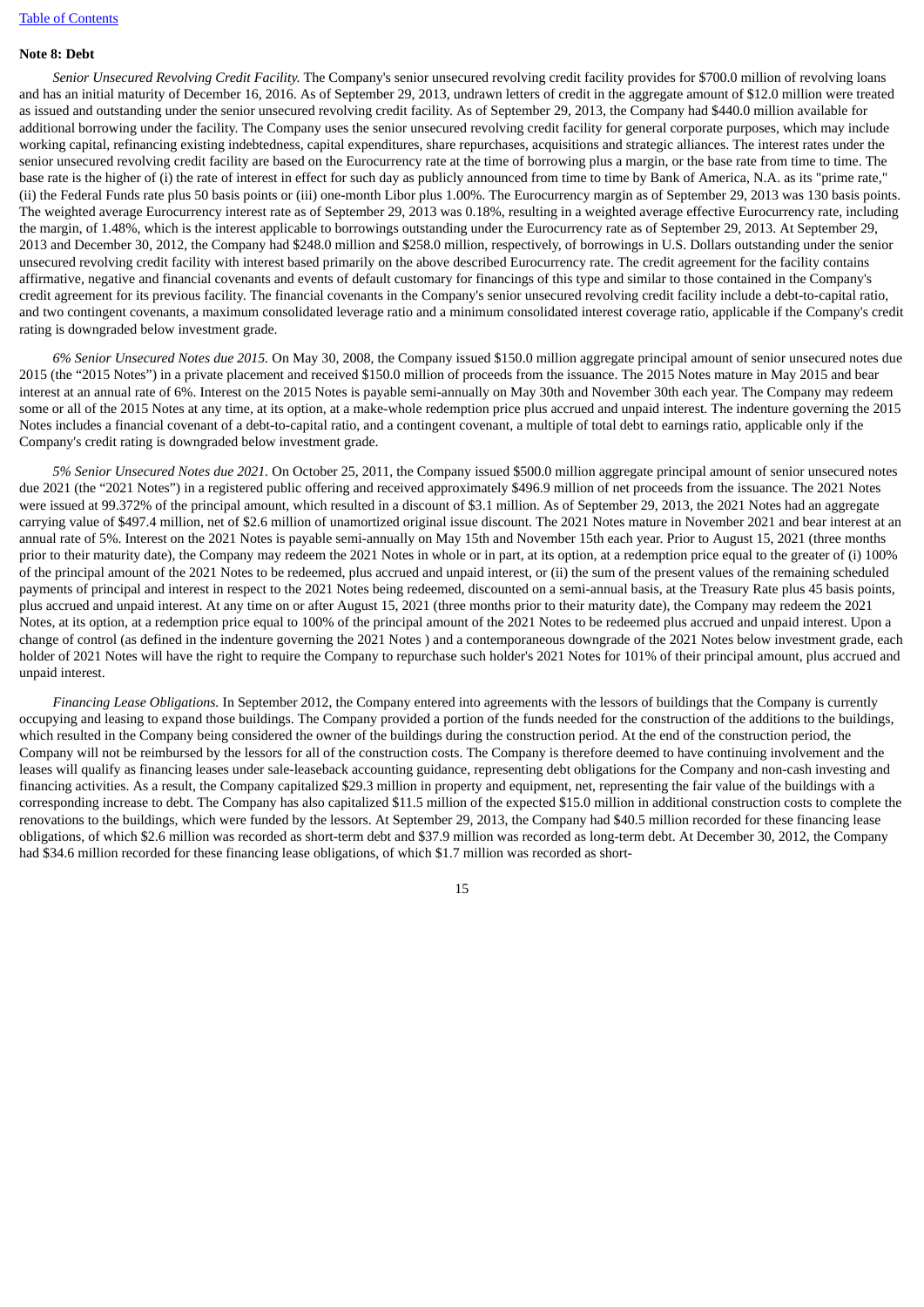term debt and \$32.9 million was recorded as long-term debt. The buildings are being depreciated on a straight-line basis over the terms of the leases to their estimated residual values, which will equal the remaining financing obligation at the end of the lease term. At the end of the lease term, the remaining balances in property, plant and equipment, net and debt will be reversed against each other.

### **Note 9: Earnings Per Share**

Basic earnings per share was computed by dividing net income by the weighted-average number of common shares outstanding during the period less restricted unvested shares. Diluted earnings per share was computed by dividing net income by the weighted-average number of common shares outstanding plus all potentially dilutive common stock equivalents, primarily shares issuable upon the exercise of stock options using the treasury stock method. The following table reconciles the number of shares utilized in the earnings per share calculations:

|                                                                                                   |                       | <b>Three Months Ended</b> |                       | <b>Nine Months Ended</b> |
|---------------------------------------------------------------------------------------------------|-----------------------|---------------------------|-----------------------|--------------------------|
|                                                                                                   | September 29,<br>2013 | September 30,<br>2012     | September 29,<br>2013 | September 30,<br>2012    |
|                                                                                                   |                       | (In thousands)            |                       |                          |
| Number of common shares—basic                                                                     | 111,827               | 113,860                   | 112,285               | 113,491                  |
| Effect of dilutive securities:                                                                    |                       |                           |                       |                          |
| Stock options                                                                                     | 997                   | 830                       | 987                   | 827                      |
| Restricted stock awards                                                                           | 291                   | 308                       | 244                   | 247                      |
| Number of common shares—diluted                                                                   | 113,115               | 114.998                   | 113,516               | 114,565                  |
| Number of potentially dilutive securities excluded from calculation<br>due to antidilutive impact | 465                   | 1.381                     | 493                   | 1,448                    |

Antidilutive securities include outstanding stock options with exercise prices and average unrecognized compensation cost in excess of the average fair market value of common stock for the related period. Antidilutive options were excluded from the calculation of diluted net income per share and could become dilutive in the future.

# **Note 10: Industry Segment Information**

The Company discloses information about its operating segments based on the way that management organizes the segments within the Company for making operating decisions and assessing financial performance. The Company evaluates the performance of its operating segments based on revenue and operating income. Intersegment revenue and transfers are not significant. The Company's management reviews the results of the Company's operations by the Human Health and Environmental Health operating segments. The accounting policies of the operating segments are the same as those described in Note 1 to the audited consolidated financial statements in the 2012 Form 10-K.

The Company realigned its organization at the beginning of fiscal year 2013. The Company's field service for products previously sold by its former Bio-discovery business, as well as its Informatics business, was moved from the Environmental Health segment into the Human Health segment. The results reported for the three and nine months ended September 29, 2013 reflect this new alignment of the Company's operating segments. Financial information in this report relating to the three and nine months ended September 30, 2012 has been retrospectively adjusted to reflect the changes to the operating segments. The principal products and services of these two operating segments are:

- *Human Health*. Develops diagnostics, tools and applications to help detect diseases earlier and more accurately and to accelerate the discovery and development of critical new therapies. The Human Health segment serves both the diagnostics and research markets.
- *Environmental Health*. Provides technologies and applications to facilitate the creation of safer food and consumer products, more secure surroundings and efficient energy resources. The Environmental Health segment serves the environmental, industrial and laboratory services markets.

The Company has included the expenses for its corporate headquarters, such as legal, tax, audit, human resources, information technology, and other management and compliance costs, as well as the expense related to the mark-to-market adjustment on postretirement benefit plans, as "Corporate" below. The Company has a process to allocate and recharge expenses to the reportable segments when these costs are administered or paid by the corporate headquarters based on the extent to which the segment benefited from the expenses. These amounts have been calculated in a consistent manner and are included in the Company's calculations of segment results to internally plan and assess the performance of each segment for all purposes, including determining the compensation of the business leaders for each of the Company's operating segments.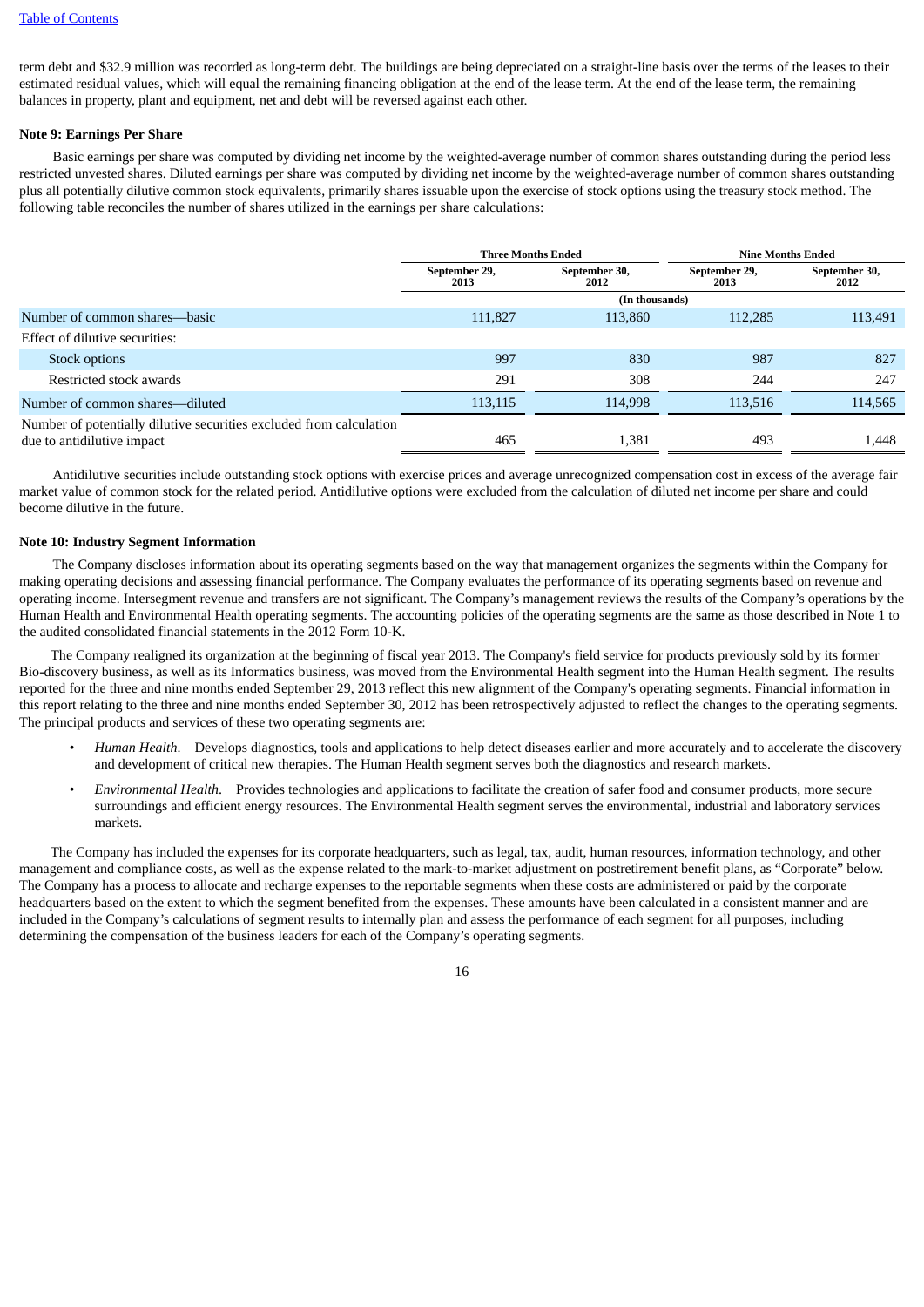Revenue and operating income (loss) by operating segment, excluding discontinued operations, are shown in the table below:

|                                                       | <b>Three Months Ended</b> |                       |    | <b>Nine Months Ended</b> |    |                       |    |                       |
|-------------------------------------------------------|---------------------------|-----------------------|----|--------------------------|----|-----------------------|----|-----------------------|
|                                                       |                           | September 29,<br>2013 |    | September 30,<br>2012    |    | September 29,<br>2013 |    | September 30,<br>2012 |
|                                                       |                           |                       |    | (In thousands)           |    |                       |    |                       |
| <b>Human Health</b>                                   |                           |                       |    |                          |    |                       |    |                       |
| Product revenue                                       | \$                        | 227,167               | \$ | 225,029                  | \$ | 682,164               | \$ | 671,576               |
| Service revenue                                       |                           | 65,217                |    | 62,224                   |    | 191,492               |    | 184,208               |
| <b>Total revenue</b>                                  |                           | 292,384               |    | 287,253                  |    | 873,656               |    | 855,784               |
| Operating income from continuing operations           |                           | 43,901                |    | 34,398                   |    | 98,997                |    | 82,962                |
| <b>Environmental Health</b>                           |                           |                       |    |                          |    |                       |    |                       |
| Product revenue                                       |                           | 128,578               |    | 124,038                  |    | 394,225               |    | 398,928               |
| Service revenue                                       |                           | 103,315               |    | 98,313                   |    | 305,071               |    | 287,572               |
| <b>Total revenue</b>                                  |                           | 231,893               |    | 222,351                  |    | 699,296               |    | 686,500               |
| Operating income from continuing operations           |                           | 21,896                |    | 18,475                   |    | 61,922                |    | 77,948                |
| Corporate                                             |                           |                       |    |                          |    |                       |    |                       |
| Operating loss from continuing operations $(1)$       |                           | (8,601)               |    | (9,655)                  |    | (28, 158)             |    | (31,523)              |
| <b>Continuing Operations</b>                          |                           |                       |    |                          |    |                       |    |                       |
| Product revenue                                       | \$                        | 355,745               | \$ | 349,067                  | \$ | 1,076,389             | \$ | 1,070,504             |
| Service revenue                                       |                           | 168,532               |    | 160,537                  |    | 496,563               |    | 471,780               |
| <b>Total revenue</b>                                  |                           | 524,277               |    | 509,604                  |    | 1,572,952             |    | 1,542,284             |
| Operating income from continuing operations           |                           | 57,196                |    | 43,218                   |    | 132,761               |    | 129,387               |
| Interest and other expense, net (see Note 5)          |                           | 12,340                |    | 11,872                   |    | 37,245                |    | 36,060                |
| Income from continuing operations before income taxes | \$                        | 44,856                | \$ | 31,346                   | \$ | 95,516                | \$ | 93,327                |

(1) The expenses related to the mark-to-market adjustment on postretirement benefit plans have been included in the Corporate operating loss from continuing operations, and together constituted a pre-tax gain of \$0.05 million and a pre-tax loss of \$1.2 million for the nine months ended September 29, 2013 and September 30, 2012, respectively. There were no expenses related to the mark-to-market adjustment on postretirement benefit plans for either the three months ended September 29, 2013 or September 30, 2012.

#### **Note 11: Stockholders' Equity**

 $\frac{1}{2}$  ,  $\frac{1}{2}$  ,  $\frac{1}{2}$  ,  $\frac{1}{2}$  ,  $\frac{1}{2}$  ,  $\frac{1}{2}$  ,  $\frac{1}{2}$  ,  $\frac{1}{2}$  ,  $\frac{1}{2}$  ,  $\frac{1}{2}$  ,  $\frac{1}{2}$  ,  $\frac{1}{2}$  ,  $\frac{1}{2}$  ,  $\frac{1}{2}$  ,  $\frac{1}{2}$  ,  $\frac{1}{2}$  ,  $\frac{1}{2}$  ,  $\frac{1}{2}$  ,  $\frac{1$ 

#### *Comprehensive Income:*

The components of accumulated other comprehensive income consisted of the following:

|                                                                    |   | September 29,<br>2013 | December 30,<br>2012 |
|--------------------------------------------------------------------|---|-----------------------|----------------------|
|                                                                    |   | (In thousands)        |                      |
| Foreign currency translation adjustments                           | S | 69,230                | 67,527               |
| Unrecognized prior service costs, net of income taxes              |   | 2.087                 | 2,087                |
| Unrealized and realized losses on derivatives, net of income taxes |   | (1,995)               | (2,892)              |
| Unrealized net losses on securities, net of income taxes           |   | (119)                 | (129)                |
| Accumulated other comprehensive income                             |   | 69.203                | 66,593               |

During the nine months ended September 29, 2013, pre-tax losses of \$1.5 million were reclassified from accumulated other comprehensive income into interest and other expense, net related to previously settled cash flow hedges. The Company recognized a tax provision of \$0.6 million related to these amounts reclassified out of accumulated other comprehensive income for the nine months ended September 29, 2013.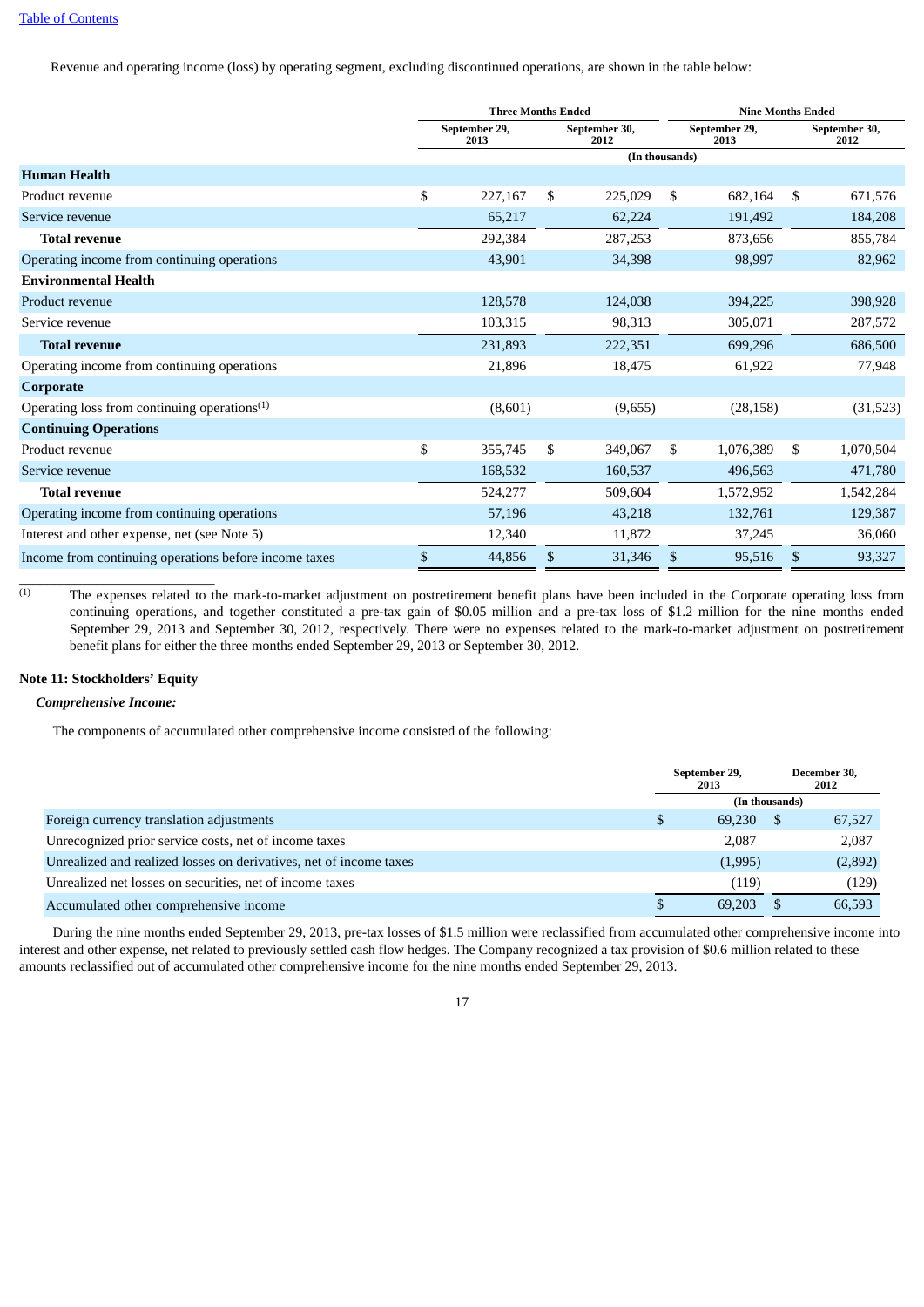# *Stock Repurchase Program:*

On October 24, 2012, the Board authorized the Company to repurchase up to 6.0 million shares of common stock under a stock repurchase program (the "Repurchase Program"). The Repurchase Program will expire on October 24, 2014 unless terminated earlier by the Board, and may be suspended or discontinued at any time. During the first nine months of fiscal year 2013, the Company repurchased 3.6 million shares of common stock in the open market at an aggregate cost of \$123.0 million, including commissions, under the Repurchase Program. As of September 29, 2013, 2.4 million shares of the Company's common stock remained available for repurchase from the 6.0 million shares authorized by the Board under the Repurchase Program.

The Board has authorized the Company to repurchase shares of common stock to satisfy minimum statutory tax withholding obligations in connection with the vesting of restricted stock awards and restricted stock unit awards granted pursuant to the Company's equity incentive plans. During the first nine months of fiscal year 2013, the Company repurchased 122,015 shares of common stock for this purpose at an aggregate cost of \$4.2 million. The repurchased shares have been reflected as additional authorized but unissued shares, with the payments reflected in common stock and capital in excess of par value.

## *Dividends:*

The Board declared a regular quarterly cash dividend of \$0.07 per share for each of the first three quarters of fiscal year 2013 and for each quarter of fiscal year 2012. At September 29, 2013, the Company had accrued \$7.9 million for dividends declared on July 26, 2013 for the third quarter of fiscal year 2013, payable in November 2013. On October 24, 2013, the Company announced that the Board had declared a quarterly dividend of \$0.07 per share for the fourth quarter of fiscal year 2013 that will be payable in February 2014. In the future, the Board may determine to reduce or eliminate the Company's common stock dividend in order to fund investments for growth, repurchase shares or conserve capital resources.

#### **Note 12: Stock Plans**

In addition to the Company's Employee Stock Purchase Plan, the Company utilizes one stock-based compensation plan, the 2009 Incentive Plan (the "2009 Plan"). Under the 2009 Plan, 10.0 million shares of the Company's common stock, as well as shares of the Company's common stock previously granted under the Amended and Restated 2001 Incentive Plan and the 2005 Incentive Plan that were canceled or forfeited without the shares being issued, are authorized for stock option grants, restricted stock awards, performance units and stock grants as part of the Company's compensation programs.

The following table summarizes total pre-tax compensation expense recognized related to the Company's stock options, restricted stock, restricted stock units, performance units and stock grants, net of estimated forfeitures, included in the Company's condensed consolidated statements of operations for the three and nine months ended September 29, 2013 and September 30, 2012:

|                                              | <b>Three Months Ended</b> |  | <b>Nine Months Ended</b> |  |                       |    |                       |
|----------------------------------------------|---------------------------|--|--------------------------|--|-----------------------|----|-----------------------|
|                                              | September 29,<br>2013     |  | September 30,<br>2012    |  | September 29,<br>2013 |    | September 30,<br>2012 |
|                                              |                           |  | (In thousands)           |  |                       |    |                       |
| Cost of product and service revenue          | 337                       |  | 327                      |  | 958                   | -S | 906                   |
| Research and development expenses            | 203                       |  | 186                      |  | 629                   |    | 547                   |
| Selling, general and administrative expenses | 3.241                     |  | 4.588                    |  | 9,836                 |    | 13,899                |
| Total stock-based compensation expense       | 3.781                     |  | 5,101                    |  | 11.423                |    | 15,352                |

The total income tax benefit recognized in the condensed consolidated statements of operations for stock-based compensation was \$1.2 million and \$3.6 million for the three and nine months ended September 29, 2013, respectively. The total income tax benefit recognized in the condensed consolidated statements of operations for stock-based compensation was \$1.6 million and \$5.0 million for the three and nine months ended September 30, 2012, respectively. Stock-based compensation costs capitalized as part of inventory were \$0.3 million as of both September 29, 2013 and September 30, 2012. The excess tax benefit recognized from stock awards, classified as a financing cash activity, was zero and \$1.8 million for the nine months ended September 29, 2013 and September 30, 2012, respectively.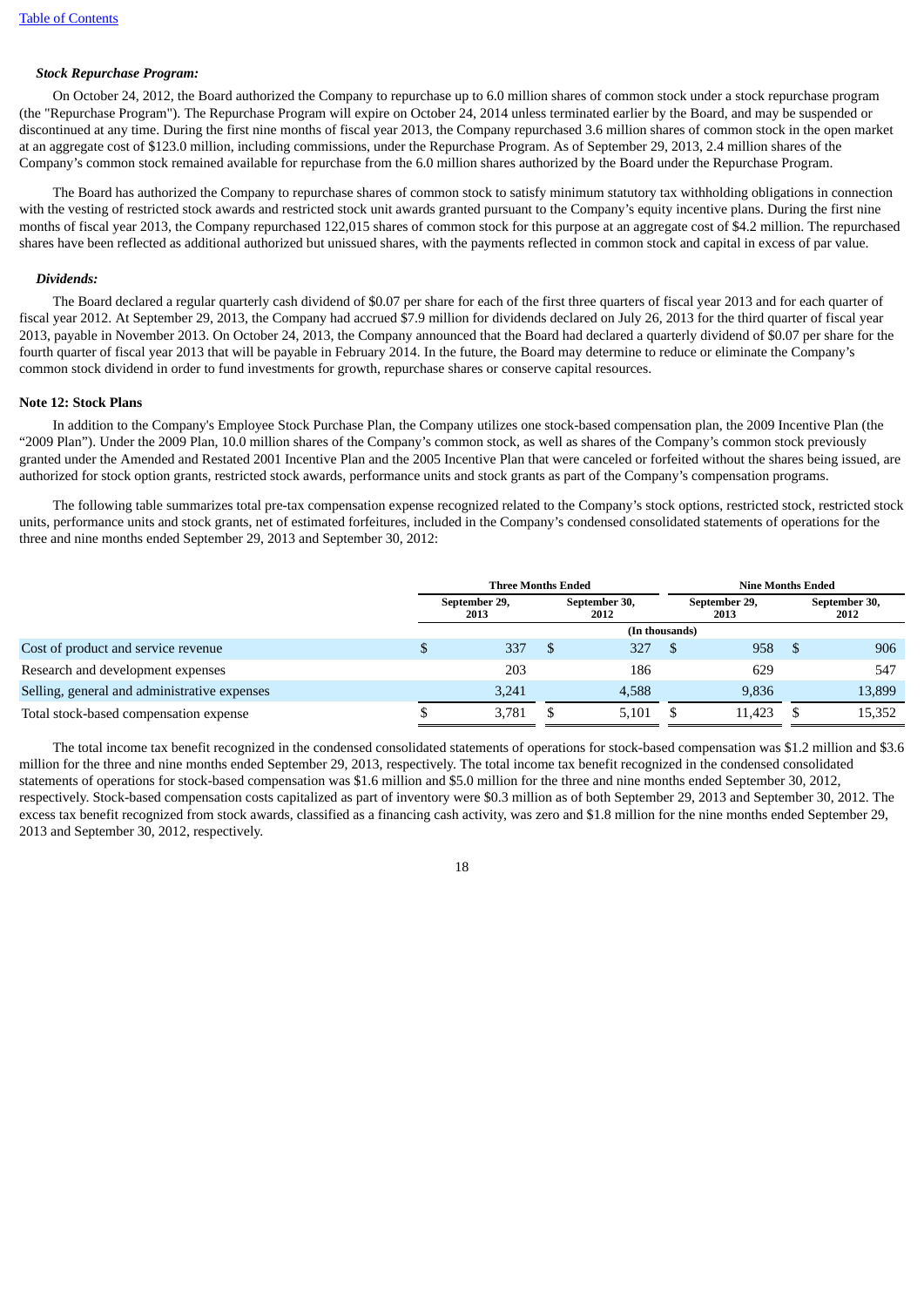*Stock Options:* The fair value of each option grant is estimated using the Black-Scholes option pricing model. The Company's weighted-average assumptions used in the Black-Scholes option pricing model were as follows:

|                           | <b>Three and Nine Months Ended</b> |                       |
|---------------------------|------------------------------------|-----------------------|
|                           | September 29,<br>2013              | September 30,<br>2012 |
| Risk-free interest rate   | 0.9%                               | $0.6\%$               |
| Expected dividend yield   | 0.8%                               | 1.2%                  |
| <b>Expected lives</b>     | 5 years                            | 4 years               |
| Expected stock volatility | 38.5%                              | 38.7%                 |

The following table summarizes stock option activity for the nine months ended September 29, 2013:

|                                           | <b>Number</b><br>of<br><b>Shares</b> |      |       |                  |      |               | Weighted-<br>Average<br>Price | Weighted-Average<br>Remaining<br><b>Contractual Term</b> |  | Total<br><b>Intrinsic</b><br>Value |
|-------------------------------------------|--------------------------------------|------|-------|------------------|------|---------------|-------------------------------|----------------------------------------------------------|--|------------------------------------|
|                                           | (In thousands)                       |      |       | (In years)       |      | (In millions) |                               |                                                          |  |                                    |
| Outstanding at December 30, 2012          | 4,266                                | - \$ | 21.64 |                  |      |               |                               |                                                          |  |                                    |
| Granted                                   | 518                                  |      | 33.62 |                  |      |               |                               |                                                          |  |                                    |
| Exercised                                 | (721)                                |      | 21.20 |                  |      |               |                               |                                                          |  |                                    |
| Canceled                                  | (7)                                  |      | 22.63 |                  |      |               |                               |                                                          |  |                                    |
| Forfeited                                 | (325)                                |      | 22.82 |                  |      |               |                               |                                                          |  |                                    |
| Outstanding at September 29, 2013         | 3,731                                | \$.  | 23.29 | 3.6 <sup>5</sup> |      | 46.9          |                               |                                                          |  |                                    |
| Exercisable at September 29, 2013         | 2,590                                | \$.  | 20.82 | 2.7 <sup>5</sup> |      | 38.9          |                               |                                                          |  |                                    |
| Vested and expected to vest in the future | 3,683                                | \$   | 22.93 | 3.6              | - \$ | 46.5          |                               |                                                          |  |                                    |

There were no options granted during the three months ended September 29, 2013. The weighted-average per-share grant-date fair value of options granted for the nine months ended September 29, 2013 was \$10.82. The weighted-average per-share grant-date fair value of options granted for the three and nine months ended September 30, 2012 was \$7.71 and \$7.36, respectively. The total intrinsic value of options exercised for the three and nine months ended September 29, 2013 was \$6.2 million and \$10.3 million, respectively. The total intrinsic value of options exercised for the three and nine months ended September 30, 2012 was \$3.9 million and \$9.1 million, respectively. Cash received from option exercises for the nine months ended September 29, 2013 and September 30, 2012 was \$15.3 million and \$22.9 million, respectively.

The total compensation expense recognized related to the Company's outstanding options was \$1.1 million and \$3.2 million for the three and nine months ended September 29, 2013, respectively, and \$1.2 million and \$3.7 million for the three and nine months ended September 30, 2012, respectively.

There was \$6.8 million of total unrecognized compensation cost, net of estimated forfeitures, related to nonvested stock options granted as of September 29, 2013. This cost is expected to be recognized over a weighted-average period of 1.9 years and will be adjusted for any future changes in estimated forfeitures.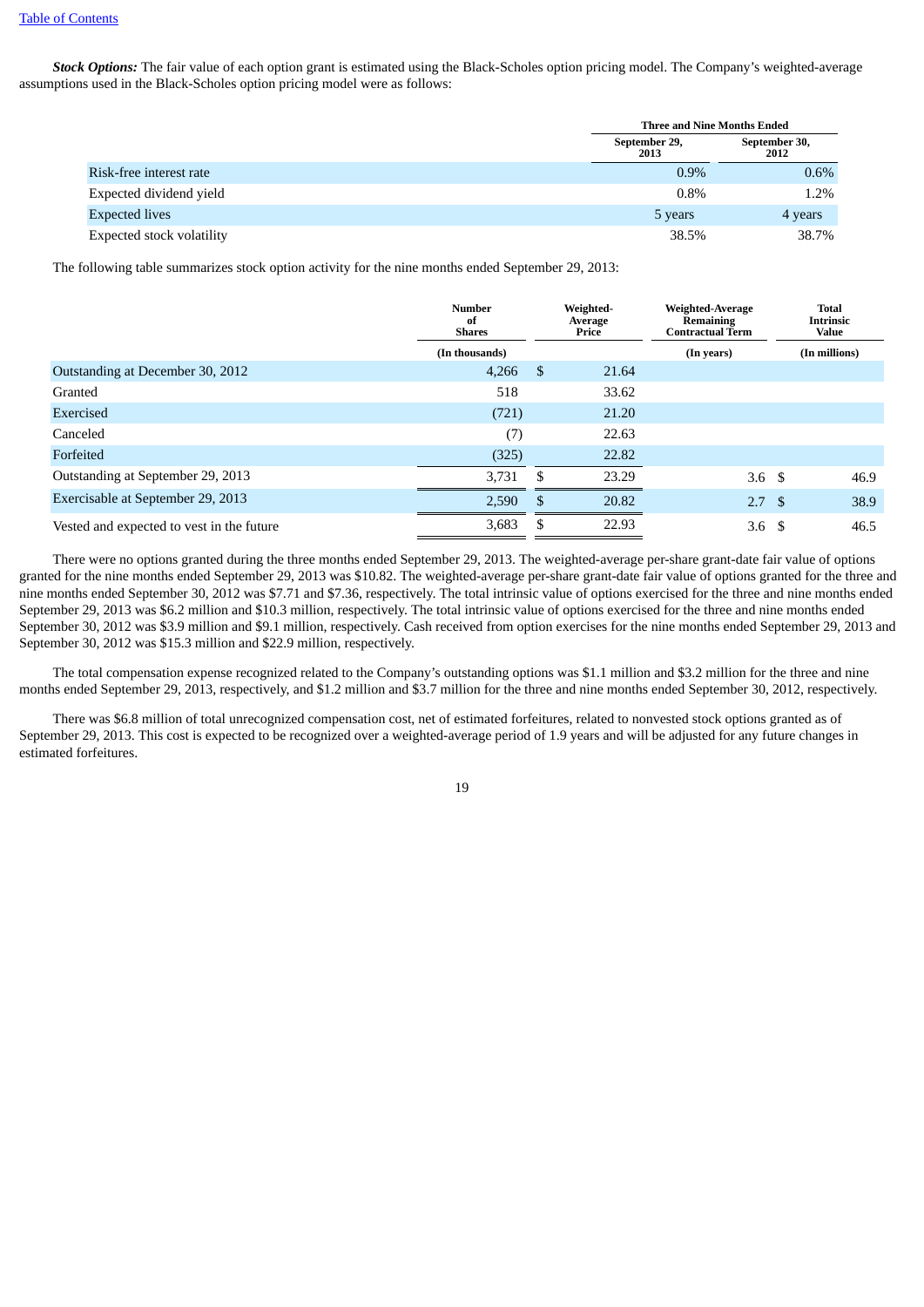*Restricted Stock Awards:* The following table summarizes restricted stock award activity for the nine months ended September 29, 2013:

|                                 | <b>Number of</b><br>Shares |               | Weighted-<br>Average<br>Grant-<br><b>Date Fair</b><br>Value |
|---------------------------------|----------------------------|---------------|-------------------------------------------------------------|
|                                 | (In thousands)             |               |                                                             |
| Nonvested at December 30, 2012  | 781                        | -\$           | 24.71                                                       |
| Granted                         | 277                        |               | 33.74                                                       |
| <b>Vested</b>                   | (327)                      |               | 23.23                                                       |
| Forfeited                       | (70)                       |               | 28.67                                                       |
| Nonvested at September 29, 2013 | 661                        | <sup>\$</sup> | 28.80                                                       |

The weighted-average per-share grant-date fair value of restricted stock awards granted during the three and nine months ended September 29, 2013 was \$36.11 and \$33.74, respectively. The weighted-average per-share grant-date fair value of restricted stock awards granted during the three and nine months ended September 30, 2012 was \$27.06 and \$25.85, respectively. The fair value of restricted stock awards vested for the three and nine months ended September 29, 2013 was \$0.4 million and \$7.6 million, respectively. The fair value of restricted stock awards vested for the three and nine months ended September 30, 2012 was \$0.1 million and \$4.2 million, respectively. The total compensation expense recognized related to the Company's outstanding restricted stock awards was \$1.7 million and \$5.6 million for the three and nine months ended September 29, 2013, respectively, and \$1.9 million and \$6.1 million for the three and nine months ended September 30, 2012, respectively.

As of September 29, 2013, there was \$10.8 million of total unrecognized compensation cost, net of forfeitures, related to nonvested restricted stock awards. That cost is expected to be recognized over a weighted-average period of 1.4 years.

*Performance Units:* The Company granted 98,056 and 122,675 performance units during the nine months ended September 29, 2013 and September 30, 2012, respectively, as part of the Company's executive incentive program. The weighted-average per-share grant-date fair value of performance units granted during the nine months ended September 29, 2013 and September 30, 2012 was \$34.06 and \$26.18, respectively. The total compensation expense recognized related to these performance units was \$1.0 million and \$1.9 million for the three and nine months ended September 29, 2013, respectively, and \$1.9 million and \$4.9 million for the three and nine months ended September 30, 2012, respectively. As of September 29, 2013, there were 282,044 performance units outstanding and subject to forfeiture, with a corresponding liability of \$5.4 million recorded in accrued expenses and other current liabilities.

*Stock Awards:* The Company generally grants stock awards only to non-employee members of the Board. The Company granted 3,263 shares and 3,580 shares to each non-employee member of the Board during the nine months ended September 29, 2013 and September 30, 2012, respectively. The Company also granted 955 shares to a new non-employee member of the Board during the nine months ended September 30, 2012. The weighted-average per-share grant-date fair value of the stock awards granted during the nine months ended September 29, 2013 and September 30, 2012 was \$30.65 and \$27.87, respectively. No compensation expense was recognized related to these stock awards in each of the three months ended September 29, 2013 and September 30, 2012. The total compensation expense recognized related to these stock awards was \$0.7 million for each of the nine months ended September 29, 2013 and September 30, 2012.

*Employee Stock Purchase Plan:* During the nine months ended September 29, 2013, the Company issued 89,521 shares of common stock under the Company's Employee Stock Purchase Plan at a weighted-average price of \$30.51 per share. At September 29, 2013, an aggregate of 1.1 million shares of the Company's common stock remained available for sale to employees out of the 5.0 million shares authorized by shareholders for issuance under this plan.

# **Note 13: Goodwill and Intangible Assets, Net**

The Company tests goodwill and non-amortizing intangible assets at least annually for possible impairment. Accordingly, the Company completes the annual testing of impairment for goodwill and non-amortizing intangible assets on the later of January 1 or the first day of each fiscal year. In addition to its annual test, the Company regularly evaluates whether events or circumstances have occurred that may indicate a potential impairment of goodwill or nonamortizing intangible assets.

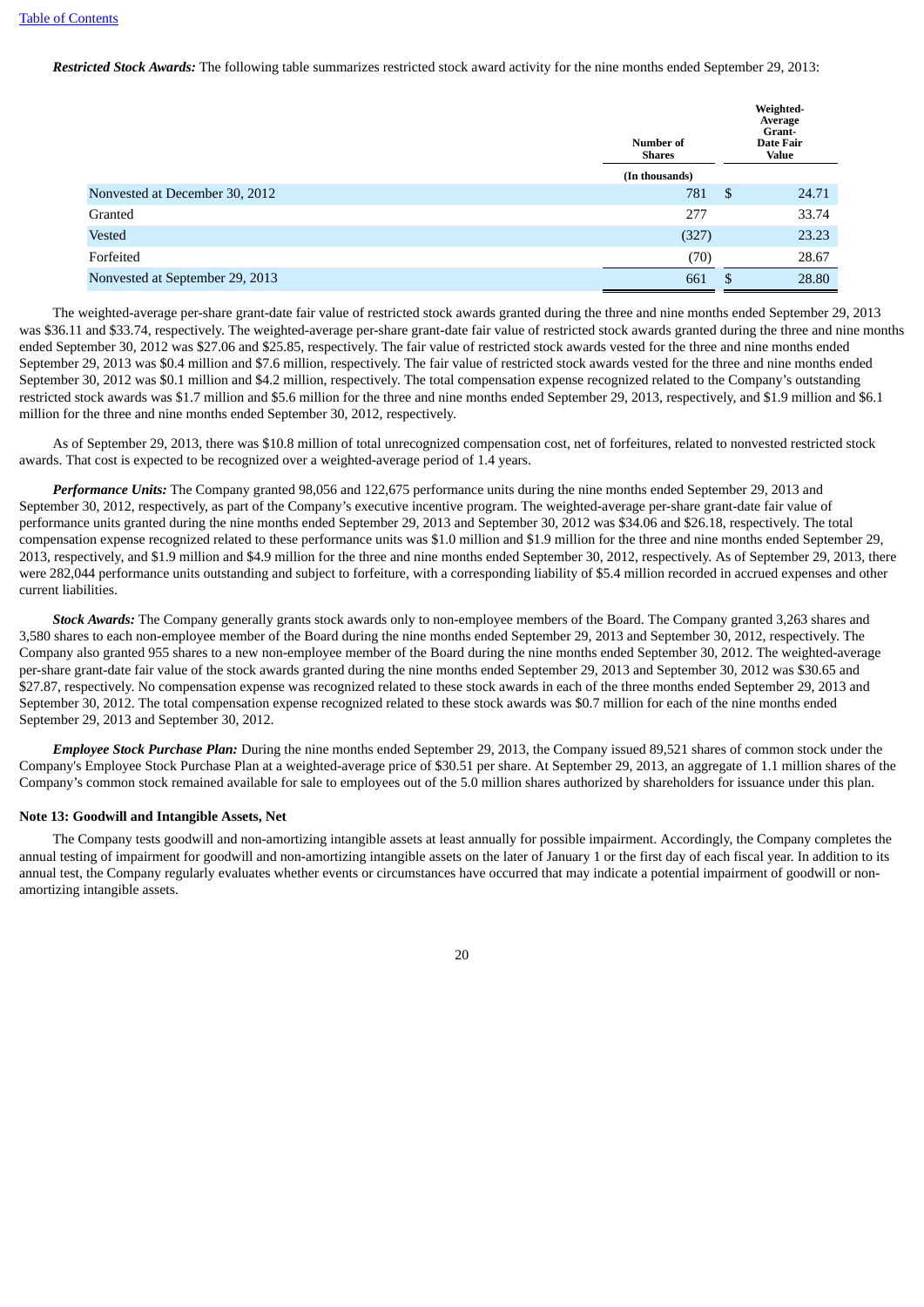As discussed in Note 10, the Company realigned its organization at the beginning of fiscal year 2013, which resulted in a change in the composition of the Company's reporting units and reportable segments. The Company's field service for products previously sold by its former Bio-discovery business, as well as its Informatics business, was moved from the Environmental Health segment into the Human Health segment. The results reported for this quarter reflect this new alignment of the Company's operating segments. Financial information in this report relating to fiscal year 2012 has been retrospectively adjusted to reflect the changes to the operating segments. As a result of the realignment, the Company reallocated goodwill from the Environmental Health segment to the Human Health segment based on the relative fair value, determined using the income approach, of the businesses within the historical Environmental Health segment. The change resulted in \$215.7 million of goodwill being allocated from the Environmental Health segment to the Human Health segment as of December 30, 2012.

The process of testing goodwill for impairment involves the determination of the fair value of the applicable reporting units. The test consists of a twostep process. The first step is the comparison of the fair value to the carrying value of the reporting unit to determine if the carrying value exceeds the fair value. The second step measures the amount of an impairment loss, and is only performed if the carrying value exceeds the fair value of the reporting unit. The Company performed its annual impairment testing for its reporting units as of January 1, 2013, its annual impairment date for fiscal year 2013, and concluded based on the first step of the process that there was no goodwill impairment. The fair values of each of the Company's reporting units were substantially in excess of their carrying values.

The Company has consistently employed the income approach to estimate the current fair value when testing for impairment of goodwill. A number of significant assumptions and estimates are involved in the application of the income approach to forecast operating cash flows, including markets and market share, sales volumes and prices, costs to produce, tax rates, capital spending, discount rate and working capital changes. Cash flow forecasts are based on approved business unit operating plans for the early years' cash flows and historical relationships in later years. The income approach is sensitive to changes in long-term terminal growth rates and the discount rates. The long-term terminal growth rates are consistent with the Company's historical long-term terminal growth rates, as the current economic trends are not expected to affect the long-term terminal growth rates of the Company. The long-term terminal growth rates for the Company's reporting units ranged from 4.5% to 6.0% for the fiscal year 2013 impairment analysis. The range for the discount rates for the reporting units was 10.5% to 12.0%. Keeping all other variables constant, a 10.0% change in any one of the input assumptions for the various reporting units would still allow the Company to conclude, based on the first step of the process, that there was no impairment of goodwill.

The Company has consistently employed the relief from royalty model to estimate the current fair value when testing for impairment of non-amortizing intangible assets. The impairment test consists of a comparison of the fair value of the non-amortizing intangible asset with its carrying amount. If the carrying amount of a non-amortizing intangible asset exceeds its fair value, an impairment loss in an amount equal to that excess is recognized*.* In addition, the Company currently evaluates the remaining useful life of its non-amortizing intangible assets at least annually to determine whether events or circumstances continue to support an indefinite useful life. If events or circumstances indicate that the useful lives of non-amortizing intangible assets are no longer indefinite, the assets will be tested for impairment. These intangible assets will then be amortized prospectively over their estimated remaining useful lives and accounted for in the same manner as other intangible assets that are subject to amortization. The Company performed its annual impairment testing as of January 1, 2013, and concluded that there was no impairment of non-amortizing intangible assets. An assessment of the recoverability of amortizing intangible assets takes place when events have occurred that may give rise to an impairment. No such events occurred during the first nine months of fiscal year 2013.

The changes in the carrying amount of goodwill for the period ended September 29, 2013 from December 30, 2012 were as follows:

|                               | Human<br>Health |           |    | Environmental<br>Health | Consolidated |           |
|-------------------------------|-----------------|-----------|----|-------------------------|--------------|-----------|
|                               | (In thousands)  |           |    |                         |              |           |
| Balance at December 30, 2012  | S               | 1.632.487 | \$ | 490,301                 |              | 2,122,788 |
| Foreign currency translation  |                 | 7.069     |    | 556                     |              | 7,625     |
| Acquisitions and other        |                 |           |    | 638                     |              | 638       |
| Balance at September 29, 2013 |                 | 1,639,556 |    | 491.495                 |              | 2,131,051 |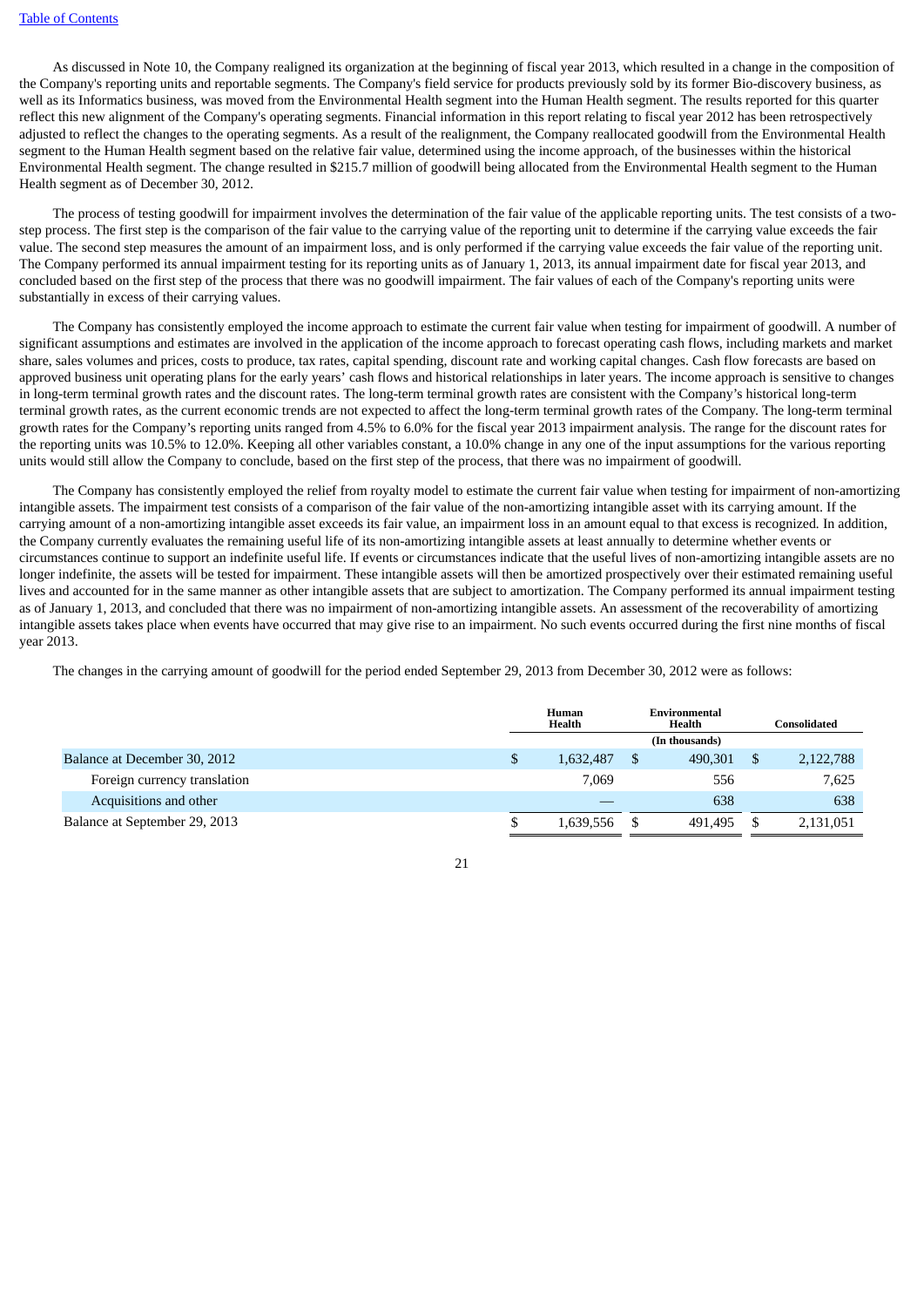Identifiable intangible asset balances at September 29, 2013 and December 30, 2012 by category were as follows:

|                                   | September 29,<br>2013 |                | December 30,<br>2012 |  |  |
|-----------------------------------|-----------------------|----------------|----------------------|--|--|
|                                   |                       | (In thousands) |                      |  |  |
| <b>Patents</b>                    | \$<br>101,831         | - \$           | 107,969              |  |  |
| Less: Accumulated amortization    | (85,789)              |                | (89, 954)            |  |  |
| Net patents                       | 16,042                |                | 18,015               |  |  |
| Trade names and trademarks        | 36,430                |                | 37,694               |  |  |
| Less: Accumulated amortization    | (15,784)              |                | (13, 886)            |  |  |
| Net trade names and trademarks    | 20,646                |                | 23,808               |  |  |
| Licenses                          | 79,208                |                | 80,607               |  |  |
| Less: Accumulated amortization    | (50, 509)             |                | (47, 368)            |  |  |
| Net licenses                      | 28,699                |                | 33,239               |  |  |
| Core technology                   | 408,342               |                | 407,545              |  |  |
| Less: Accumulated amortization    | (271, 440)            |                | (248, 510)           |  |  |
| Net core technology               | 136,902               |                | 159,035              |  |  |
| <b>Customer relationships</b>     | 325,533               |                | 327,637              |  |  |
| Less: Accumulated amortization    | (122, 499)            |                | (108, 384)           |  |  |
| Net customer relationships        | 203,034               |                | 219,253              |  |  |
| <b>IPR&amp;D</b>                  | 7,510                 |                | 7,463                |  |  |
| Less: Accumulated amortization    | (2,000)               |                | (1, 496)             |  |  |
| Net IPR&D                         | 5,510                 |                | 5,967                |  |  |
| Net amortizable intangible assets | 410,833               |                | 459,317              |  |  |
| Non-amortizing intangible assets: |                       |                |                      |  |  |
| Trade names and trademarks        | 70,584                |                | 70,584               |  |  |
| Total                             | \$<br>481,417         | \$             | 529,901              |  |  |
|                                   |                       |                |                      |  |  |

Total amortization expense related to definite-lived intangible assets was \$23.1 million and \$67.9 million for the three and nine months ended September 29, 2013, respectively, and \$22.0 million and \$68.7 million for the three and nine months September 30, 2012, respectively. Estimated amortization expense related to definite-lived intangible assets for each of the next five years is \$21.9 million for the remainder of fiscal year 2013, \$81.1 million for fiscal year 2014, \$67.7 million for fiscal year 2015, \$58.8 million for fiscal year 2016, and \$47.7 million for fiscal year 2017.

The Company entered into a strategic agreement in fiscal year 2012 under which it acquired certain intangible assets and received a license to certain core technology for an analytics and data discovery platform, as well as the exclusive right to distribute the platform in certain scientific research and development markets. During fiscal year 2012, the Company paid \$6.8 million for net intangible assets and \$25.0 million for prepaid royalties. During the third quarter of fiscal year 2013, the Company extended the existing agreement for an additional year. In addition, the Company entered into a new agreement to expand the distribution rights to the clinical and other related markets and acquired additional intangible assets. During the first nine months of fiscal year 2013, the Company paid \$7.0 million for net intangible assets and \$27.8 million for prepaid royalties, and expects to pay an additional \$13.0 million in prepaid royalties within the next twelve months. The Company expects to expense royalties as revenue is recognized. These intangible assets are being amortized over their estimated useful lives. The Company has reported the amortization of these intangible assets within the results of the Company's Human Health segment from the execution date.

#### **Note 14: Warranty Reserves**

The Company provides warranty protection for certain products usually for a period of one year beyond the date of sale. The majority of costs associated with warranty obligations include the replacement of parts and the time for service personnel to respond to repair and replacement requests. A warranty reserve is recorded based upon historical results, supplemented by management's expectations of future costs. Warranty reserves are included in "Accrued expenses and other current liabilities" on the condensed consolidated balance sheets.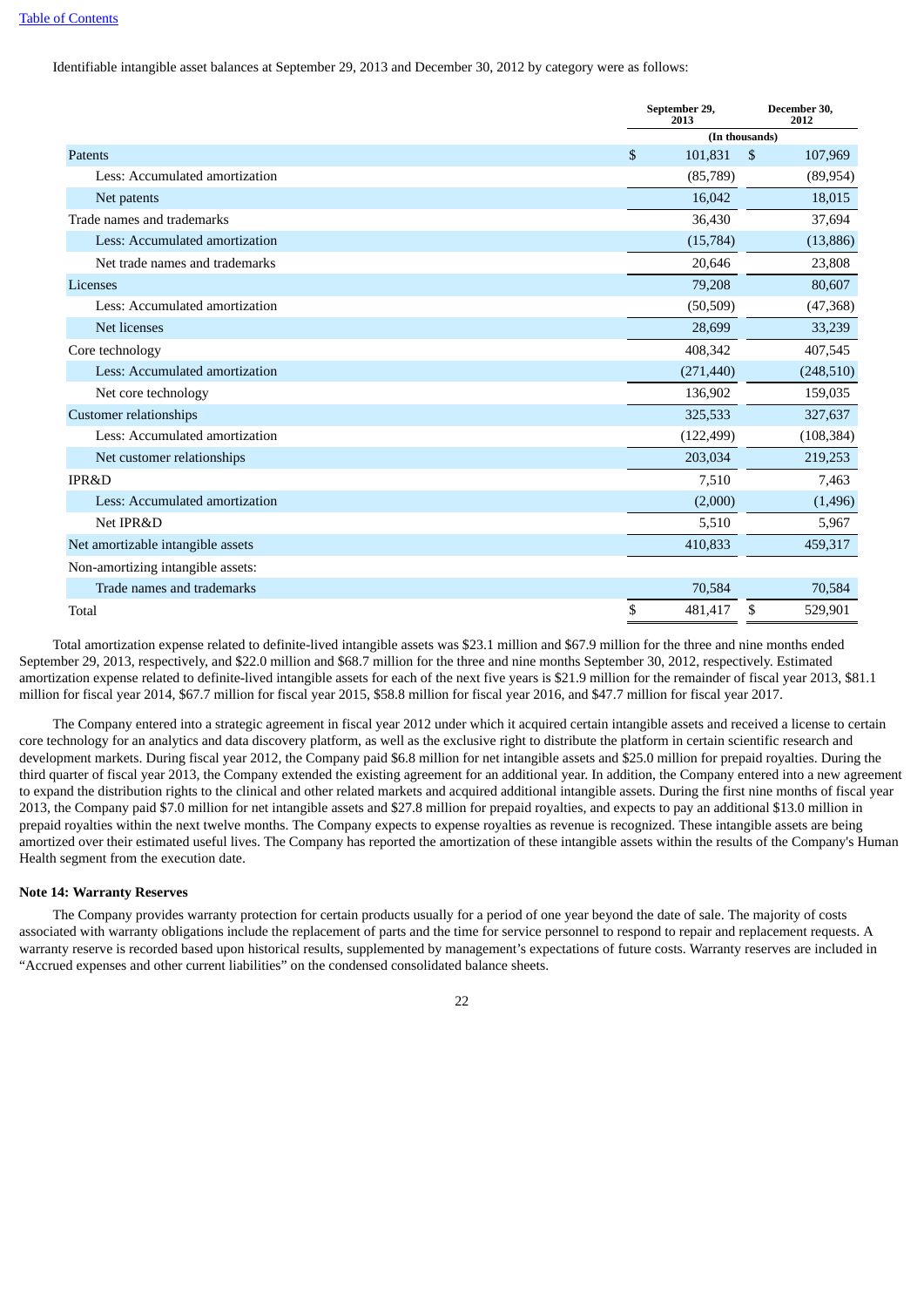Warranty reserve activity for the three and nine months ended September 29, 2013 and September 30, 2012 is summarized below:

|                                                    | <b>Three Months Ended</b> |          |                       |                | <b>Nine Months Ended</b> |          |      |                       |
|----------------------------------------------------|---------------------------|----------|-----------------------|----------------|--------------------------|----------|------|-----------------------|
|                                                    | September 29,<br>2013     |          | September 30,<br>2012 |                | September 29,<br>2013    |          |      | September 30,<br>2012 |
|                                                    |                           |          |                       | (In thousands) |                          |          |      |                       |
| Balance beginning of period                        | \$                        | 10,451   | -S                    | 10,625         | -S                       | 11,003   | - \$ | 10,412                |
| Provision charged to income                        |                           | 4,160    |                       | 4,063          |                          | 12,673   |      | 12,960                |
| <b>Payments</b>                                    |                           | (4, 113) |                       | (4,304)        |                          | (12,781) |      | (13, 344)             |
| Adjustments to previously provided warranties, net |                           | 268      |                       | 221            |                          | (54)     |      | 708                   |
| Foreign currency translation and acquisitions      |                           | 122      |                       | 154            |                          | 47       |      | 23                    |
| Balance end of period                              |                           | 10,888   |                       | 10,759         | \$.                      | 10,888   |      | 10,759                |

# **Note 15: Employee Postretirement Benefit Plans**

The following table summarizes the components of net periodic benefit (credit) cost for the Company's various defined benefit employee pension and postretirement plans for the three and nine months ended September 29, 2013 and September 30, 2012:

|                                     | <b>Defined Benefit</b><br><b>Pension Benefits</b> |                       |               | Postretirement<br><b>Medical Benefits</b> |   |                       |     |                       |
|-------------------------------------|---------------------------------------------------|-----------------------|---------------|-------------------------------------------|---|-----------------------|-----|-----------------------|
|                                     |                                                   |                       |               | <b>Three Months Ended</b>                 |   |                       |     |                       |
|                                     |                                                   | September 29,<br>2013 |               | September 30,<br>2012                     |   | September 29,<br>2013 |     | September 30,<br>2012 |
|                                     |                                                   |                       |               | (In thousands)                            |   |                       |     |                       |
| Service cost                        | \$                                                | 916                   | <sup>\$</sup> | 977                                       | S | 28                    | -\$ | 28                    |
| Interest cost                       |                                                   | 5,312                 |               | 5,774                                     |   | 36                    |     | 37                    |
| Expected return on plan assets      |                                                   | (6,261)               |               | (5, 140)                                  |   | (241)                 |     | (219)                 |
| Amortization of prior service costs |                                                   | (67)                  |               | (60)                                      |   |                       |     |                       |
| Net periodic benefit (credit) cost  | \$                                                | $(100)$ \$            |               | 1,551                                     | S | (177)                 |     | (154)                 |

|                                    |    | <b>Defined Benefit</b><br><b>Pension Benefits</b> |    |                          |               | Postretirement<br><b>Medical Benefits</b> |     |                       |  |
|------------------------------------|----|---------------------------------------------------|----|--------------------------|---------------|-------------------------------------------|-----|-----------------------|--|
|                                    |    |                                                   |    | <b>Nine Months Ended</b> |               |                                           |     |                       |  |
|                                    |    | September 29,<br>2013                             |    | September 30,<br>2012    |               | September 29,<br>2013                     |     | September 30,<br>2012 |  |
|                                    |    |                                                   |    | (In thousands)           |               |                                           |     |                       |  |
| Service cost                       | \$ | 2,757                                             | S  | 2,934                    | <sup>\$</sup> | 85                                        | -\$ | 85                    |  |
| Interest cost                      |    | 15,925                                            |    | 17,381                   |               | 107                                       |     | 111                   |  |
| Expected return on plan assets     |    | (18, 778)                                         |    | (15, 422)                |               | (723)                                     |     | (657)                 |  |
| Amortization of prior service      |    | (201)                                             |    | (180)                    |               |                                           |     |                       |  |
| Net periodic benefit (credit) cost | Φ  | (297)                                             | \$ | 4,713                    |               | (531)                                     | S.  | (461)                 |  |

During the first nine months of fiscal year 2013, the Company made contributions of \$37.0 million for the 2012 plan year to its defined benefit pension plan in the United States. The Company contributed \$17.9 million, in the aggregate, to plans outside of the United States during the first nine months of fiscal year 2013, including an additional contribution of \$10.0 million to its defined benefit pension plan in the United Kingdom.

# **Note 16: Derivatives and Hedging Activities**

The Company uses derivative instruments as part of its risk management strategy only, and includes derivatives utilized as economic hedges that are not designated as hedging instruments. By nature, all financial instruments involve market and credit risks. The Company enters into derivative instruments with major investment grade financial institutions and has policies to monitor the credit risk of those counterparties. The Company does not enter into derivative contracts for trading or other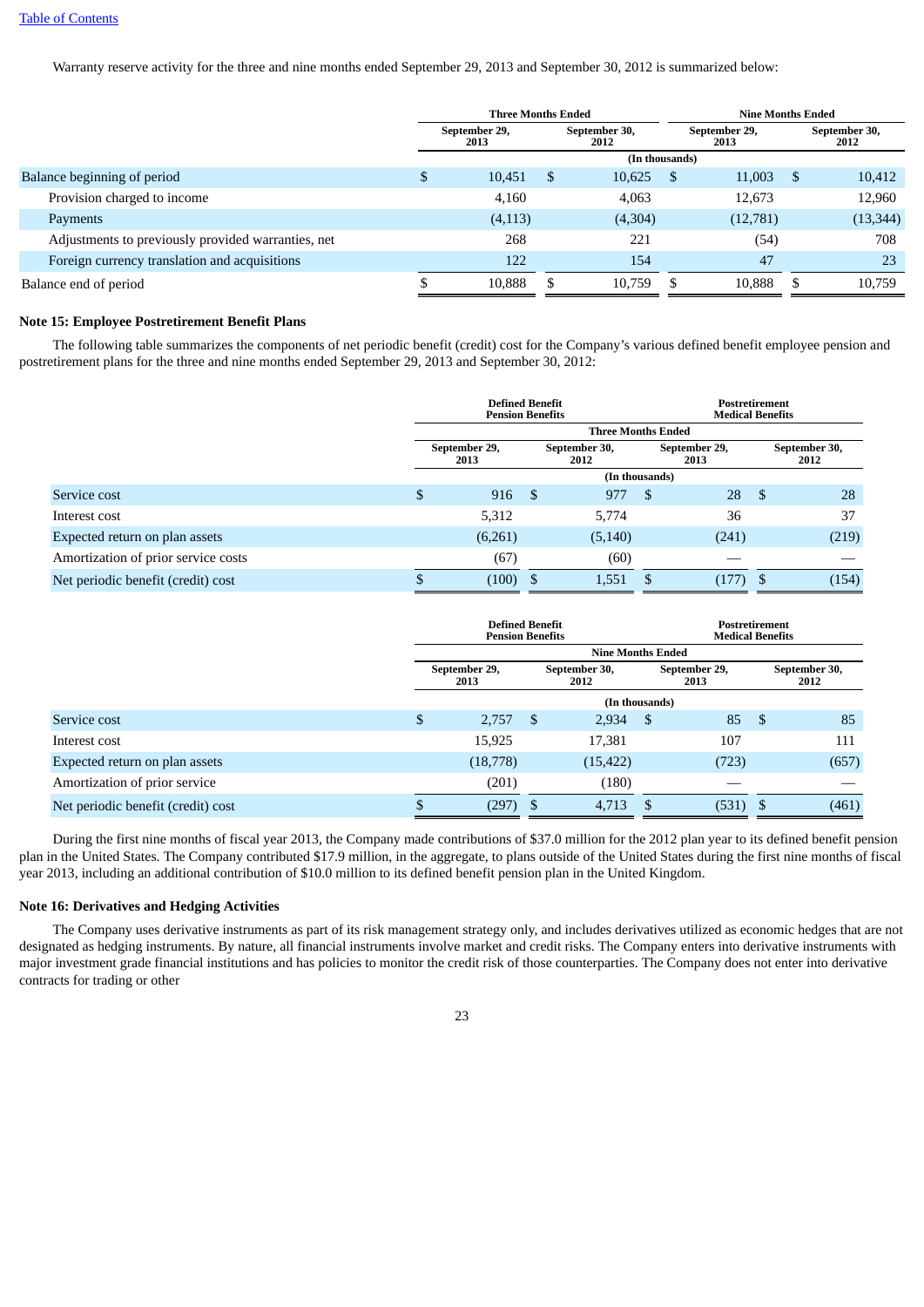speculative purposes, nor does the Company use leveraged financial instruments. Approximately 60% of the Company's business is conducted outside of the United States, generally in foreign currencies. The fluctuations in foreign currency can increase the costs of financing, investing and operating the business. The intent of these economic hedges is to offset gains and losses that occur on the underlying exposures from these currencies, with gains and losses resulting from the forward currency contracts that hedge these exposures.

In the ordinary course of business, the Company enters into foreign exchange contracts for periods consistent with its committed exposures to mitigate the effect of foreign currency movements on transactions denominated in foreign currencies. Transactions covered by hedge contracts include intercompany and third-party receivables and payables. The contracts are primarily in European and Asian currencies, have maturities that do not exceed 12 months, have no cash requirements until maturity, and are recorded at fair value on the Company's condensed consolidated balance sheets. Unrealized gains and losses on the Company's foreign currency contracts are recognized immediately in earnings for hedges designated as fair value and, for hedges designated as cash flow, the related unrealized gains or losses are deferred as a component of other comprehensive income in the accompanying condensed consolidated balance sheets. Deferred gains and losses are recognized in income in the period in which the underlying anticipated transaction occurs and impacts earnings.

Principal hedged currencies include the British Pound, Euro, Japanese Yen and Singapore Dollar. The Company held forward foreign exchange contracts, designated as fair value hedges, with U.S. equivalent notional amounts totaling \$110.0 million, \$64.3 million and \$66.6 million at September 29, 2013, December 30, 2012 and September 30, 2012, respectively, and the approximate fair value of these foreign currency derivative contracts was insignificant. The gains and losses realized on foreign currency derivative contracts are not material. The duration of these contracts was generally 30 days or less during both fiscal years 2013 and 2012.

In December 2012, the Company entered into forward foreign exchange contracts with settlement dates in fiscal year 2013 and combined Euro denominated notional amounts of €50.0 million, designated as cash flow hedges. During the first two quarters of fiscal year 2013 the Company settled these Euro denominated forward foreign exchange contracts. The derivative gains were amortized into interest and other expense, net, when the hedged exposures affected interest and other expense, net. Such amounts were not material for the nine months ended September 29, 2013.

In May 2008, the Company settled forward interest rate contracts with notional amounts totaling \$150.0 million upon the issuance of its 2015 Notes, and recognized \$8.4 million, net of taxes of \$5.4 million, of accumulated derivative losses in other comprehensive income. As of September 29, 2013, the balance remaining in accumulated other comprehensive income related to the effective cash flow hedges was a loss of \$2.0 million, net of taxes of \$1.3 million. The Company amortized a pre-tax loss of \$1.5 million into interest and other expense, net during each of the nine months ended September 29, 2013 and September 30, 2012, respectively. The derivative losses are being amortized into interest and other expense, net when the hedged exposure affects interest and other expense, net.

Assuming current market conditions continue, a \$2.0 million pre-tax loss is expected to be reclassified from accumulated other comprehensive income into interest and other expense, net within the next 12 months.

#### **Note 17: Fair Value Measurements**

Financial instruments that potentially subject the Company to concentrations of credit risk consist principally of temporary cash investments, marketable securities and accounts receivable. The Company believes it had no significant concentrations of credit risk as of September 29, 2013.

The Company uses the market approach technique to value its financial instruments and there were no changes in valuation techniques during the nine months ended September 29, 2013. The Company's financial assets and liabilities carried at fair value are primarily comprised of marketable securities, derivative contracts used to hedge the Company's currency risk, and acquisition-related contingent consideration. The Company has not elected to measure any additional financial instruments or other items at fair value.

*Valuation Hierarchy:* The following summarizes the three levels of inputs required to measure fair value. For Level 1 inputs, the Company utilizes quoted market prices as these instruments have active markets. For Level 2 inputs, the Company utilizes quoted market prices in markets that are not active, broker or dealer quotations, or utilizes alternative pricing sources with reasonable levels of price transparency. For Level 3 inputs, the Company utilizes unobservable inputs based on the best information available, including estimates by management primarily based on information provided by third-party fund managers, independent brokerage firms and insurance companies. A financial asset's or liability's classification within the hierarchy is determined based on the lowest level input that is significant to the fair value measurement. In determining fair value, the Company utilizes valuation techniques that maximize the use of observable inputs and minimize the use of unobservable inputs to the extent possible.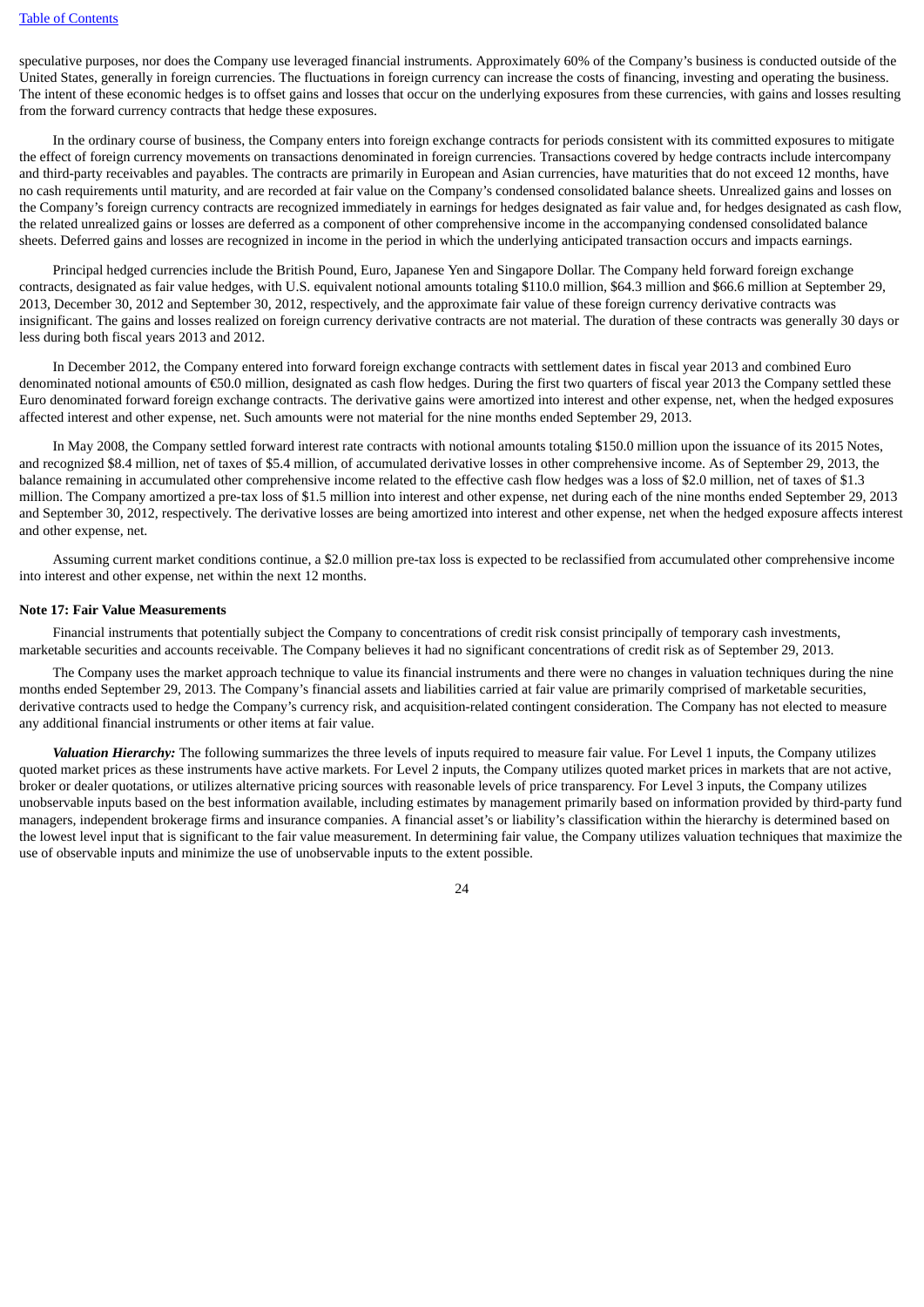The following tables show the assets and liabilities carried at fair value measured on a recurring basis as of September 29, 2013 and December 30, 2012 classified in one of the three classifications described above:

|                                         | Fair Value Measurements at September 29, 2013 Using:        |         |                                                               |                |                                                                   |                                |                                                    |  |
|-----------------------------------------|-------------------------------------------------------------|---------|---------------------------------------------------------------|----------------|-------------------------------------------------------------------|--------------------------------|----------------------------------------------------|--|
|                                         | <b>Total Carrying Value at</b><br><b>September 29, 2013</b> |         | <b>Quoted Prices in</b><br><b>Active Markets</b><br>(Level 1) |                | <b>Significant Other</b><br><b>Observable Inputs</b><br>(Level 2) |                                | Significant<br>Unobservable<br>Inputs<br>(Level 3) |  |
|                                         |                                                             |         |                                                               | (In thousands) |                                                                   |                                |                                                    |  |
| Marketable securities                   |                                                             | 1,220   | - \$                                                          | 1.220          | - \$                                                              | -S<br>$\overline{\phantom{m}}$ |                                                    |  |
| Foreign exchange derivative assets      |                                                             | 246     |                                                               |                |                                                                   | 246                            |                                                    |  |
| Foreign exchange derivative liabilities |                                                             | (207)   |                                                               |                |                                                                   | (207)                          |                                                    |  |
| Contingent consideration                |                                                             | (2,858) |                                                               |                |                                                                   |                                | (2,858)                                            |  |

|                                         | Fair Value Measurements at December 30, 2012 Using:        |         |    |       |                                                               |       |                                                                   |         |  |                                                           |
|-----------------------------------------|------------------------------------------------------------|---------|----|-------|---------------------------------------------------------------|-------|-------------------------------------------------------------------|---------|--|-----------------------------------------------------------|
|                                         | <b>Total Carrying Value at</b><br><b>December 30, 2012</b> |         |    |       | <b>Quoted Prices in</b><br><b>Active Markets</b><br>(Level 1) |       | <b>Significant Other</b><br><b>Observable Inputs</b><br>(Level 2) |         |  | Significant<br><b>Unobservable</b><br>Inputs<br>(Level 3) |
|                                         |                                                            |         |    |       | (In thousands)                                                |       |                                                                   |         |  |                                                           |
| Marketable securities                   | \$                                                         | 1,149   | -S | 1,149 | - \$                                                          |       | -S                                                                |         |  |                                                           |
| Foreign exchange derivative assets      |                                                            | 274     |    |       |                                                               | 274   |                                                                   |         |  |                                                           |
| Foreign exchange derivative liabilities |                                                            | (294)   |    |       |                                                               | (294) |                                                                   |         |  |                                                           |
| Contingent consideration                |                                                            | (3,017) |    |       |                                                               |       |                                                                   | (3,017) |  |                                                           |

*Valuation Techniques:* The Company's Level 1 and Level 2 assets and liabilities are comprised of investments in equity and fixed-income securities as well as derivative contracts. For financial assets and liabilities that utilize Level 1 and Level 2 inputs, the Company utilizes both direct and indirect observable price quotes, including common stock price quotes, foreign exchange forward prices and bank price quotes. Below is a summary of valuation techniques for Level 1 and Level 2 financial assets and liabilities.

*Marketable securities:* Include equity and fixed-income securities measured at fair value using the quoted market prices at the reporting date.

*Foreign exchange derivative assets and liabilities:* Include foreign exchange derivative contracts that are valued using quoted forward foreign exchange prices at the reporting date.

*Contingent consideration:* The Company has classified its net liabilities for contingent consideration relating to its acquisitions of ID Biological Systems, Inc., Dexela Limited, Haoyuan and Tetra Teknolojik Sistemler Limited Sirketi within Level 3 of the fair value hierarchy because the fair value is determined using significant unobservable inputs, which included probability weighted cash flows. A description of the significant acquisitions is included within Note 2 to the Company's audited consolidated financial statements filed with the 2012 Form 10-K. Contingent consideration is measured at fair value at the acquisition date, based on the probability that revenue thresholds or product development milestones will be achieved during the earnout period. Increases or decreases in the fair value of contingent consideration liabilities primarily result from changes in the estimated probabilities of achieving revenue thresholds or product development milestones during the earnout period. The Company may have to pay contingent consideration, related to all acquisitions with open contingency periods, of up to \$37.0 million as of September 29, 2013. As of September 29, 2013, the Company has recorded contingent consideration obligations relating to these acquisitions, with an estimated fair value of \$2.9 million at September 29, 2013. The earnout periods for each of these acquisitions do not exceed three years from the acquisition date.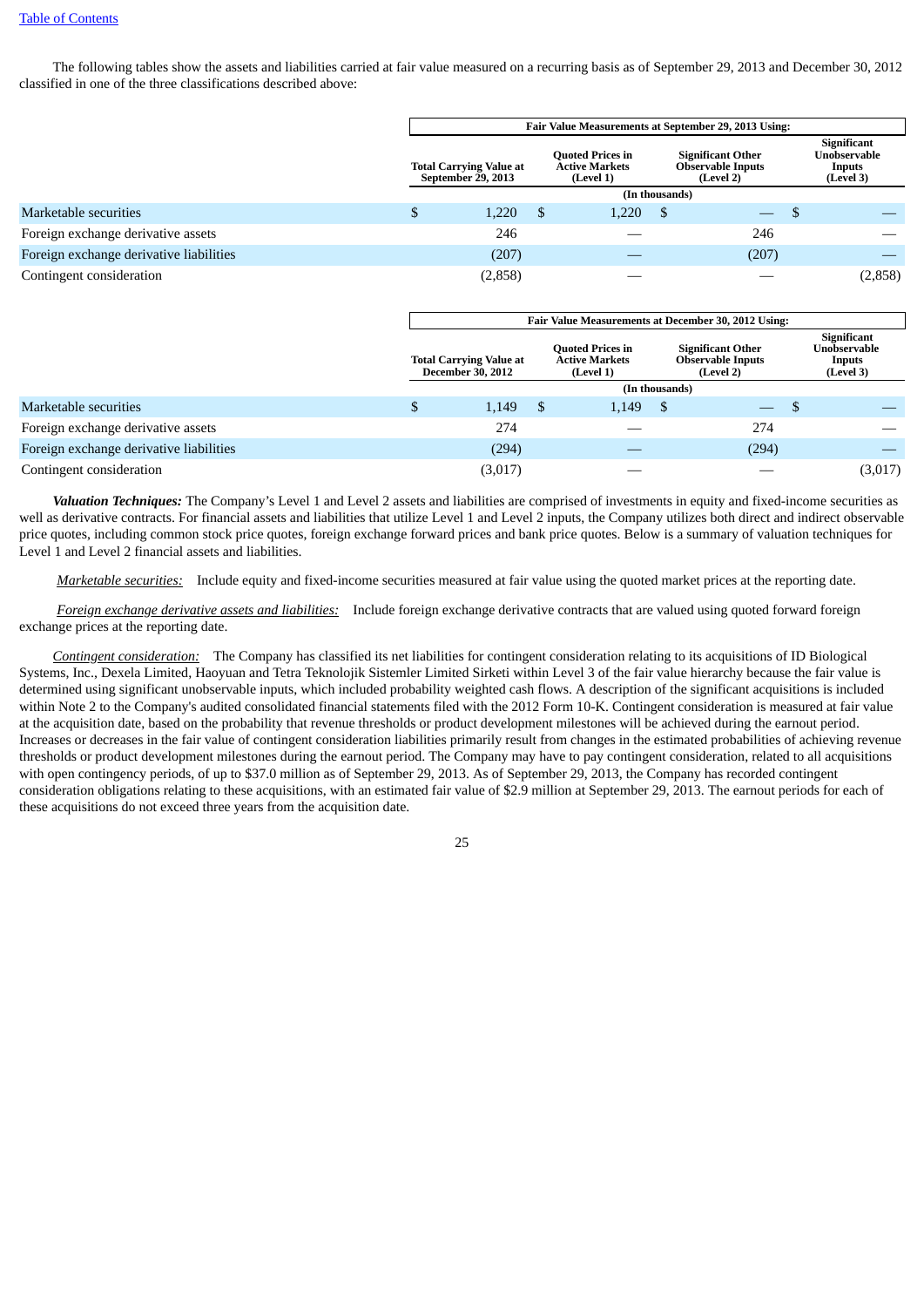A reconciliation of the beginning and ending Level 3 net liabilities is as follows:

|                                                            |                       | <b>Three Months Ended</b> |                       |                | <b>Nine Months Ended</b> |              |  |                       |
|------------------------------------------------------------|-----------------------|---------------------------|-----------------------|----------------|--------------------------|--------------|--|-----------------------|
|                                                            | September 29,<br>2013 |                           | September 30,<br>2012 |                | September 29,<br>2013    |              |  | September 30,<br>2012 |
|                                                            |                       |                           |                       | (In thousands) |                          |              |  |                       |
| Balance beginning of period                                | \$                    | $(3,715)$ \$              |                       | (7,315)        | - \$                     | $(3,017)$ \$ |  | (20, 298)             |
| <b>Additions</b>                                           |                       |                           |                       |                |                          | (1,100)      |  |                       |
| Amounts paid and foreign currency translation              |                       | 31                        |                       | 3.771          |                          | 95           |  | 17,417                |
| Change in fair value (included within selling, general and |                       |                           |                       |                |                          |              |  |                       |
| administrative expenses)                                   |                       | 826                       |                       | 2,338          |                          | 1,164        |  | 1,675                 |
| Balance end of period                                      |                       | (2,858)                   |                       | (1,206)        | -S                       | (2,858)      |  | (1,206)               |

The carrying amounts of cash and cash equivalents, accounts receivable, accounts payable and accrued expenses approximate fair value due to the short-term maturities of these assets and liabilities. If measured at fair value, cash and cash equivalents would be classified as Level 1.

The Company's senior unsecured revolving credit facility, which provides for \$700 million of revolving loans, had amounts outstanding, excluding letters of credit, of \$248.0 million and \$258.0 million as of September 29, 2013 and December 30, 2012, respectively. The interest rate on the Company's senior unsecured revolving credit facility is reset at least monthly to correspond to variable rates that reflect currently available terms and conditions for similar debt. The Company had no change in credit standing during the first nine months of fiscal year 2013. Consequently, the carrying value of the current year and prior year credit facilities approximate fair value and would be classified as Level 2.

The Company's 2015 Notes, with a face value of \$150.0 million, had an aggregate carrying value of \$150.0 million and a fair value of \$159.9 million as of September 29, 2013. The 2015 Notes had an aggregate carrying value of \$150.0 million and a fair value of \$165.4 million as of December 30, 2012. The Company's 2021 Notes, with a face value of \$500.0 million, had an aggregate carrying value of \$497.4 million, net of \$2.6 million of unamortized original issue discount, and a fair value of \$531.9 million as of September 29, 2013. The 2021 Notes had an aggregate carrying value of \$497.2 million, net of \$2.8 million of unamortized original issue discount, and a fair value of \$558.3 million as of December 30, 2012. The fair values of the 2015 Notes and the 2021 Notes are estimated using market quotes from brokers, or are based on current rates offered for similar debt. The Company's financing lease obligations had an aggregate carrying value of \$40.5 million as of September 29, 2013 and approximated the fair value given the timing of the recognition of these obligations to the balance sheet date. As of September 29, 2013, the 2015 Notes, 2021 Notes and financing lease obligations were classified as Level 2.

As of September 29, 2013, there has not been any significant impact to the fair value of the Company's derivative liabilities due to credit risk. Similarly, there has not been any significant adverse impact to the Company's derivative assets based on the evaluation of its counterparties' credit risks.

# **Note 18: Leases**

On August 22, 2013, the Company sold one of its facilities located in Boston, Massachusetts for \$49.5 million. Simultaneously with the closing of the sale of the property, the Company entered into a lease agreement to lease back the property for its continued use. The lease has an initial term of 15 years and the Company has the right to extend the term of the lease for two additional periods of ten years each. The lease is accounted for as an operating lease and the Company has deferred \$26.5 million of gains which will be amortized in operating expenses over the initial lease term of 15 years. Minimum rental commitments under the noncancelable operating lease are as follows: \$3.2 million in fiscal year 2014, \$3.2 million in fiscal year 2015, \$3.3 million in fiscal year 2016, \$3.4 million in fiscal year 2017, \$3.5 million in fiscal year 2018 and \$37.6 million in the aggregate thereafter. During the third quarter of fiscal year 2013, the Company amortized \$0.2 million of deferred gains related to the lease. At September 29, 2013, \$26.3 million of these deferred gains remained to be amortized.

#### **Note 19: Contingencies**

The Company is conducting a number of environmental investigations and remedial actions at current and former locations of the Company and, along with other companies, has been named a potentially responsible party ("PRP") for certain waste disposal sites. The Company accrues for environmental issues in the accounting period that the Company's responsibility is established and when the cost can be reasonably estimated. The Company has accrued \$6.9 million as of September 29, 2013, which represents management's estimate of the total cost of the ultimate remediation of known environmental matters, and does not include any potential liability for related personal injury or property damage claims. This amount is not discounted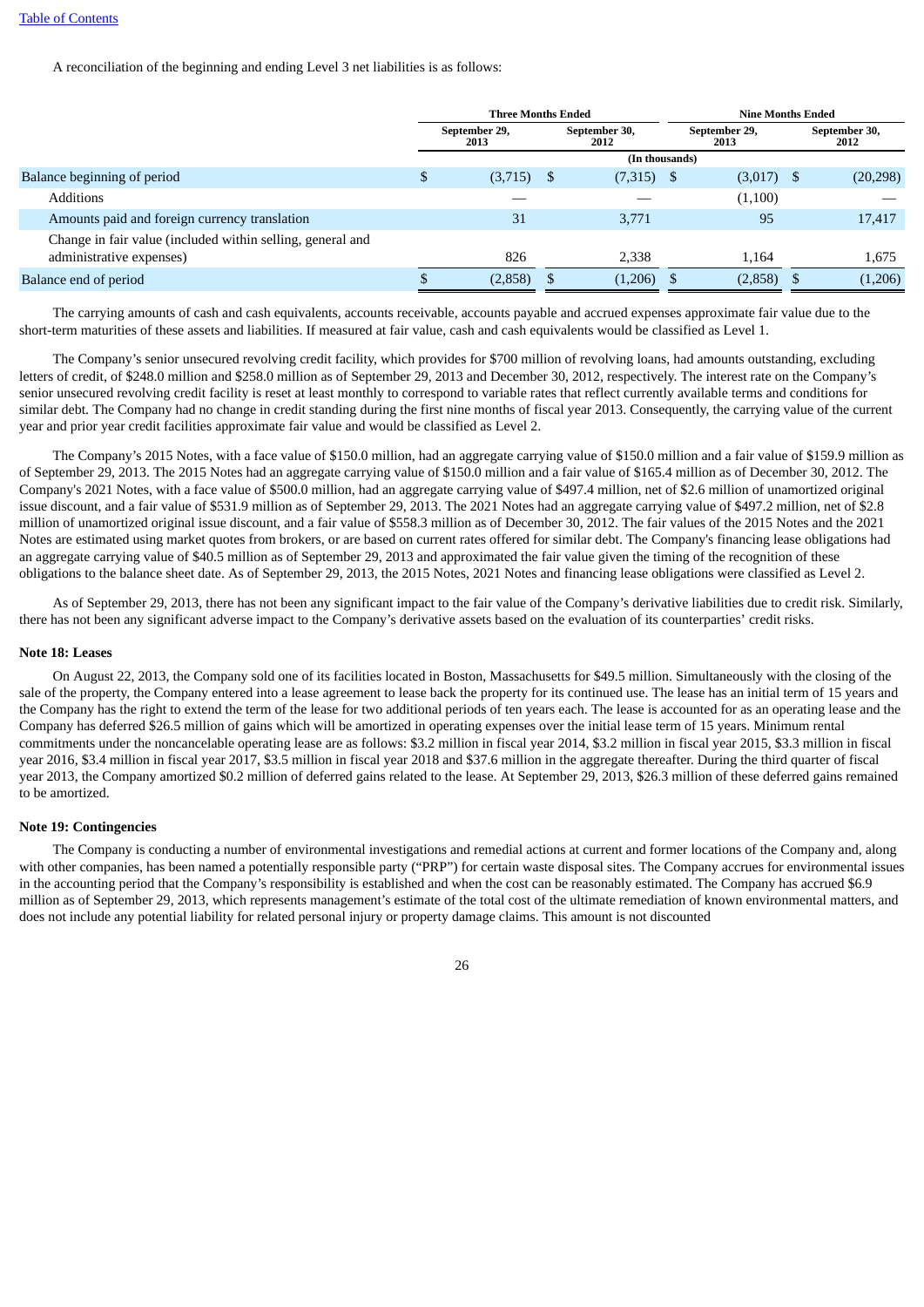and does not reflect the recovery of any amounts through insurance or indemnification arrangements. These cost estimates are subject to a number of variables, including the stage of the environmental investigations, the magnitude of the possible contamination, the nature of the potential remedies, possible joint and several liability, the time period over which remediation may occur, and the possible effects of changing laws and regulations. For sites where the Company has been named a PRP, management does not currently anticipate any additional liability to result from the inability of other significant named parties to contribute. The Company expects that the majority of such accrued amounts could be paid out over a period of up to ten years. As assessment and remediation activities progress at each individual site, these liabilities are reviewed and adjusted to reflect additional information as it becomes available. There have been no environmental problems to date that have had, or are expected to have, a material adverse effect on the Company's condensed consolidated financial statements. While it is possible that a loss exceeding the amounts recorded in the condensed consolidated financial statements may be incurred, the potential exposure is not expected to be materially different from those amounts recorded.

Enzo Biochem, Inc. and Enzo Life Sciences, Inc. (collectively, "Enzo") filed a complaint dated October 23, 2002 in the United States District Court for the Southern District of New York, Civil Action No. 02-8448, seeking injunctive and monetary relief against Amersham plc, Amersham BioSciences, PerkinElmer, Inc., PerkinElmer Life Sciences, Inc., Sigma-Aldrich Corporation, Sigma Chemical Company, Inc., Molecular Probes, Inc., and Orchid BioSciences, Inc. The complaint alleges that the Company breached its distributorship and settlement agreements with Enzo, infringed Enzo's patents, engaged in unfair competition and fraud, and committed torts against Enzo by, among other things, engaging in commercial development and exploitation of Enzo's patented products and technology, separately and together with the other defendants. The Company filed an answer and a counterclaim alleging that Enzo's patents are invalid. In 2007, after the court issued a decision in 2006 regarding the construction of the claims in Enzo's patents that effectively limited the coverage of certain of those claims and, the Company believes, excluded certain of the Company's products from the coverage of Enzo's patents, summary judgment motions were filed by the defendants. The case was assigned to a new district court judge in January 2009 and in March 2009, the new judge denied the pending summary judgment motions without prejudice and ordered a stay of the case until the federal appellate court decided Enzo's appeal of the judgment of the United States District Court for the District of Connecticut in Enzo Biochem vs. Applera Corp. and Tropix, Inc. (the "Connecticut Case"), which involved a number of the same patents and which could materially affect the scope of Enzo's case against the Company. In March 2010, the United States Court of Appeals for the Federal Circuit affirmed-in-part and reversed-in-part the judgment in the Connecticut Case. The district court permitted the Company and the other defendants to jointly file a motion for summary judgment on certain patent and other issues common to all of the defendants. On September 12, 2012, the court granted in part and denied in part the Company's motion for summary judgment of non-infringement. On December 21, 2012, the Company filed a second motion for summary judgment on claims that were not addressed in the first motion, which the court also granted in part and denied in part. The case is expected to go to trial in early 2014.

The Company believes it has meritorious defenses to the matter described above, and it is contesting the action vigorously. While this matter is subject to uncertainty, in the opinion of the Company's management, based on its review of the information available at this time, the resolution of this matter will not have a material adverse effect on the Company's condensed consolidated financial statements.

<span id="page-26-0"></span>The Company is also subject to various other claims, legal proceedings and investigations covering a wide range of matters that arise in the ordinary course of its business activities. Although the Company has established accruals for potential losses that it believes are probable and reasonably estimable, in the opinion of the Company's management, based on its review of the information available at this time, the total cost of resolving these other contingencies at September 29, 2013 should not have a material adverse effect on the Company's condensed consolidated financial statements. However, each of these matters is subject to uncertainties, and it is possible that some of these matters may be resolved unfavorably to the Company.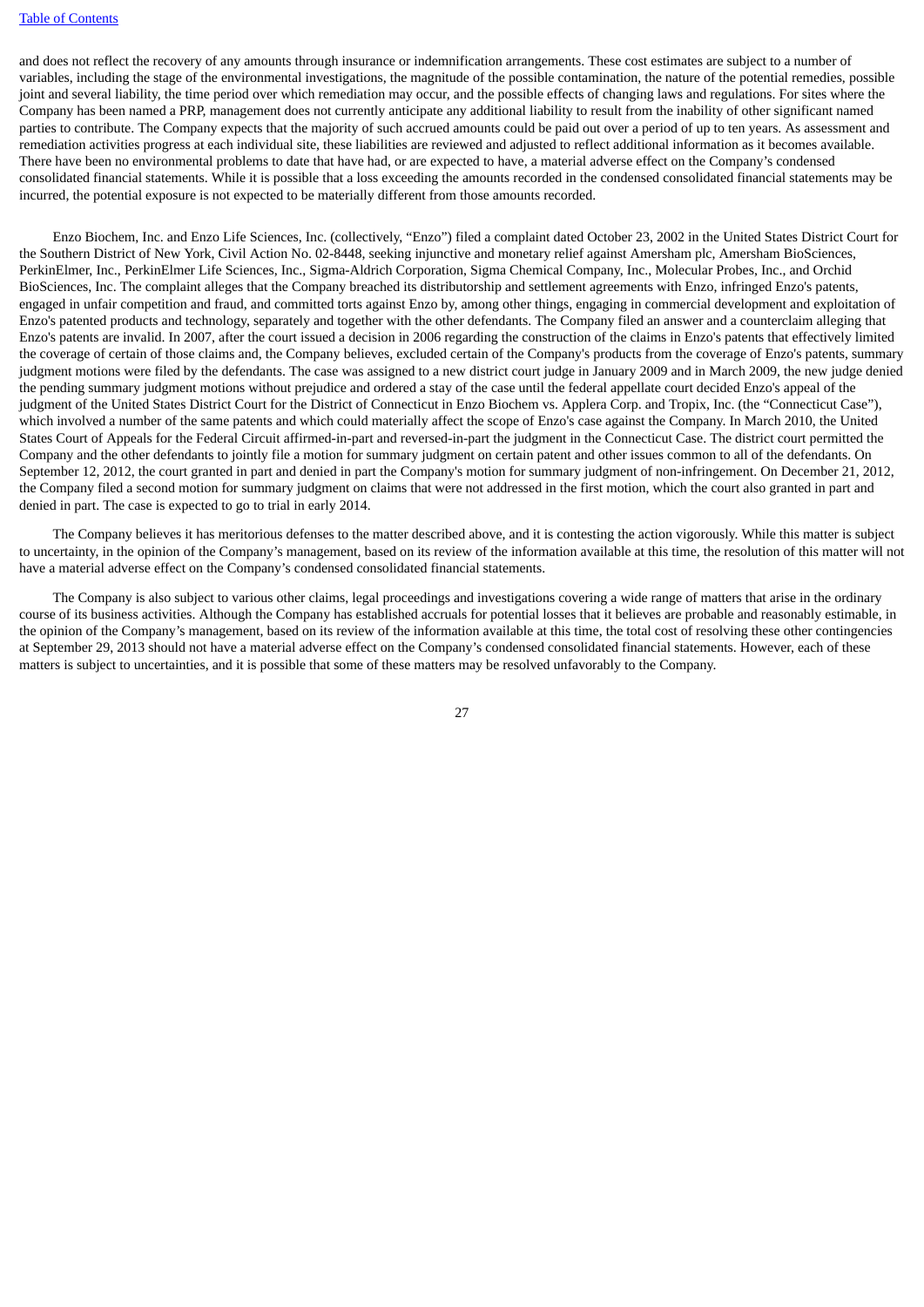# **Item 2.** *Management's Discussion and Analysis of Financial Condition and Results of Operations*

This quarterly report on Form 10-Q, including the following management's discussion and analysis, contains forward-looking information that you should read in conjunction with the condensed consolidated financial statements and notes to the condensed consolidated financial statements that we have included elsewhere in this report. For this purpose, any statements contained in this report that are not statements of historical fact may be deemed to be forward-looking statements. Words such as "believes," "plans," "anticipates," "intends," "expects," "will" and similar expressions are intended to identify forward-looking statements. Our actual results may differ materially from the plans, intentions or expectations we disclose in the forward-looking statements we make. We have included important factors below under the heading "Risk Factors" in Part II, Item 1A. that we believe could cause actual results to differ materially from the forward-looking statements we make. We are not obligated to publicly update any forward-looking statements, whether as a result of new *information, future events or otherwise.*

# <span id="page-27-0"></span>**Overview**

We are a leading provider of products, services and solutions to the diagnostics, research, environmental, industrial and laboratory services markets. Through our advanced technologies, solutions, and services, we address critical issues that help to improve the health and safety of people and their environment.

We realigned our organization at the beginning of fiscal year 2013. Our field service for products previously sold by our former Bio-discovery business, as well as our Informatics business, were moved from our Environmental Health segment into our Human Health segment. The results reported for the three and nine months ended September 29, 2013 reflect this new alignment of our operating segments. Financial information in this report relating to the three and nine months ended September 30, 2012 has been retrospectively adjusted to reflect the changes in our operating segments. The principal products and services of our two operating segments are:

- *Human Health*. Develops diagnostics, tools and applications to help detect diseases earlier and more accurately and to accelerate the discovery and development of critical new therapies. The Human Health segment serves both the diagnostics and research markets.
- *Environmental Health*. Provides technologies and applications to facilitate the creation of safer food and consumer products, more secure surroundings and efficient energy resources. The Environmental Health segment serves the environmental, industrial and laboratory services markets.

As a result of the realignment, we reallocated goodwill from the Environmental Health segment to the Human Health segment based on the relative fair value, determined using the income approach, of the businesses within the historical Environmental Health segment. The change resulted in \$215.7 million of goodwill being allocated from the Environmental Health segment to the Human Health segment as of December 30, 2012.

# *Overview of the Third Quarter of Fiscal Year 2013*

Our fiscal year ends on the Sunday nearest December 31. We report fiscal years under a 52/53 week format, and as a result certain fiscal years will contain 53 weeks. Both our 2013 and 2012 fiscal years include 52 weeks.

Our overall revenue in the third quarter of fiscal year 2013 was \$524.3 million and increased \$14.7 million, or 3%, as compared to the third quarter of fiscal year 2012, reflecting an increase of \$5.1 million, or 2%, in our Human Health segment revenue and an increase of \$9.5 million, or 4%, in our Environmental Health segment revenue. The increase in our Human Health segment revenue during the three months ended September 29, 2013 was due to growth generated from our informatics offerings and in-vivo business in the research market. The increase in our Environmental Health segment revenue during the three months ended September 29, 2013 was primarily due to an increase in our OneSource multivendor service offerings within our lab services market.

In our Human Health segment during the third quarter of fiscal year 2013 as compared to the third quarter of fiscal year 2012, we experienced growth in the research market as demand increased for our informatics offerings and our in-vivo imaging systems. In the diagnostics market we experienced growth from continued expansion of our prenatal, newborn and infectious disease screening solutions in key regions outside the United States, particularly in emerging markets such as China and the Middle East. This growth was offset by declines in our medical imaging business despite continued growth in our complementary metal-oxide-semiconductor imaging technology with two new industrial product offerings. As the rising cost of healthcare continues to be one of the critical issues facing our customers, we anticipate that the benefits of providing earlier detection of disease, which can result in savings of longterm health care costs as well as create better outcomes for patients, are increasingly valued and we expect to see continued growth in these markets.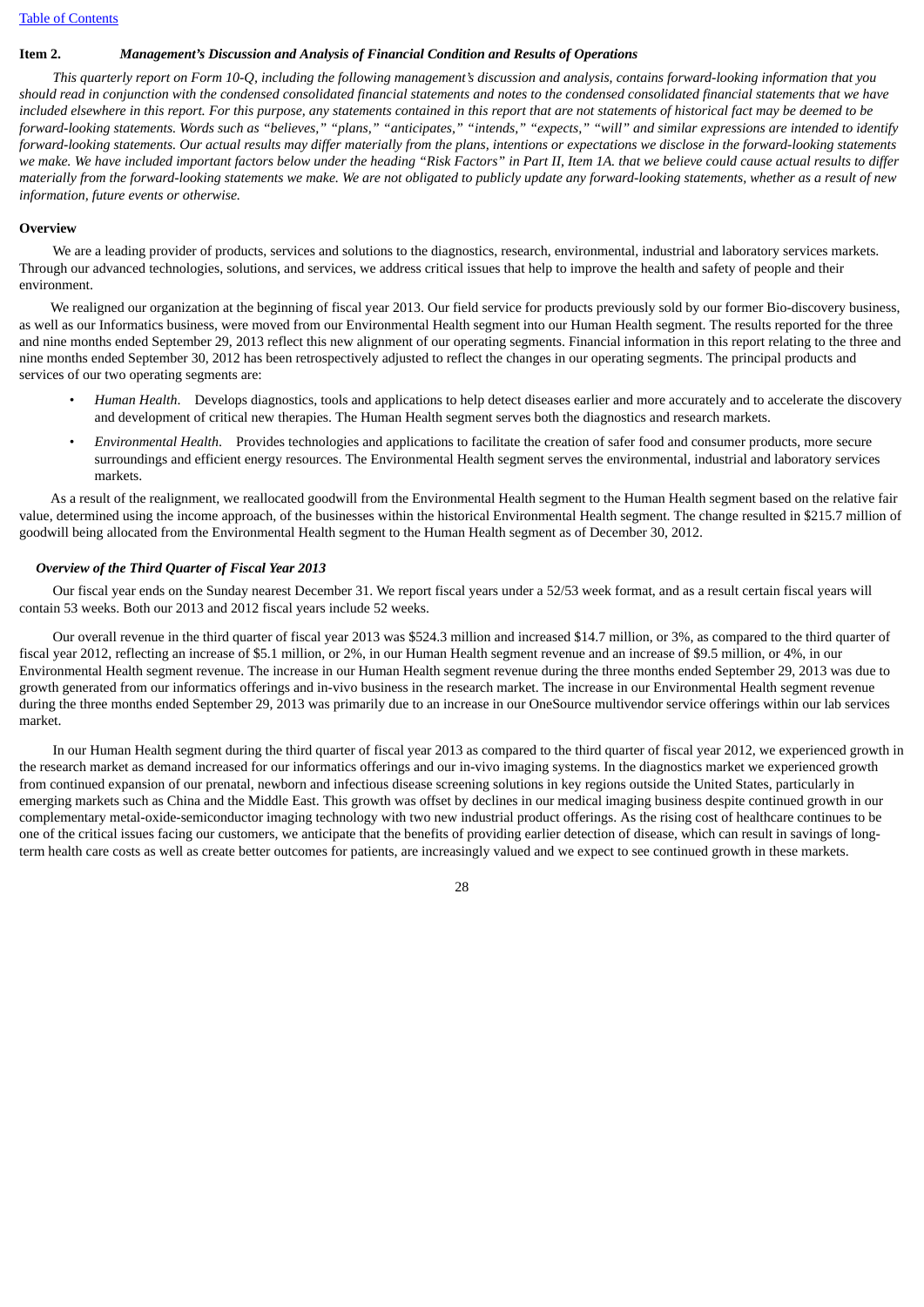In our Environmental Health segment, our laboratory services business offers services designed to enable our customers to increase efficiencies and production time, while reducing maintenance costs, all of which continue to be critical for our customers. During the third quarter of fiscal year 2013, we continued to grow our laboratory services business by the addition of new customers to our OneSource multivendor service offering. In the third quarter of fiscal year 2013, as compared to the third quarter of fiscal year 2012, we had an increase in demand across most of our products in the environmental and safety and industrial markets. We anticipate that the continued development of contaminant regulations and corresponding testing protocols will result in increased demand for efficient, analytically sensitive and information rich testing solutions.

Our consolidated gross margins decreased 74 basis points in the third quarter of fiscal year 2013, as compared to the third quarter of fiscal year 2012, due to pricing pressure, unfavorable changes in product mix, with an increase in sales of lower gross margin product offerings, and inflation, which were partially offset by increased sales volume and cost containment and productivity initiatives. Our consolidated operating margins increased 243 basis points in the third quarter of fiscal year 2013, as compared to the third quarter of fiscal year 2012, primarily due to lower costs as a result of restructuring activities and cost containment and productivity initiatives, which were partially offset by lower gross margins.

We believe we are well positioned to continue to take advantage of the spending trends in our end markets and to promote our efficiencies in markets where current conditions may increase demand for certain services. Overall, we believe that our strategic focus on Human Health and Environmental Health coupled with our breadth of end markets, deep portfolio of technologies and applications, leading market positions, global scale and financial strength will provide us with a foundation for growth.

#### <span id="page-28-0"></span>**Critical Accounting Policies and Estimates**

The preparation of condensed consolidated financial statements requires us to make estimates and judgments that affect the reported amounts of assets, liabilities, sales and expenses and related disclosure of contingent assets and liabilities. On an ongoing basis, we evaluate our estimates, including those related to revenue recognition, warranty costs, bad debts, inventories, accounting for business combinations and dispositions, long-lived assets, income taxes, restructuring, pensions and other postretirement benefits, contingencies and litigation. We base our estimates on historical experience and on various other assumptions that we believe to be reasonable under the circumstances, the results of which form the basis for making judgments about the carrying values of assets and liabilities that are not readily apparent from other sources. Actual results may differ from these estimates under different assumptions or conditions.

Critical accounting policies are those policies that affect our more significant judgments and estimates used in the preparation of our condensed consolidated financial statements. We believe our critical accounting policies include our policies regarding revenue recognition, warranty costs, allowances for doubtful accounts, inventory valuation, business combinations, value of long-lived assets, including goodwill and other intangibles, employee compensation and benefits, restructuring activities, gains or losses on dispositions and income taxes.

For a more detailed discussion of our critical accounting policies and estimates, please refer to the Notes to our Audited Consolidated Financial Statements and Item 7. "Management's Discussion and Analysis of Financial Condition and Results of Operations," in our Annual Report on Form 10-K for the fiscal year ended December 30, 2012 (our "2012 Form 10-K"), as filed with the Securities and Exchange Commission (the "SEC"). There have been no significant changes in our critical accounting policies and estimates during the nine months ended September 29, 2013.

#### <span id="page-28-1"></span>**Consolidated Results of Continuing Operations**

#### *Revenue*

Revenue for the three months ended September 29, 2013 was \$524.3 million, as compared to \$509.6 million for the three months ended September 30, 2012, an increase of \$14.7 million, or 3%, which includes an approximate 0.2% decrease in revenue attributable to unfavorable changes in foreign exchange rates and an approximate 1% increase from acquisitions. The analysis in the remainder of this paragraph compares segment revenue for the three months ended September 29, 2013 as compared to the three months ended September 30, 2012 and includes the effect of foreign exchange rate fluctuations and acquisitions. Our Human Health segment revenue increased \$5.1 million, or 2%, due to an increase in research market revenue of \$6.2 million, partially offset by a decrease in diagnostics market revenue of \$1.1 million. Our Environmental Health segment revenue increased \$9.5 million, or 4%, due to an increase in laboratory services market revenue of \$5.1 million and increases in environmental and safety and industrial markets revenue of \$4.5 million. As a result of adjustments to deferred revenue related to certain acquisitions required by business combination rules, we did not recognize \$0.9 million of revenue for the three months ended September 29, 2013 and \$5.2 million for the three months ended September 30, 2012 that otherwise would have been recorded by the acquired businesses during each of the respective periods.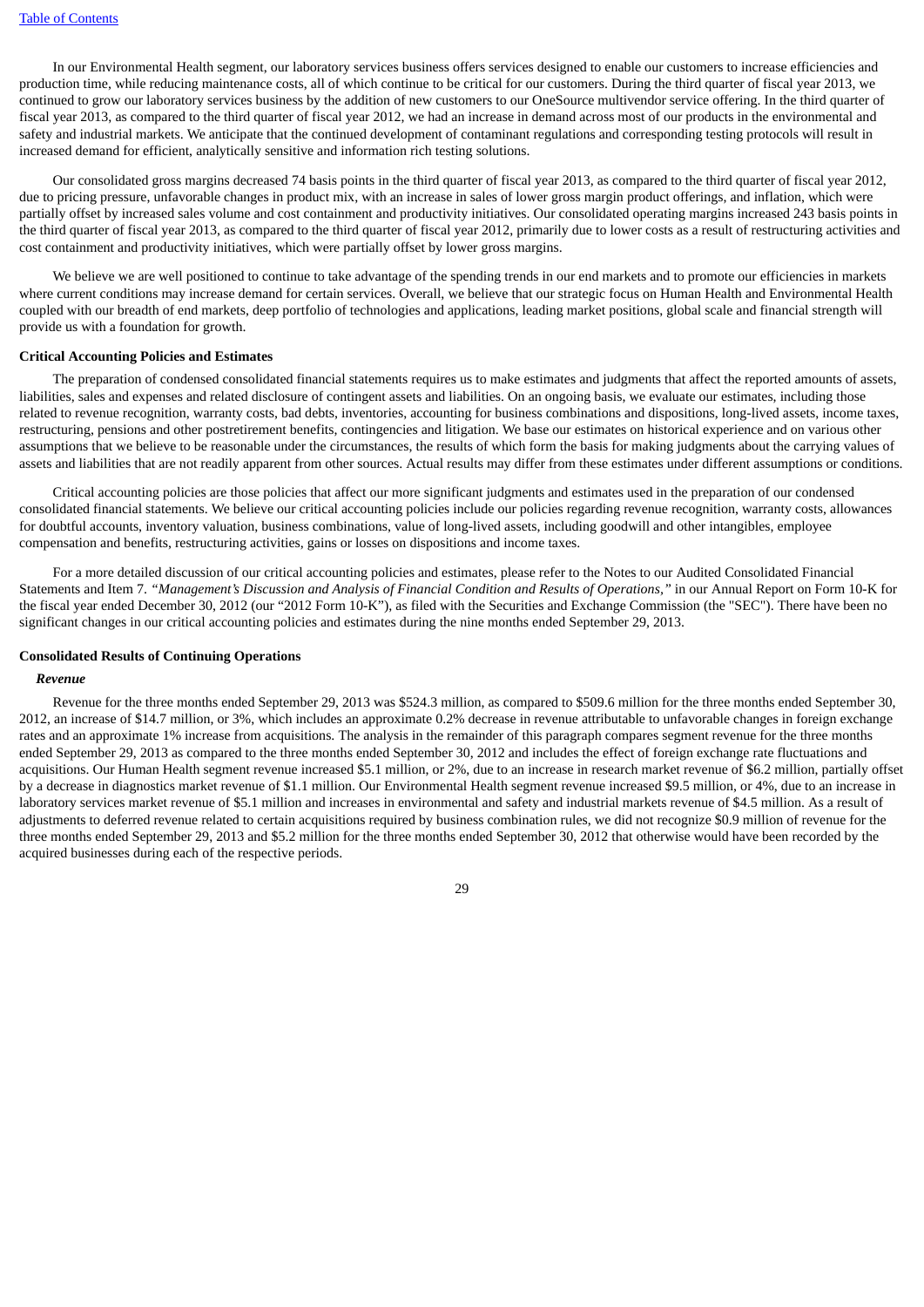Revenue for the nine months ended September 29, 2013 was \$1,573.0 million, as compared to \$1,542.3 million for the nine months ended September 30, 2012, an increase of \$30.7 million, or 2%, which includes an approximate 0.5% decrease in revenue attributable to unfavorable changes in foreign exchange rates and an approximate 1% increase from acquisitions. The analysis in the remainder of this paragraph compares segment revenue for the nine months ended September 29, 2013 as compared to the nine months ended September 30, 2012 and includes the effect of foreign exchange rate fluctuations and acquisitions. Our Human Health segment revenue increased \$17.9 million, or 2%, due to an increase in diagnostics market revenue of \$9.3 million and an increase in research market revenue of \$8.6 million. Our Environmental Health segment revenue increased \$12.8 million, or 2%, due to an increase in laboratory services market revenue of \$17.8 million, partially offset by decreases in environmental and safety and industrial markets revenue of \$5.0 million. As a result of adjustments to deferred revenue related to certain acquisitions required by business combination rules, we did not recognize \$6.6 million of revenue for the nine months ended September 29, 2013 and \$22.2 million for the nine months ended September 30, 2012 that otherwise would have been recorded by the acquired businesses during each of the respective periods.

# *Cost of Revenue*

Cost of revenue for the three months ended September 29, 2013 was \$290.8 million, as compared to \$278.9 million for the three months ended September 30, 2012, an increase of \$11.9 million, or 4%. As a percentage of revenue, cost of revenue increased to 55.5% for the three months ended September 29, 2013, from 54.7% for the three months ended September 30, 2012, resulting in a decrease in gross margin of 74 basis points to 44.5% for the three months ended September 29, 2013, from 45.3% for the three months ended September 30, 2012. Amortization of intangible assets increased and was \$14.2 million for the three months ended September 29, 2013, as compared to \$12.7 million for the three months ended September 30, 2012. Stock-based compensation expense was \$0.3 million for each of the three months ended September 29, 2013 and September 30, 2012. Acquisition related costs related to certain acquisitions were \$0.2 million for the three months ended September 29, 2013. In addition to the above, the overall decrease in gross margin was primarily the result of pricing pressure and unfavorable changes in product mix with an increase in sales of lower gross margin product offerings, partially offset by cost containment and productivity improvements.

Cost of revenue for the nine months ended September 29, 2013 was \$872.3 million, as compared to \$840.7 million for the nine months ended September 30, 2012, an increase of \$31.5 million, or 4%. As a percentage of revenue, cost of revenue increased to 55.5% for the nine months ended September 29, 2013, from 54.5% for the nine months ended September 30, 2012, resulting in a decrease in gross margin of 94 basis points to 44.5% for the nine months ended September 29, 2013, from 45.5% for the nine months ended September 30, 2012. Amortization of intangible assets increased and was \$39.8 million for the nine months ended September 29, 2013, as compared to \$38.7 million for the nine months ended September 30, 2012. Stock-based compensation expense was \$1.0 million for the nine months ended September 29, 2013, as compared to \$0.9 million for the nine months ended September 30, 2012. The amortization of purchase accounting adjustments to record the inventory from certain acquisitions and other acquisition costs was \$0.4 million for the nine months ended September 29, 2013, as compared to \$4.8 million for the nine months ended September 30, 2012. In addition to the above, the overall decrease in gross margin was primarily the result of pricing pressure and unfavorable changes in product mix with an increase in sales of lower gross margin product offerings, partially offset by productivity improvements.

# *Selling, General and Administrative Expenses*

Selling, general and administrative expenses for the three months ended September 29, 2013 were \$143.6 million, as compared to \$145.4 million for the three months ended September 30, 2012, a decrease of \$1.8 million, or 1%. As a percentage of revenue, selling, general and administrative expenses decreased and were 27.4% for the three months ended September 29, 2013, as compared to 28.5% for the three months ended September 30, 2012. Amortization of intangible assets decreased and was \$8.8 million for the three months ended September 29, 2013, as compared to \$9.2 million for the three months ended September 30, 2012. Stock-based compensation expense decreased and was \$3.2 million for the three months ended September 29, 2013, as compared to \$4.6 million for the three months ended September 30, 2012. Acquisition related costs for contingent consideration and other acquisition costs related to certain acquisitions decreased and provided a benefit of \$1.1 million for the three months ended September 29, 2013, as compared to a benefit of \$1.8 million for the three months ended September 30, 2012. In addition to the above, the decrease in selling, general and administrative expenses was primarily the result of cost containment and productivity initiatives.

Selling, general and administrative expenses for the nine months ended September 29, 2013 were \$443.9 million, as compared to \$452.0 million for the nine months ended September 30, 2012, a decrease of \$8.1 million, or 2%. As a percentage of revenue, selling, general and administrative expenses decreased and were 28.2% for the nine months ended September 29, 2013, as compared to 29.3% for the nine months ended September 30, 2012. Amortization of intangible assets decreased and was \$27.8 million for the nine months ended September 29, 2013, as compared to \$29.6 million for the nine months ended September 30, 2012. Stock-based compensation expense decreased and was \$9.8 million for the nine months ended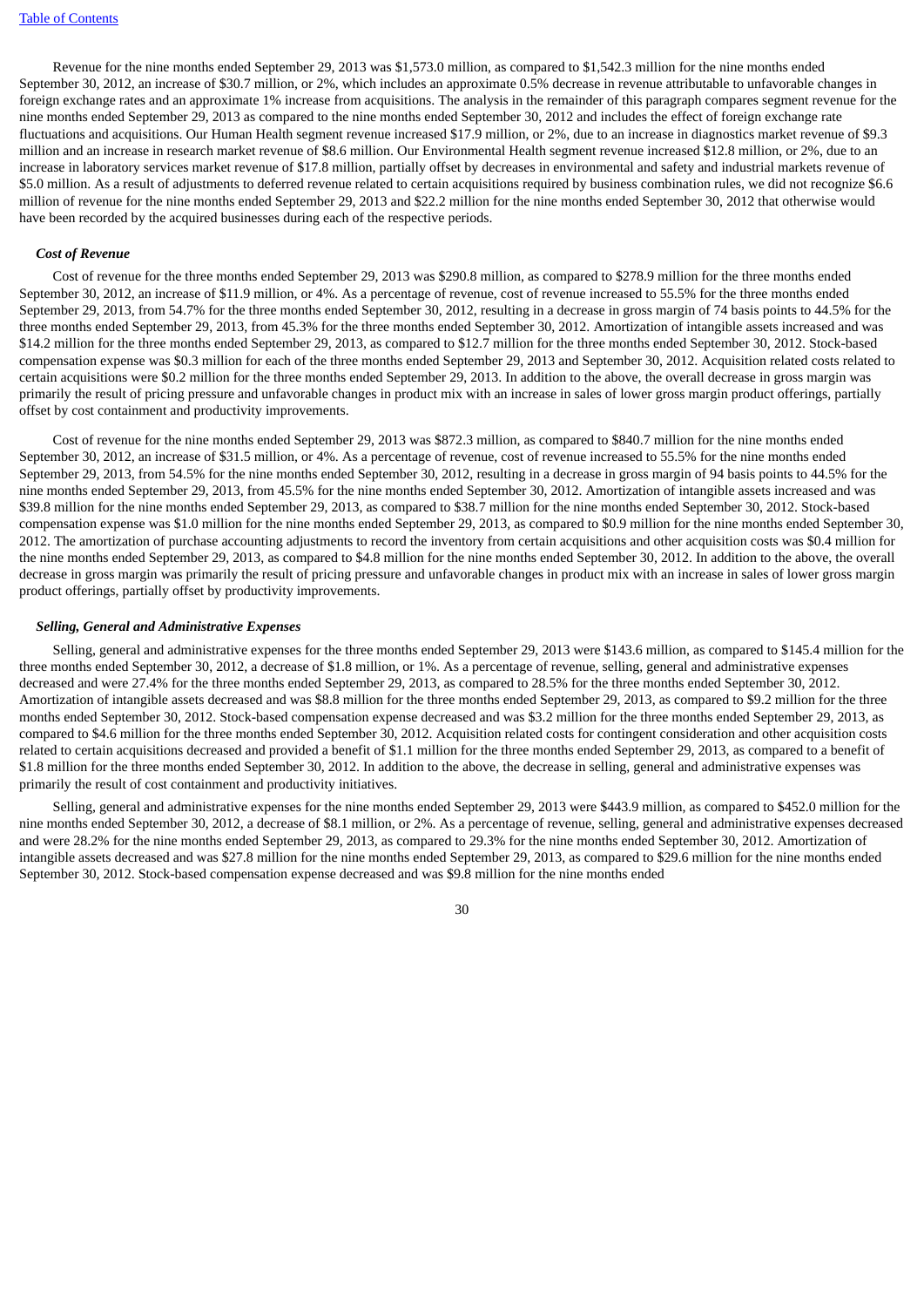September 29, 2013, as compared to \$13.9 million for the nine months ended September 30, 2012. Acquisition related costs for contingent consideration and other acquisition costs related to certain acquisitions increased and provided a benefit of \$1.0 million for the nine months ended September 29, 2013, as compared to a benefit of \$0.3 million for the nine months ended September 30, 2012. In addition to the above, the decrease in selling, general and administrative expenses was primarily the result of cost containment and productivity initiatives.

## *Research and Development Expenses*

Research and development expenses for the three months ended September 29, 2013 were \$31.5 million, as compared to \$32.4 million for the three months ended September 30, 2012, a decrease of \$0.9 million, or 3%. As a percentage of revenue, research and development expenses decreased and were 6.0% for the three months ended September 29, 2013, as compared to 6.4% for the three months ended September 30, 2012. Amortization of intangible assets was \$0.1 million for each of the three months ended September 29, 2013 and September 30, 2012. Stock-based compensation expense was \$0.2 million for each of the three months ended September 29, 2013 and September 30, 2012. Acquisition related costs related to certain acquisitions were \$0.2 million for the three months ended September 29, 2013. We primarily directed research and development efforts during fiscal years 2013 and 2012 toward the diagnostics and research markets within our Human Health segment, and the environmental, and laboratory service and support markets within our Environmental Health segment, in order to help accelerate our growth initiatives.

Research and development expenses for the nine months ended September 29, 2013 were \$100.3 million, as compared to \$99.1 million for the nine months ended September 30, 2012, an increase of \$1.2 million, or 1%. As a percentage of revenue, research and development expenses were 6.4% for each of the nine months ended September 29, 2013 and September 30, 2012. Amortization of intangible assets decreased and was \$0.2 million for the nine months ended September 29, 2013, as compared to \$0.4 million for the nine months ended September 30, 2012. Stock-based compensation expense increased and was \$0.6 million for the nine months ended September 29, 2013, as compared to \$0.5 million for the nine months ended September 30, 2012. Acquisition related costs related to certain acquisitions were \$0.2 million for the three months ended September 29, 2013.

#### **Restructuring and Contract Termination Charges, Net**

We have undertaken a series of restructuring actions related to the impact of acquisitions and divestitures, alignment with our growth strategy and the integration of our business units. The current portion of restructuring and contract termination charges, is recorded in accrued restructuring and contract termination charges, and the long-term portion of restructuring and contract termination charges, is recorded in long-term liabilities. The activities associated with these plans have been reported as restructuring and contract termination charges, net, and are included as a component of operating expenses from continuing operations.

A description of the restructuring plans and the activity recorded for the nine months ended September 29, 2013 is listed below. Details of the plans initiated in previous years, particularly those listed under *"Previous Restructuring and Integration Plans,"* are discussed more fully in Note 4 to the audited consolidated financial statements in the 2012 Form 10-K.

The restructuring plan for the third quarter of fiscal year 2013 was principally intended to shift certain of our research and development resources into a newly opened Center for Innovation. The restructuring plan for the second quarter of fiscal year 2013 was principally intended to shift certain of our operations into a newly established shared service center as well as realign operations, research and development resources and production resources as a result of previous acquisitions. The restructuring plan for the first quarter of fiscal year 2013 was principally intended to focus resources on higher growth end markets. The restructuring plan for the fourth quarter of fiscal year 2012 was principally intended to shift resources to higher growth geographic regions and end markets. The restructuring plan for the third quarter of fiscal year 2012 was principally intended to shift certain of our operations into a newly established shared service center. The restructuring plans for the first and second quarters of fiscal year 2012 were principally intended to realign operations, research and development resources and production resources as a result of previous acquisitions. We expect the impact of future cost savings on operating results and cash flows from restructuring activities executed in fiscal year 2013 will exceed \$3.0 million, on an annual basis, beginning in fiscal year 2015. We expect the impact of future cost savings on operating results and cash flows from restructuring activities executed in fiscal year 2012 will exceed \$11.0 million, on an annual basis, beginning in fiscal year 2014. These future cost savings will be primarily a decrease to cost of revenue and a decrease to selling, general and administrative expenses.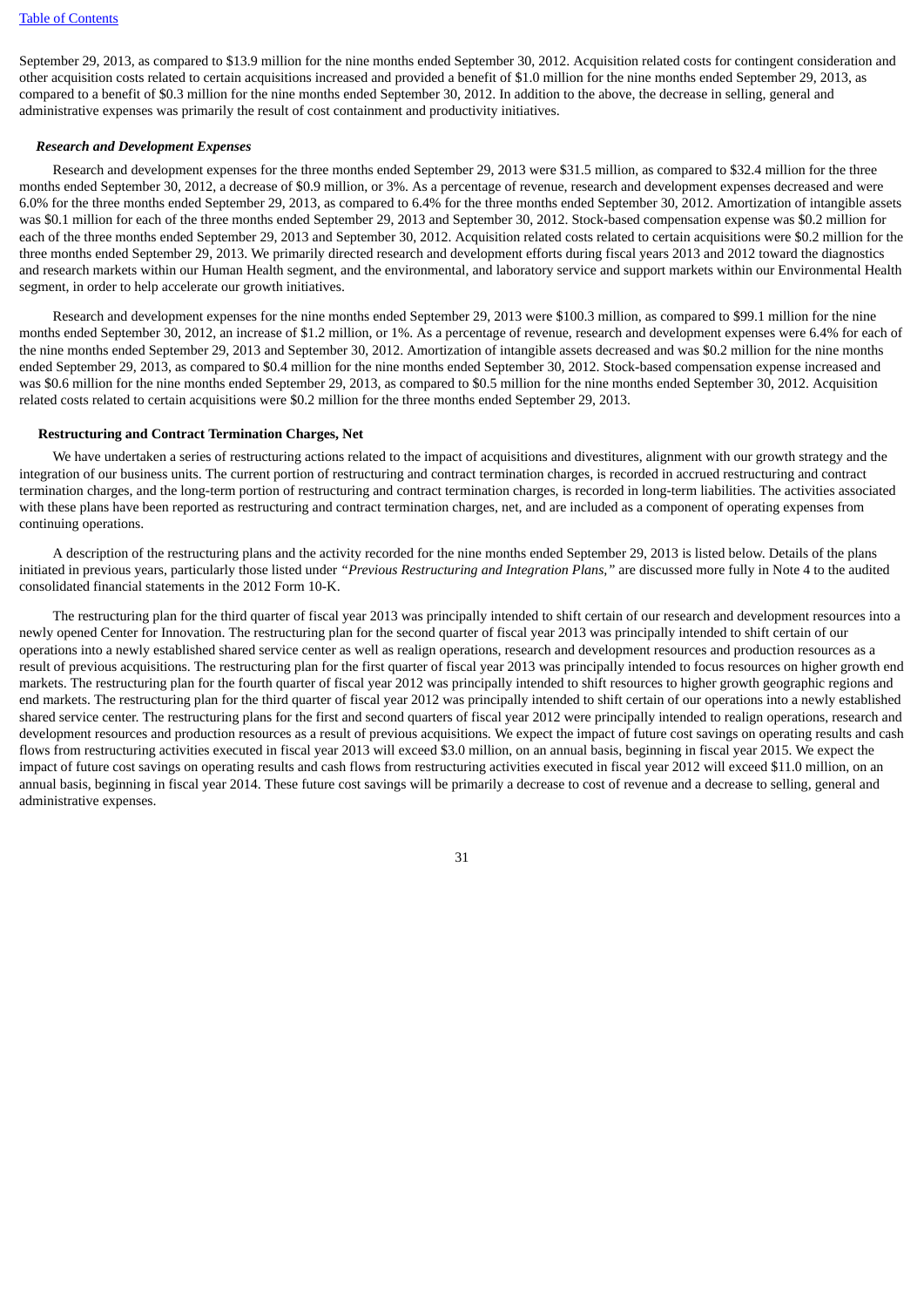# *Q3 2013 Restructuring Plan*

During the third quarter of fiscal year 2013, our management approved a plan to shift certain of our research and development resources into a newly opened Center for Innovation (the "Q3 2013 Plan"). As a result of the Q3 2013 Plan, we recognized a \$0.5 million pre-tax restructuring charge in the Human Health segment related to a workforce reduction from reorganization activities and the closure of excess facility space. As part of the Q3 2013 Plan, we will reduce headcount by 30 employees. All employees were notified of termination under the Q3 2013 Plan by September 29, 2013.

The following table summarizes the Q3 2013 Plan activity for the nine months ended September 29, 2013:

|                                               | Severance | <b>Closure of</b><br><b>Excess Facility</b><br>Space | <b>Total</b> |
|-----------------------------------------------|-----------|------------------------------------------------------|--------------|
|                                               |           | (In thousands)                                       |              |
| Provision                                     | 394       | 138                                                  | 532          |
| Amounts paid and foreign currency translation |           | (26)                                                 | (26)         |
| Balance at September 29, 2013                 | 394       | 112                                                  | 506          |

We anticipate that the remaining severance payments of \$0.4 million for workforce reductions will be substantially completed by the end of the second quarter of fiscal year 2014. We also anticipate that the remaining payments of \$0.1 million for the closure of the excess facility space will be paid through fiscal year 2013, in accordance with the terms of the applicable lease.

# *Q2 2013 Restructuring Plan*

During the second quarter of fiscal year 2013, our management approved a plan to shift certain of our operations into a newly established shared service center as well as realign operations, research and development resources, and production resources as a result of previous acquisitions (the "Q2 2013 Plan"). As a result of the Q2 2013 Plan, and during the nine months ended September 29, 2013, we recognized a \$10.3 million pre-tax restructuring charge in the Human Health segment related to a workforce reduction from reorganization activities and the closure of excess facility space and recognized a \$8.8 million pre-tax restructuring charge in the Environmental Health segment related to a workforce reduction from reorganization activities and the closure of excess facility space. We expect to recognize an additional \$0.3 million of incremental restructuring expense in future periods as services are provided for one-time termination benefits in which the employee is required to render service until termination in order to receive the benefits. This expense will be recognized ratably over the required service period. As part of the Q2 2013 Plan, we will reduce headcount by 265 employees. All employees were notified of termination under the Q2 2013 Plan by June 30, 2013.

The following table summarizes the Q2 2013 Plan activity for the nine months ended September 29, 2013:

|                                               | <b>Closure of</b><br><b>Excess Facility</b><br>Severance<br>Space |  |                |   | Total   |  |
|-----------------------------------------------|-------------------------------------------------------------------|--|----------------|---|---------|--|
|                                               |                                                                   |  | (In thousands) |   |         |  |
| Provision                                     | \$<br>18,476                                                      |  | 572            |   | 19,048  |  |
| Amounts paid and foreign currency translation | (3,824)                                                           |  | (519)          |   | (4,343) |  |
| Balance at September 29, 2013                 | \$<br>14,652                                                      |  | 53             | ъ | 14,705  |  |

We anticipate that the remaining severance payments of \$14.7 million for workforce reductions will be substantially completed by the end of the fourth quarter of fiscal year 2014. We also anticipate that the remaining payments of \$0.1 million for the closure of the facility space will be paid through fiscal year 2013, in accordance with the terms of the applicable leases.

# *Q1 2013 Restructuring Plan*

During the first quarter of fiscal year 2013, our management approved a plan to focus resources on higher growth end markets (the "Q1 2013 Plan"). As a result of the Q1 2013 Plan, we recognized a \$2.3 million pre-tax restructuring charge in the Human Health segment related to a workforce reduction from reorganization activities and recognized a \$0.2 million pre-tax restructuring charge in the Environmental Health segment related to a workforce reduction from reorganization activities. As part of the Q1 2013 Plan, we reduced headcount by 62 employees. All employees were notified of termination under the Q1 2013 Plan by March 31, 2013.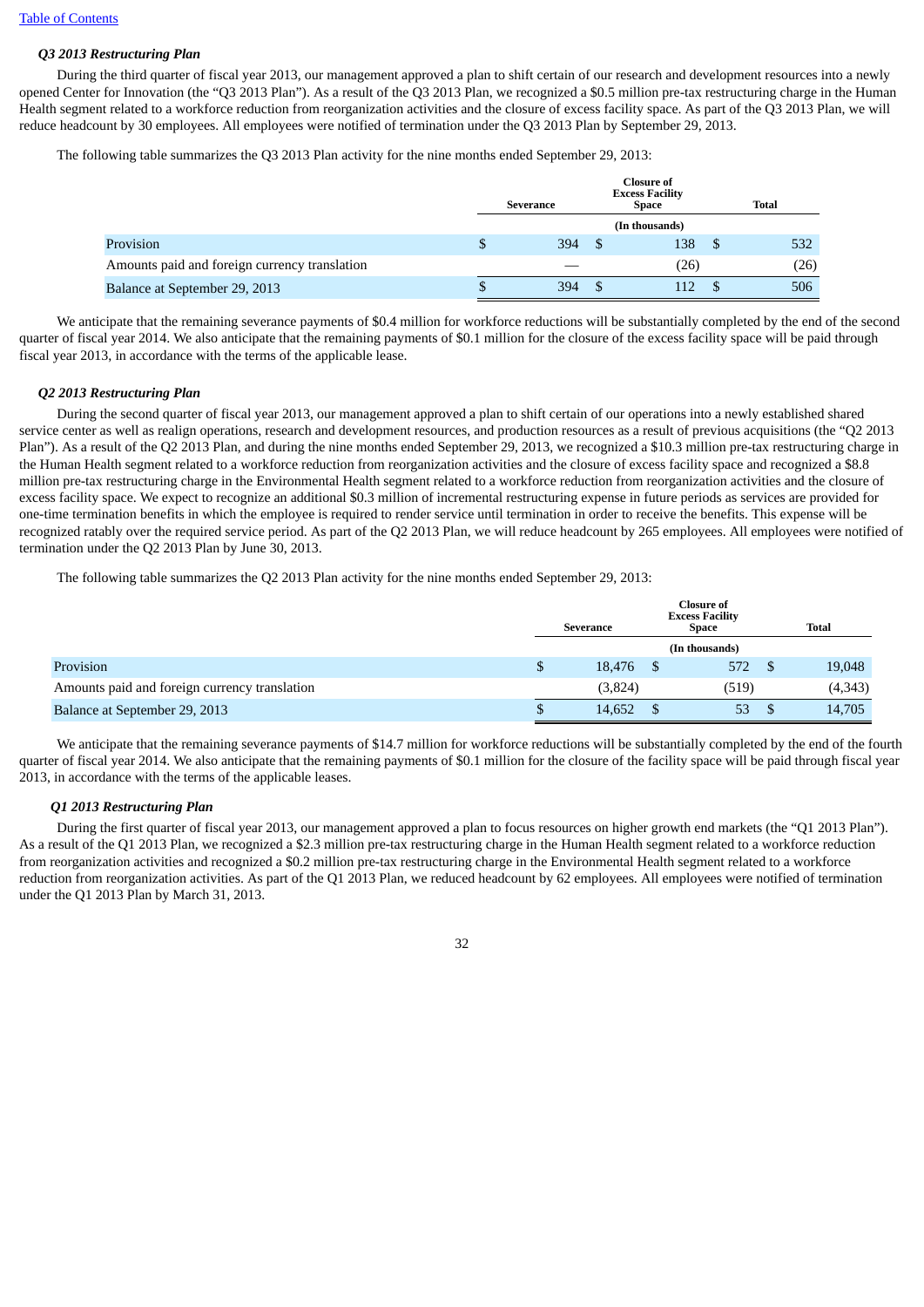The following table summarizes the Q1 2013 Plan activity for the nine months ended September 29, 2013:

|                                               | Severance      |
|-----------------------------------------------|----------------|
|                                               | (In thousands) |
| Provision                                     | 2,585          |
| Amounts paid and foreign currency translation | (2,371)        |
| Balance at September 29, 2013                 | 214            |

We anticipate that the remaining severance payments of \$0.2 million for workforce reductions will be substantially completed by the end of the fourth quarter of fiscal year 2014.

# *Q4 2012 Restructuring Plan*

During the fourth quarter of fiscal year 2012, our management approved a plan to shift resources to higher growth geographic regions and end markets (the "Q4 2012 Plan"). As a result of the Q4 2012 Plan, and during fiscal year 2012, we recognized a \$0.6 million pre-tax restructuring charge in the Human Health segment related to a workforce reduction from reorganization activities and recognized a \$2.4 million pre-tax restructuring charge in the Environmental Health segment related to a workforce reduction from reorganization activities. As part of the Q4 2012 Plan, we reduced headcount by 54 employees. All employees were notified of termination under the Q4 2012 Plan by December 30, 2012.

The following table summarizes the Q4 2012 Plan activity for the nine months ended September 29, 2013:

|                                               | Severance      |
|-----------------------------------------------|----------------|
|                                               | (In thousands) |
| Balance at December 30, 2012                  | 2,682          |
| Amounts paid and foreign currency translation | (2,016)        |
| Balance at September 29, 2013                 | 666            |

We anticipate that the remaining severance payments of \$0.7 million for workforce reductions will be substantially completed by the end of the second quarter of fiscal year 2014.

# *Q3 2012 Restructuring Plan*

During the third quarter of fiscal year 2012, our management approved a plan to shift certain of our operations into a newly established shared service center (the "Q3 2012 Plan"). As a result of the Q3 2012 Plan, and during fiscal year 2012, we recognized \$3.9 million pre-tax restructuring charges in each of the Human Health and Environmental Health segments related to a workforce reduction from reorganization activities. During the nine months ended September 29, 2013, we recorded a pre-tax restructuring reversal of \$0.3 million in each of the Human Health and Environmental Health segments due to lower than expected costs associated with remaining severance payments. As part of the Q3 2012 Plan, we reduced headcount by 66 employees. All employees were notified of termination under the Q3 2012 Plan by September 30, 2012.

The following table summarizes the Q3 2012 Plan activity for the nine months ended September 29, 2013:

|                                               |    | Severance      |
|-----------------------------------------------|----|----------------|
|                                               |    | (In thousands) |
| Balance at December 30, 2012                  | ۰D | 7,553          |
| Change in estimates                           |    | (546)          |
| Amounts paid and foreign currency translation |    | (2,859)        |
| Balance at September 29, 2013                 |    | 4,148          |

We anticipate that the remaining severance payments of \$4.1 million for workforce reductions will be substantially completed by the end of the fourth quarter of fiscal year 2014.

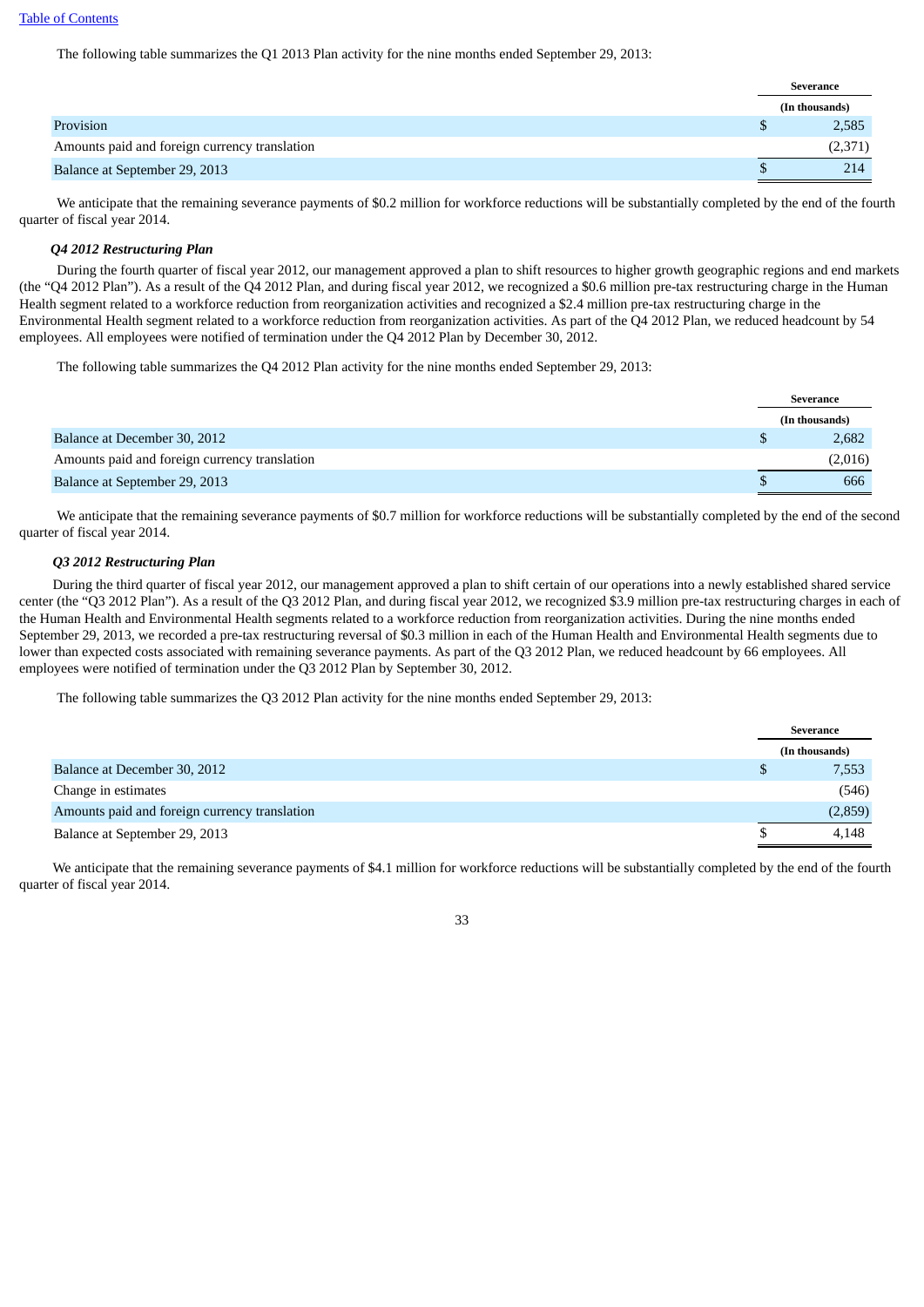# *Q2 2012 Restructuring Plan*

During the second quarter of fiscal year 2012, our management approved a plan to realign operations, research and development resources, and production resources as a result of previous acquisitions (the "Q2 2012 Plan"). As a result of the Q2 2012 Plan, and during fiscal year 2012, we recognized a \$7.2 million pre-tax restructuring charge in the Human Health segment related to a workforce reduction from reorganization activities and recognized a \$0.2 million pre-tax restructuring charge in the Environmental Health segment related to a workforce reduction from reorganization activities. During the nine months ended September 29, 2013, we recognized a \$2.1 million pre-tax restructuring charge in the Human Health segment related to a workforce reduction from reorganization activities and a \$0.1 million pre-tax restructuring reversal in the Environmental Health segment due to lower than expected costs associated with remaining severance payments. We expect to recognize an additional \$0.2 million of incremental restructuring expense in future periods as services are provided for one-time termination benefits in which the employee is required to render service until termination in order to receive the benefits. This expense will be recognized ratably over the required service period. As part of the Q2 2012 Plan, we will reduce headcount by 203 employees. All employees were notified of termination under the Q2 2012 Plan by July 1, 2012.

The following table summarizes the Q2 2012 Plan activity for the nine months ended September 29, 2013:

|                                               |     | Severance      |  |
|-----------------------------------------------|-----|----------------|--|
|                                               |     | (In thousands) |  |
| Balance at December 30, 2012                  | C   | 4,586          |  |
| Provision                                     |     | 2,052          |  |
| Amounts paid and foreign currency translation |     | (3, 975)       |  |
| Balance at September 29, 2013                 | ٦b. | 2,663          |  |

We anticipate that the remaining severance payments of \$2.7 million for workforce reductions will be substantially completed by the end of the fourth quarter of fiscal year 2013.

# *Q1 2012 Restructuring Plan*

During the first quarter of fiscal year 2012, our management approved a plan to realign operations and production resources as a result of previous acquisitions (the "Q1 2012 Plan"). As a result of the Q1 2012 Plan, and during fiscal year 2012, we recognized a \$5.4 million pre-tax restructuring charge in the Human Health segment related to a workforce reduction from reorganization activities and the closure of excess facility space and recognized a \$1.0 million pre-tax restructuring charge in the Environmental Health segment related to a workforce reduction from reorganization activities. We expect to recognize no additional incremental restructuring expense in future periods as all services were provided for one-time termination benefits in which the employee was required to render service until termination in order to receive the benefits. As part of the Q1 2012 Plan, we reduced headcount by 112 employees. All employees were notified of termination and we completed all actions related to the closure of excess facility space under the Q1 2012 Plan by April 1, 2012.

The following table summarizes the Q1 2012 Plan activity for the nine months ended September 29, 2013:

|                                               | Severance      |
|-----------------------------------------------|----------------|
|                                               | (In thousands) |
| Balance at December 30, 2012                  | \$<br>1,281    |
| Provision                                     | 30             |
| Amounts paid and foreign currency translation | (594)          |
| Balance at September 29, 2013                 | 717            |

We anticipate that the remaining severance payments of \$0.7 million for workforce reductions will be substantially completed by the end of the fourth quarter of fiscal year 2013. The closure of the excess facility space will not require any additional payments.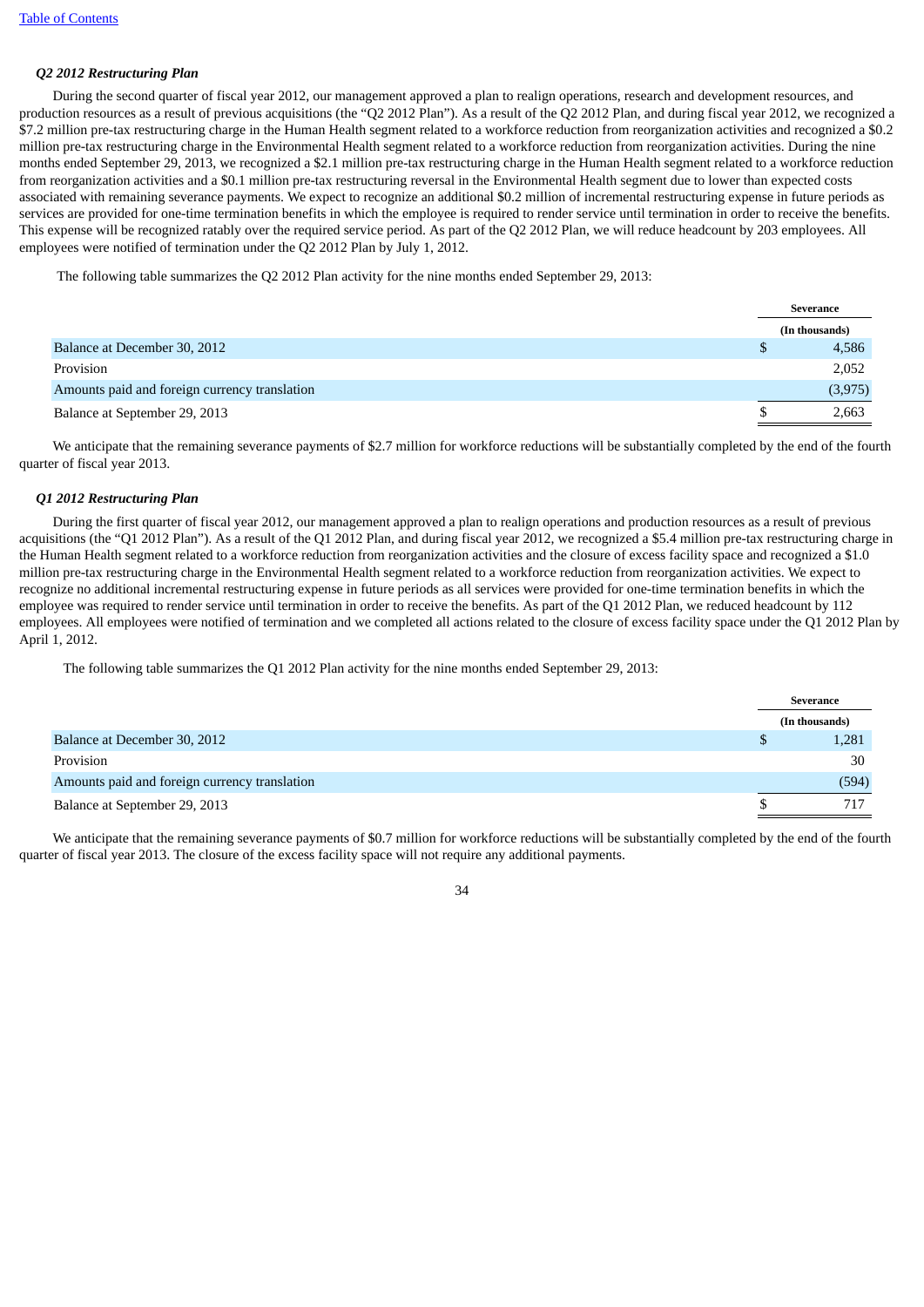# *Previous Restructuring and Integration Plans*

The principal actions of the restructuring and integration plans from fiscal years 2001 through 2011 were workforce reductions related to the integration of our businesses in order to reduce costs and achieve operational efficiencies as well as workforce reductions in both the Human Health and Environmental Health segments by shifting resources into geographic regions and end markets that are more consistent with our growth strategy. During the nine months ended September 29, 2013, we paid \$1.9 million related to these plans and recorded a reversal of \$0.3 million primarily related to lower than expected costs associated with workforce reductions within the Environmental Health segment. As of September 29, 2013, we had \$8.9 million of remaining liabilities associated with these restructuring and integration plans, primarily for residual lease obligations related to closed facilities and remaining severance payments for workforce reductions in both the Human Health and Environmental Health segments. We expect to make payments for these leases, the terms of which vary in length, through fiscal year 2022.

# *Contract Termination Charges*

We have terminated various contractual commitments in connection with certain disposal activities and have recorded charges, to the extent applicable, for the costs of terminating these contracts before the end of their terms and the costs that will continue to be incurred for the remaining terms without economic benefit to us. We recorded an additional pre-tax charge of \$0.3 million and made payments for these obligations of \$0.9 million in the first nine months of fiscal year 2013. The remaining balance of these accruals as of September 29, 2013 was \$0.1 million.

#### *Interest and Other Expense, Net*

Interest and other expense, net, consisted of the following:

|                                       |                       | <b>Three Months Ended</b> |                       |        |                       | <b>Nine Months Ended</b> |                       |        |  |
|---------------------------------------|-----------------------|---------------------------|-----------------------|--------|-----------------------|--------------------------|-----------------------|--------|--|
|                                       | September 29,<br>2013 |                           | September 30,<br>2012 |        | September 29,<br>2013 |                          | September 30,<br>2012 |        |  |
|                                       |                       | (In thousands)            |                       |        |                       |                          |                       |        |  |
| Interest income                       |                       | (119)                     |                       | (74)   | - S                   | (288)                    | - \$                  | (434)  |  |
| Interest expense                      |                       | 11,704                    |                       | 11,360 |                       | 35,310                   |                       | 34,136 |  |
| Other expense, net                    |                       | 755                       |                       | 586    |                       | 2,223                    |                       | 2,358  |  |
| Total interest and other expense, net |                       | 12,340                    |                       | 11,872 | S                     | 37,245                   | -\$                   | 36,060 |  |

Interest and other expense, net, for the three months ended September 29, 2013 was an expense of \$12.3 million, as compared to an expense of \$11.9 million for the three months ended September 30, 2012, an increase of \$0.5 million. The increase in interest and other expense, net, for the three months ended September 29, 2013, as compared to the three months ended September 30, 2012, was primarily due to the increase in interest expense related to increases in our financing lease obligations and an increase in other expense, net related to foreign currency transaction expenses. Interest expense increased by \$0.3 million for the three months ended September 29, 2013, as compared to the three months ended September 30, 2012, primarily due to an increase in our financing lease obligations. Other expense, net increased by \$0.2 million for the three months ended September 29, 2013, as compared to the three months ended September 30, 2012 and consisted primarily of expenses related to foreign currency transactions and foreign currency translation.

Interest and other expense, net, for the nine months ended September 29, 2013 was an expense of \$37.2 million, as compared to an expense of \$36.1 million for the nine months ended September 30, 2012, an increase of \$1.2 million. The increase in interest and other expense, net, for the nine months ended September 29, 2013, as compared to the nine months ended September 30, 2012, was primarily due to the increase in interest expense related to increases in our financing lease obligations. Interest income decreased by \$0.1 million for the nine months ended September 29, 2013, as compared to the nine months ended September 30, 2012, primarily due to lower cash balances. Interest expense increased by \$1.2 million for the nine months ended September 29, 2013, as compared to the nine months ended September 30, 2012, primarily due to increases in our financing lease obligations. Other expense, net decreased by \$0.1 million for the nine months ended September 29, 2013, as compared to the nine months ended September 30, 2012 and consisted primarily of expenses related to foreign currency transactions and foreign currency translation.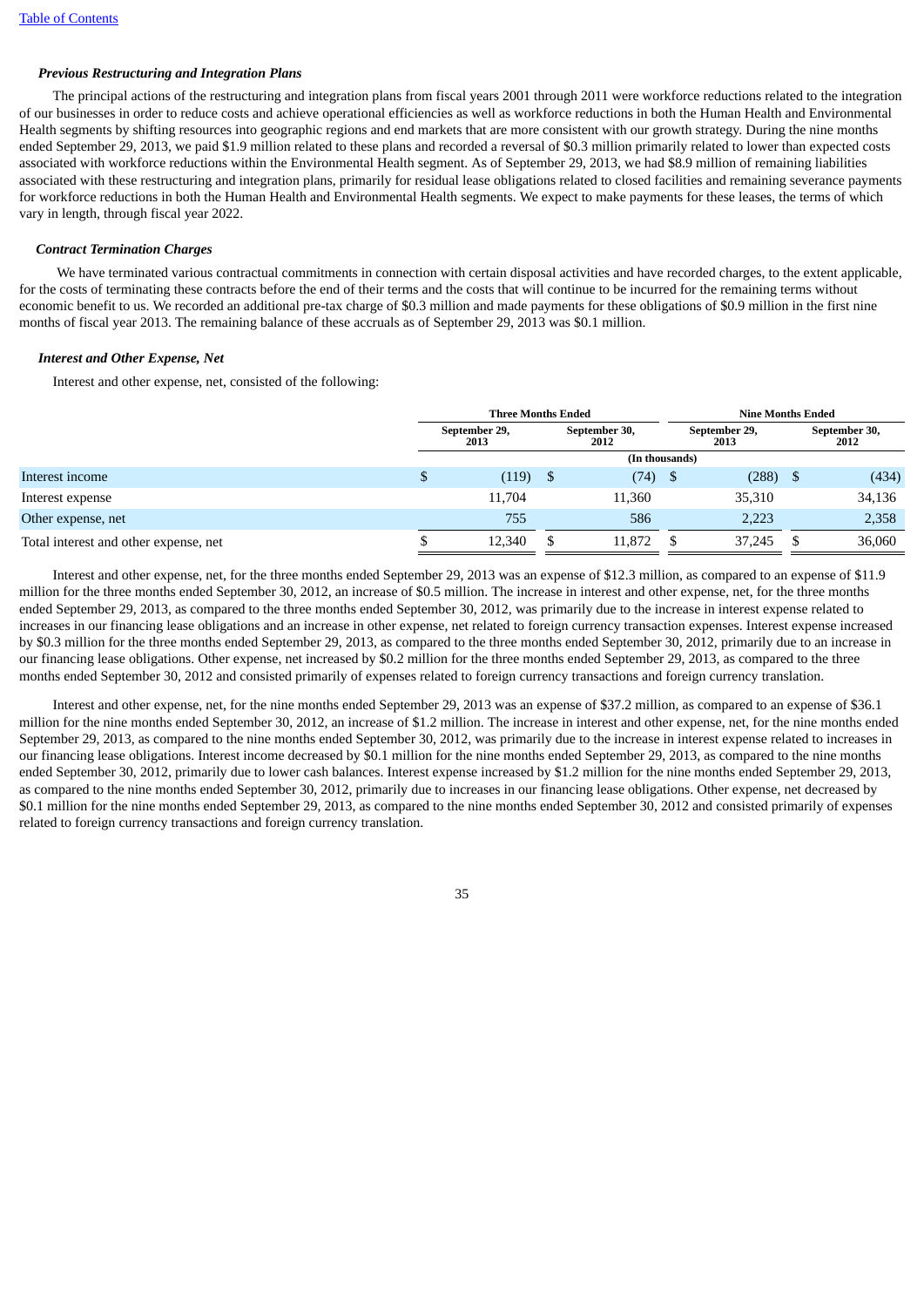# *Provision for (Benefit from) Income Taxes*

For the three months ended September 29, 2013, the provision for income taxes from continuing operations was a provision of \$4.6 million, as compared to a provision of \$2.4 million for the three months ended September 30, 2012.

For the nine months ended September 29, 2013, the provision for income taxes from continuing operations was a benefit of \$4.0 million, as compared to a provision of \$8.7 million for the nine months ended September 30, 2012.

The effective tax rate from continuing operations was a provision of 10.2% and a benefit of 4.2% for the three and nine months ended September 29, 2013, as compared to a provision of 7.5% and 9.3% for the three and nine months ended September 30, 2012. The lower effective tax rate during the first nine months of fiscal year 2013 as compared to the first nine months of fiscal year 2012 was due to net discrete income tax benefits of \$15.6 million primarily for reversals of uncertain tax position reserves and resolution of other tax matters, which included \$9.4 million of reversals as a result of lapses in statutes of limitations during the first quarter of fiscal year 2013.

# *Discontinued Operations*

As part of our continuing efforts to focus on higher growth opportunities, we have discontinued certain businesses. We have accounted for these businesses as discontinued operations and, accordingly, have presented the results of operations and related cash flows as discontinued operations for all periods presented. Any remaining assets and liabilities of these businesses have been presented separately, and are reflected within the assets and liabilities from discontinued operations in the accompanying condensed consolidated balance sheets as of September 29, 2013 and December 30, 2012.

We recorded the following gains and losses, which have been reported as a (loss) gain on disposition of discontinued operations:

|                                                                              | <b>Three Months Ended</b> |      |                       | <b>Nine Months Ended</b> |                       |      |                       |       |
|------------------------------------------------------------------------------|---------------------------|------|-----------------------|--------------------------|-----------------------|------|-----------------------|-------|
|                                                                              | September 29,<br>2013     |      | September 30,<br>2012 |                          | September 29,<br>2013 |      | September 30,<br>2012 |       |
|                                                                              |                           |      |                       | (In thousands)           |                       |      |                       |       |
| Gain on disposition of Photoflash business                                   |                           |      |                       | 974                      |                       | 493  |                       | 1,966 |
| Loss on disposition of other discontinued operations                         |                           | (64) |                       | (76)                     |                       | (36) |                       | (51)  |
| (Loss) gain on disposition of discontinued operations before income<br>taxes |                           | (64) |                       | 898                      |                       | 457  | -8                    | 1.915 |

In June 2010, we sold our Photoflash business, which was included in our Environmental Health segment, for \$13.5 million, including an adjustment for net working capital, plus potential additional contingent consideration. During the nine months ended September 29, 2013, we recognized a pre-tax gain of \$0.5 million for contingent consideration related to this sale. During the nine months ended September 30, 2012, we recognized a pre-tax gain of \$2.0 million for contingent consideration related to this sale. These gains were recognized as a gain on disposition of discontinued operations.

During the first nine months of both fiscal years 2013 and 2012, we settled various commitments related to the divestiture of other discontinued operations. We recognized pre-tax losses in the first nine months of both fiscal year 2013 and fiscal year 2012. These losses were recognized as a loss on disposition of discontinued operations.

We recorded a tax provision of \$0.04 million and a tax benefit of \$0.4 million on disposition of discontinued operations for the three and nine months ended September 29, 2013, respectively. We recorded tax provisions of \$0.3 million and \$0.8 million on disposition of discontinued operations for the three and nine months ended September 30, 2012, respectively.

# **Contingencies, Including Tax Matters**

We are conducting a number of environmental investigations and remedial actions at our current and former locations and, along with other companies, have been named a potentially responsible party ("PRP") for certain waste disposal sites. We accrue for environmental issues in the accounting period that our responsibility is established and when the cost can be reasonably estimated. We have accrued \$6.9 million as of September 29, 2013, which represents our management's estimate of the total cost of the ultimate remediation of known environmental matters, and does not include any potential liability for related personal injury or property damage claims. This amount is not discounted and does not reflect the recovery of any amounts through insurance or indemnification arrangements. These cost estimates are subject to a number of variables, including the stage of the environmental investigations, the magnitude of the possible contamination, the nature of the potential remedies, possible joint and several liability, the time period over which remediation may occur, and the possible effects of changing laws and regulations. For sites where we have been named a PRP, our management does not currently anticipate any additional liability to result from the inability of other significant named parties to contribute. We expect that the majority of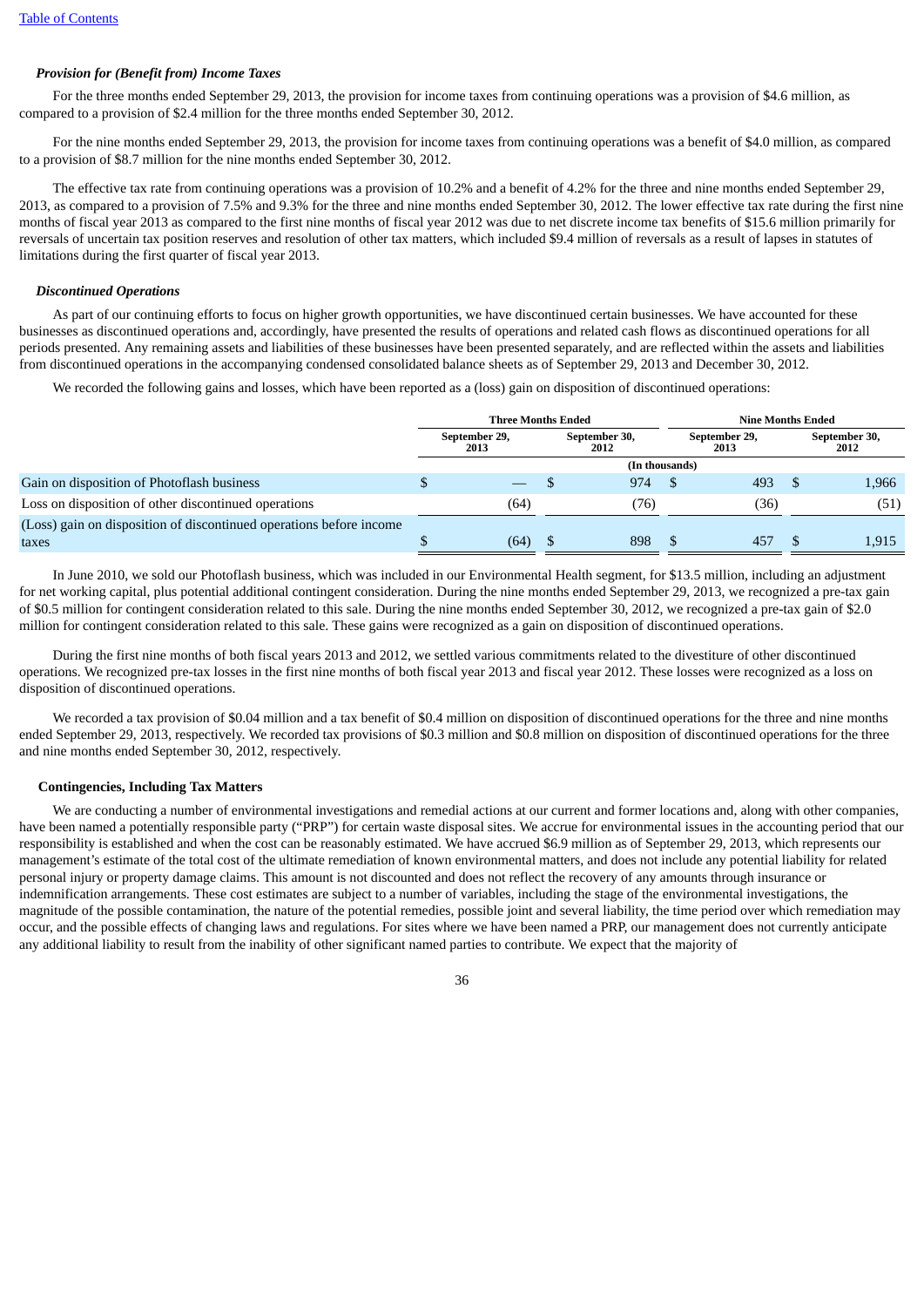such accrued amounts could be paid out over a period of up to ten years. As assessment and remediation activities progress at each individual site, these liabilities are reviewed and adjusted to reflect additional information as it becomes available. There have been no environmental problems to date that have had, or are expected to have, a material adverse effect on our condensed consolidated financial statements. While it is possible that a loss exceeding the amounts recorded in the condensed consolidated financial statements may be incurred, the potential exposure is not expected to be materially different from those amounts recorded.

Enzo Biochem, Inc. and Enzo Life Sciences, Inc. (collectively, "Enzo") filed a complaint dated October 23, 2002 in the United States District Court for the Southern District of New York, Civil Action No. 02-8448, seeking injunctive and monetary relief against Amersham plc, Amersham BioSciences, PerkinElmer, Inc., PerkinElmer Life Sciences, Inc., Sigma-Aldrich Corporation, Sigma Chemical Company, Inc., Molecular Probes, Inc., and Orchid BioSciences, Inc. The complaint alleges that we breached our distributorship and settlement agreements with Enzo, infringed Enzo's patents, engaged in unfair competition and fraud, and committed torts against Enzo by, among other things, engaging in commercial development and exploitation of Enzo's patented products and technology, separately and together with the other defendants. We filed an answer and a counterclaim alleging that Enzo's patents are invalid. In 2007, after the court issued a decision in 2006 regarding the construction of the claims in Enzo's patents that effectively limited the coverage of certain of those claims and, we believe, excluded certain of our products from the coverage of Enzo's patents, summary judgment motions were filed by the defendants. The case was assigned to a new district court judge in January 2009 and in March 2009, the new judge denied the pending summary judgment motions without prejudice and ordered a stay of the case until the federal appellate court decided Enzo's appeal of the judgment of the United States District Court for the District of Connecticut in Enzo Biochem vs. Applera Corp. and Tropix, Inc. (the "Connecticut Case"), which involved a number of the same patents and which could materially affect the scope of Enzo's case against us. In March 2010, the United States Court of Appeals for the Federal Circuit affirmed-in-part and reversed-in-part the judgment in the Connecticut Case. The district court permitted us and the other defendants to jointly file a motion for summary judgment on certain patent and other issues common to all of the defendants. On September 12, 2012, the court granted in part and denied in part our motion for summary judgment of non-infringement. On December 21, 2012, we filed a second motion for summary judgment on claims that were not addressed in the first motion, which the court also granted in part and denied in part. The case is expected to go to trial in early 2014.

We believe we have meritorious defenses to the matter described above, and we are contesting the action vigorously. While this matter is subject to uncertainty, in the opinion of our management, based on its review of the information available at this time, the resolution of this matter will not have a material adverse effect on our condensed consolidated financial statements.

Various tax years after 2006 remain open to examination by certain tax jurisdictions in which we have significant business operations, such as China, Finland, Germany, Italy, Netherlands, Singapore, the United Kingdom and the United States. The tax years under examination vary by jurisdiction. We regularly review our tax positions in each significant taxing jurisdiction in the process of evaluating our unrecognized tax benefits. We make adjustments to our unrecognized tax benefits when: (i) facts and circumstances regarding a tax position change, causing a change in management's judgment regarding that tax position; (ii) a tax position is effectively settled with a tax authority; and/or (iii) the statute of limitations expires regarding a tax position.

We are also subject to various other claims, legal proceedings and investigations covering a wide range of matters that arise in the ordinary course of our business activities. Although we have established accruals for potential losses that we believe are probable and reasonably estimable, in the opinion of our management, based on its review of the information available at this time, the total cost of resolving these other contingencies at September 29, 2013 should not have a material adverse effect on our condensed consolidated financial statements. However, each of these matters is subject to uncertainties, and it is possible that some of these matters may be resolved unfavorably to us.

#### <span id="page-36-0"></span>**Reporting Segment Results of Continuing Operations**

#### *Human Health*

Revenue for the three months ended September 29, 2013 was \$292.4 million, as compared to \$287.3 million for the three months ended September 30, 2012, an increase of \$5.1 million, or 2%, which includes an approximate 0.1% increase in revenue attributable to favorable changes in foreign exchange rates and an approximate 2% increase from acquisitions. The analysis in the remainder of this paragraph compares selected revenue by market and product type for the three months ended September 29, 2013, as compared to the three months ended September 30, 2012, and includes the effect of foreign exchange fluctuations and acquisitions. The increase in revenue in our Human Health segment reflects an increase in research market revenue of \$6.2 million and a decrease in diagnostics market revenue of \$1.1 million. As a result of adjustments to deferred revenue related to certain acquisitions required by business combination rules, we did not recognize \$0.9 million of revenue in our Human Health segment for the three months ended September 29, 2013 and \$5.2 million for the three months ended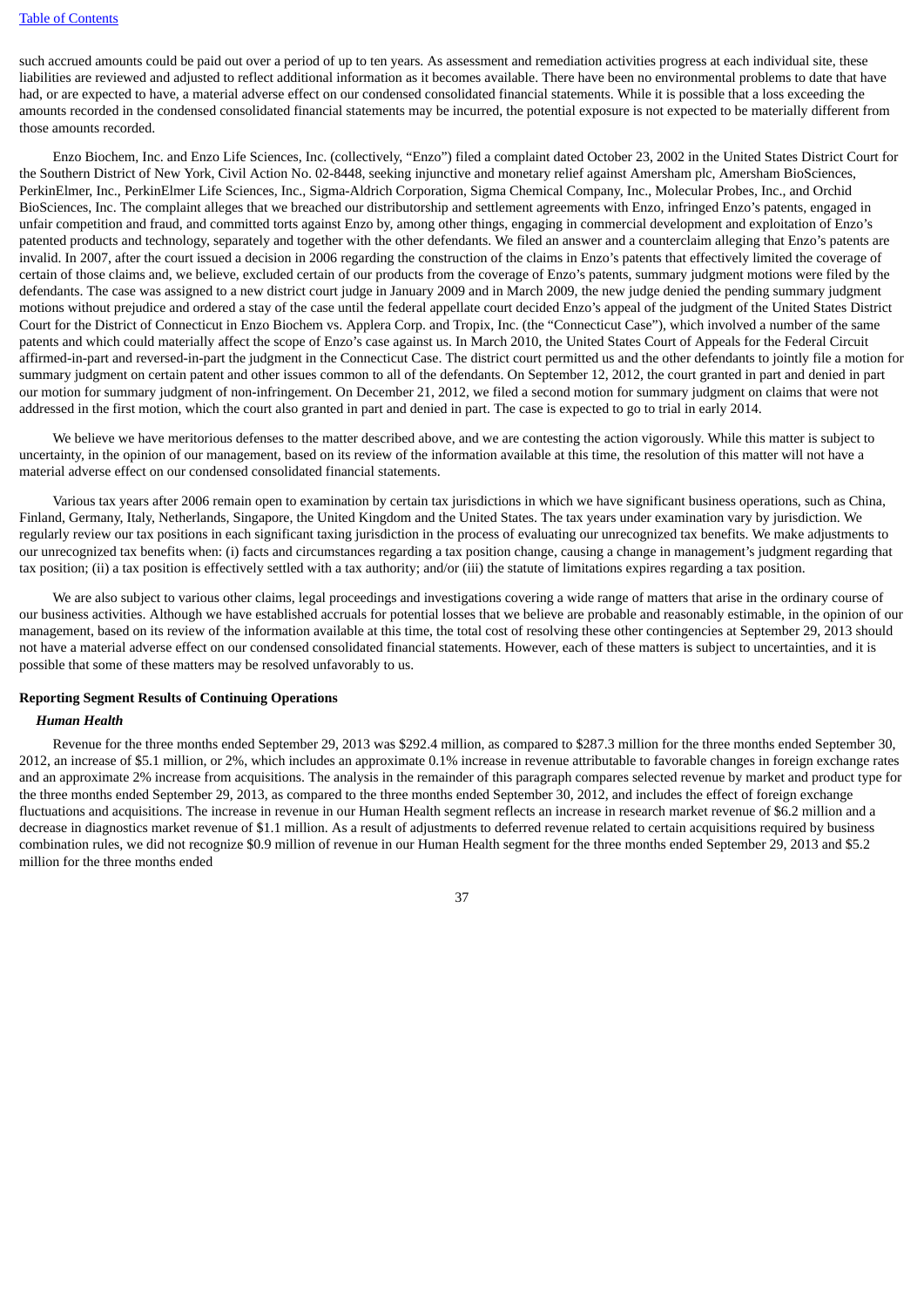September 30, 2012 that otherwise would have been recorded by the acquired businesses during each of the respective periods. The increase in our Human Health segment revenue during the three months ended September 29, 2013 was due to growth in the research market as demand increased for our informatics offerings and our in-vivo imaging systems. In the diagnostics market we experienced growth from continued expansion of our prenatal, newborn and infectious disease screening solutions in key regions outside the United States, particularly in emerging markets such as China and the Middle East. This growth was offset by slight declines in our medical imaging business despite continued growth in our complementary metal-oxide-semiconductor imaging technology with two new industrial product offerings.

Revenue for the nine months ended September 29, 2013 was \$873.7 million, as compared to \$855.8 million for the nine months ended September 30, 2012, an increase of \$17.9 million, or 2%, which includes an approximate 0.4% decrease in revenue attributable to unfavorable changes in foreign exchange rates and an approximate 2% increase from acquisitions. The analysis in the remainder of this paragraph compares selected revenue by market and product type for the nine months ended September 29, 2013, as compared to the nine months ended September 30, 2012, and includes the effect of foreign exchange fluctuations and acquisitions. The increase in revenue in our Human Health segment reflects an increase in diagnostics market revenue of \$9.3 million and an increase in research market revenue of \$8.6 million. As a result of adjustments to deferred revenue related to certain acquisitions required by business combination rules, we did not recognize \$6.6 million of revenue in our Human Health segment for the nine months ended September 29, 2013 and \$22.2 million for the nine months ended September 30, 2012 that otherwise would have been recorded by the acquired businesses during each of the respective periods. The increase in our Human Health segment revenue during the nine months ended September 29, 2013 was due to growth in the diagnostics market as birth rates in the United States increased and from continued expansion of our prenatal, newborn and infectious disease screening solutions in key regions outside the United States, particularly in emerging markets such as China, the Middle East and Africa, and Korea, as well as increased demand for our informatics offerings in the research market. This growth was partially offset by slight declines in our medical imaging business despite continued growth in our complementary metal-oxide-semiconductor imaging technology, as well as declines in our in-vivo and radiometric detection businesses within the research market, as a result of sequestration concerns in the United States, European austerity and weakening research markets in Asia, particularly in Japan.

Operating income from continuing operations for the three months ended September 29, 2013 was \$43.9 million, as compared to \$34.4 million for the three months ended September 30, 2012, an increase of \$9.5 million, or 28%. Amortization of intangible assets increased and was \$20.6 million for the three months ended September 29, 2013, as compared to \$19.7 million for the three months ended September 30, 2012. Restructuring and contract termination charges, net, were \$1.0 million for the three months ended September 29, 2013, as compared to \$5.7 million for the three months ended September 30, 2012. Acquisition related costs for contingent consideration and other acquisition costs related to certain acquisitions was \$0.7 million for the three months ended September 29, 2013, as compared to \$1.9 million for the three months ended September 30, 2012. In addition to the above, increased sales volume in the research market, favorable changes in product mix, cost containment initiatives and lower costs related to growth and productivity investments increased operating income for the three months ended September 29, 2013, as compared to the three months ended September 30, 2012.

Operating income from continuing operations for the nine months ended September 29, 2013 was \$99.0 million, as compared to \$83.0 million for the nine months ended September 30, 2012, an increase of \$16.0 million, or 19%. Amortization of intangible assets decreased and was \$60.4 million for the nine months ended September 29, 2013, as compared to \$60.9 million for the nine months ended September 30, 2012. Restructuring and contract termination charges, net, were \$14.9 million for the nine months ended September 29, 2013, as compared to \$15.0 million for the nine months ended September 30, 2012. Acquisition related costs for contingent consideration and other acquisition costs related to certain acquisitions provided a benefit of \$0.8 million for the nine months ended September 29, 2013, as compared to a benefit of \$0.4 million for the nine months ended September 30, 2012. The amortization of purchase accounting adjustments to record the inventory from certain acquisitions was \$0.2 million for the nine months ended September 29, 2013, as compared to \$4.8 million for the nine months ended September 30, 2012. In addition to the above, increased sales volume in the diagnostics and research markets, favorable changes in product mix, and cost containment initiatives increased operating income for the nine months ended September 29, 2013, as compared to the nine months ended September 30, 2012, which were partially offset by higher costs related to growth and productivity investments.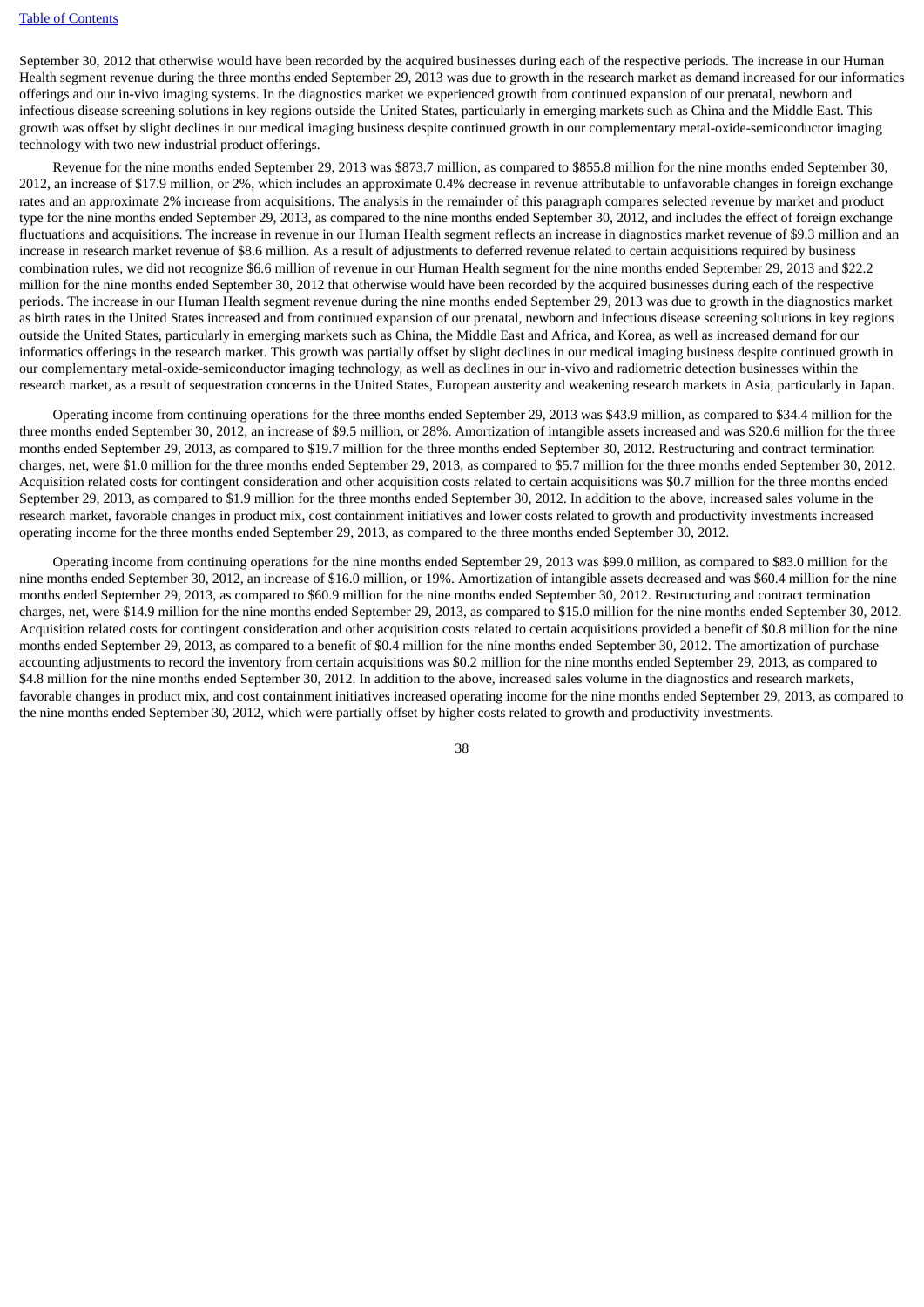# *Environmental Health*

Revenue for the three months ended September 29, 2013 was \$231.9 million, as compared to \$222.4 million for the three months ended September 30, 2012, an increase of \$9.5 million, or 4%, which includes an approximate 0.5% decrease in revenue attributable to unfavorable changes in foreign exchange rates and an approximate 1% increase from acquisitions. The analysis in the remainder of this paragraph compares selected revenue by market and product type for the three months ended September 29, 2013, as compared to the three months ended September 30, 2012, and includes the effect of foreign exchange fluctuations and acquisitions. The increase in revenue in our Environmental Health segment reflects an increase in laboratory services market revenue of \$5.1 million and increases in environmental and safety and industrial markets revenue of \$4.5 million. The increase in our Environmental Health segment revenue during the three months ended September 29, 2013 was due to growth in our laboratory services business by the addition of new customers to our OneSource multivendor service offering as well as increases in demand across most of our products in the environmental and safety and industrial markets.

Revenue for the nine months ended September 29, 2013 was \$699.3 million, as compared to \$686.5 million for the nine months ended September 30, 2012, an increase of \$12.8 million, or 2%, which includes an approximate 1% decrease in revenue attributable to unfavorable changes in foreign exchange rates and an approximate 0.4% increase from acquisitions. The analysis in the remainder of this paragraph compares selected revenue by market and product type for the nine months ended September 29, 2013, as compared to the nine months ended September 30, 2012, and includes the effect of foreign exchange fluctuations and acquisitions. The increase in revenue in our Environmental Health segment reflects an increase in laboratory services market revenue of \$17.8 million, partially offset by decreases in environmental and safety and industrial markets revenue of \$5.0 million. The increase in our Environmental Health segment revenue during the nine months ended September 29, 2013 was due primarily to growth in our laboratory services business by the addition of new customers to our OneSource multivendor service offering, partially offset by decreased demand across some of our products in the environmental and safety and industrial markets.

Operating income from continuing operations for the three months ended September 29, 2013 was \$21.9 million, as compared to \$18.5 million for the three months ended September 30, 2012, an increase of \$3.4 million, or 19%. Amortization of intangible assets increased and was \$2.5 million for the three months ended September 29, 2013, as compared to \$2.3 million for the three months ended September 30, 2012. Restructuring and contract termination charges, net, were \$0.1 million for the three months ended September 29, 2013, as compared to \$4.0 million for the three months ended September 30, 2012. Acquisition related costs for contingent consideration and other acquisition costs related to certain acquisitions were \$0.02 million for the three months ended September 29, 2013, as compared to \$0.1 million for the three months ended September 30, 2012. In addition to the above, increased sales volume and cost containment initiatives increased operating income for the three months ended September 29, 2013, as compared to the three months ended September 30, 2012, which was offset by pricing pressure and unfavorable changes in product mix, with an increase in sales of lower gross margin product offerings.

Operating income from continuing operations for the nine months ended September 29, 2013 was \$61.9 million, as compared to \$77.9 million for the nine months ended September 30, 2012, a decrease of \$16.0 million, or 21%. Amortization of intangible assets decreased and was \$7.5 million for the nine months ended September 29, 2013, as compared to \$7.9 million for the nine months ended September 30, 2012. Restructuring and contract termination charges, net, were \$8.9 million for the nine months ended September 29, 2013, as compared to \$6.0 million for the nine months ended September 30, 2012. Acquisition related costs for contingent consideration and other acquisition costs related to certain acquisitions were \$0.1 million for each of the nine months ended September 29, 2013 and September 30, 2012. In addition to the above, pricing pressure, unfavorable changes in product mix, with an increase in sales of lower gross margin product offerings, and increased costs related to growth investments decreased operating income for the nine months ended September 29, 2013, as compared to the nine months ended September 30, 2012, which was partially offset by increased sales volume and cost containment and productivity initiatives.

#### <span id="page-38-0"></span>**Liquidity and Capital Resources**

We require cash to pay our operating expenses, make capital expenditures, make strategic acquisitions, service our debt and other long-term liabilities, repurchase shares of our common stock and pay dividends on our common stock. Our principal sources of funds are from our operations and the capital markets, particularly the debt markets. We anticipate that our internal operations will generate sufficient cash to fund our operating expenses, capital expenditures, smaller acquisitions, interest payments on our debt and dividends on our common stock. However, we expect to use external sources to satisfy the balance of our debt when due, any larger acquisitions and other long-term liabilities, such as contributions to our postretirement benefit plans.

Principal factors that could affect the availability of our internally generated funds include:

• changes in sales due to weakness in markets in which we sell our products and services, and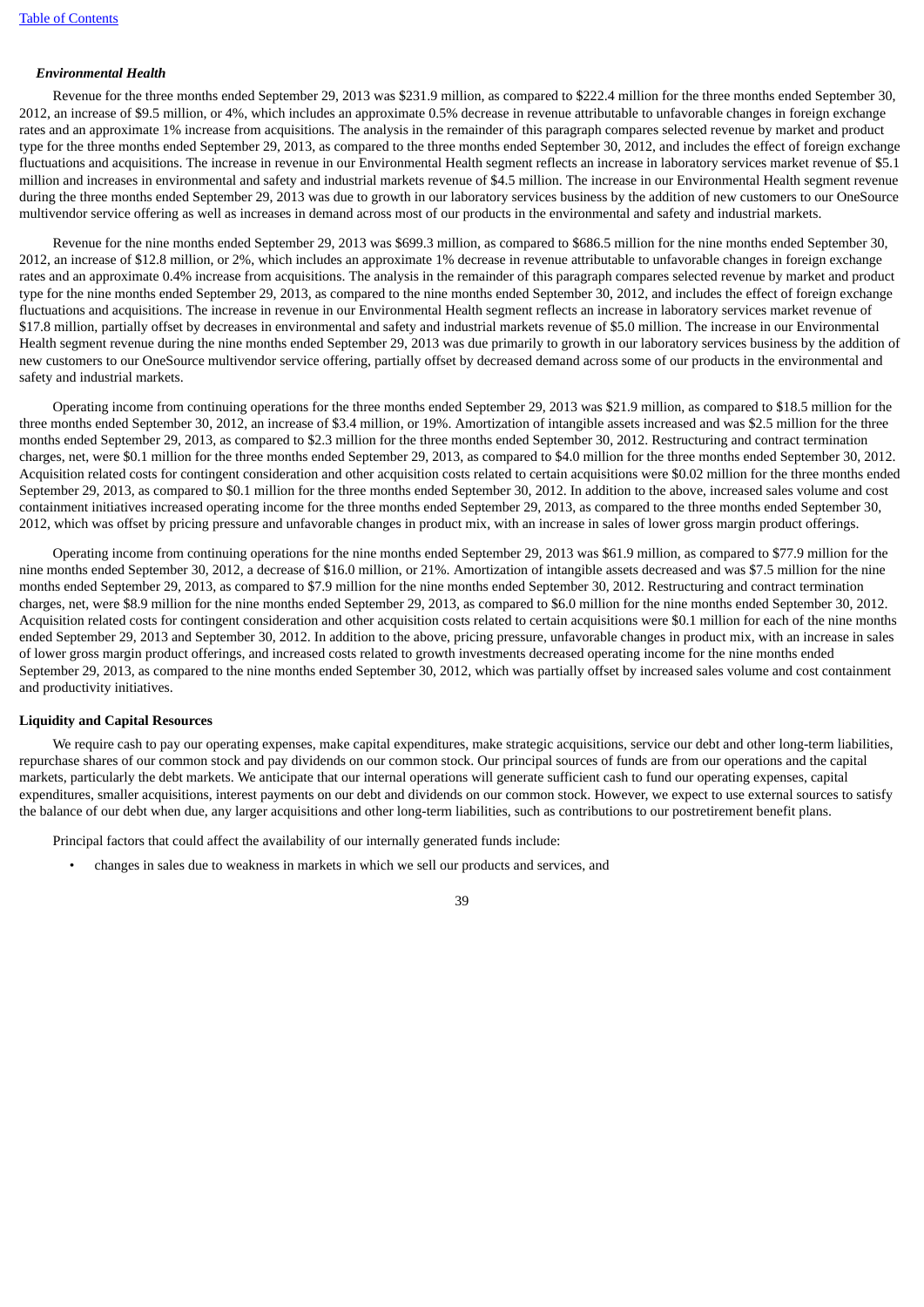• changes in our working capital requirements.

Principal factors that could affect our ability to obtain cash from external sources include:

- financial covenants contained in the financial instruments controlling our borrowings that limit our total borrowing capacity,
- increases in interest rates applicable to our outstanding variable rate debt,
- a ratings downgrade that could limit the amount we can borrow under our senior unsecured revolving credit facility and our overall access to the corporate debt market,
- increases in interest rates or credit spreads, as well as limitations on the availability of credit, that affect our ability to borrow under future potential facilities on a secured or unsecured basis,
- a decrease in the market price for our common stock, and
- volatility in the public debt and equity markets.

At September 29, 2013, we had cash and cash equivalents of \$132.3 million and a senior unsecured revolving credit facility with \$440.0 million available for additional borrowing under the facility.

Most of our cash is denominated in foreign currencies. We utilize a variety of tax planning and financing strategies to ensure that our worldwide cash is available in the locations in which it is needed. As a result of the Caliper acquisition, we concluded in fiscal year 2011 that certain foreign operations did not require the same level of capital as previously expected, and therefore we planned to repatriate approximately \$350.0 million of previously unremitted earnings and have provided for the estimated taxes on the repatriation of those earnings. As a result of the planned repatriation, we recorded an increase to our tax provision of \$79.7 million in continuing operations in fiscal year 2011. We expect to utilize tax attributes, primarily those acquired in the Caliper acquisition, to minimize the cash taxes paid on the repatriation. As of September 29, 2013, we had completed the repatriation of the \$350.0 million of foreign earnings and increased our estimated tax liability associated with the repatriation by approximately \$2.4 million, which was recorded as tax expense during the third quarter of fiscal year 2013. We expect accumulated non-U.S. cash balances will remain outside of the U.S. and that we will meet U.S. liquidity needs through future cash flows, use of U.S. cash balances, external borrowings, or some combination of these sources.

On October 24, 2012, our Board authorized us to repurchase up to 6.0 million shares of common stock under a stock repurchase program (the "Repurchase Program"). The Repurchase Program will expire on October 24, 2014 unless terminated earlier by our Board, and may be suspended or discontinued at any time. During the first nine months of fiscal year 2013, we repurchased 3.6 million shares of common stock in the open market at an aggregate cost of \$123.0 million, including commissions, under the Repurchase Program. As of September 29, 2013, 2.4 million shares of our common stock remained available for repurchase from the 6.0 million shares authorized by our Board under the Repurchase Program.

Our Board has authorized us to repurchase shares of common stock to satisfy minimum statutory tax withholding obligations in connection with the vesting of restricted stock awards and restricted stock unit awards granted pursuant to our equity incentive plans. During the first nine months of fiscal year 2013, we repurchased 122,015 shares of common stock for this purpose at an aggregate cost of \$4.2 million. The repurchased shares have been reflected as additional authorized but unissued shares, with the payments reflected in common stock and capital in excess of par value.

The repurchased shares have been reflected as a reduction in shares outstanding, but remain available to be reissued with the payments reflected in common stock and capital in excess of par value. Any repurchased shares will be available for use in connection with corporate programs. If we continue to repurchase shares, the Repurchase Program will be funded using our existing financial resources, including cash and cash equivalents, and our existing senior unsecured revolving credit facility.

Distressed global financial markets could adversely impact general economic conditions by reducing liquidity and credit availability, creating increased volatility in security prices, widening credit spreads and decreasing valuations of certain investments. The widening of credit spreads may create a less favorable environment for certain of our businesses and may affect the fair value of financial instruments that we issue or hold. Increases in credit spreads, as well as limitations on the availability of credit at rates we consider to be reasonable, could affect our ability to borrow under future potential facilities on a secured or unsecured basis, which may adversely affect our liquidity and results of operations. In difficult global financial markets, we may be forced to fund our operations at a higher cost, or we may be unable to raise as much funding as we need to support our business activities.

Our pension plans have not experienced a material impact on liquidity or counterparty exposure due to the volatility and uncertainty in the credit markets. During the first nine months of fiscal year 2013, we made contributions of \$37.0 million for the 2012 plan year to our defined benefit pension plan in the United States. We expect to contribute approximately \$22.0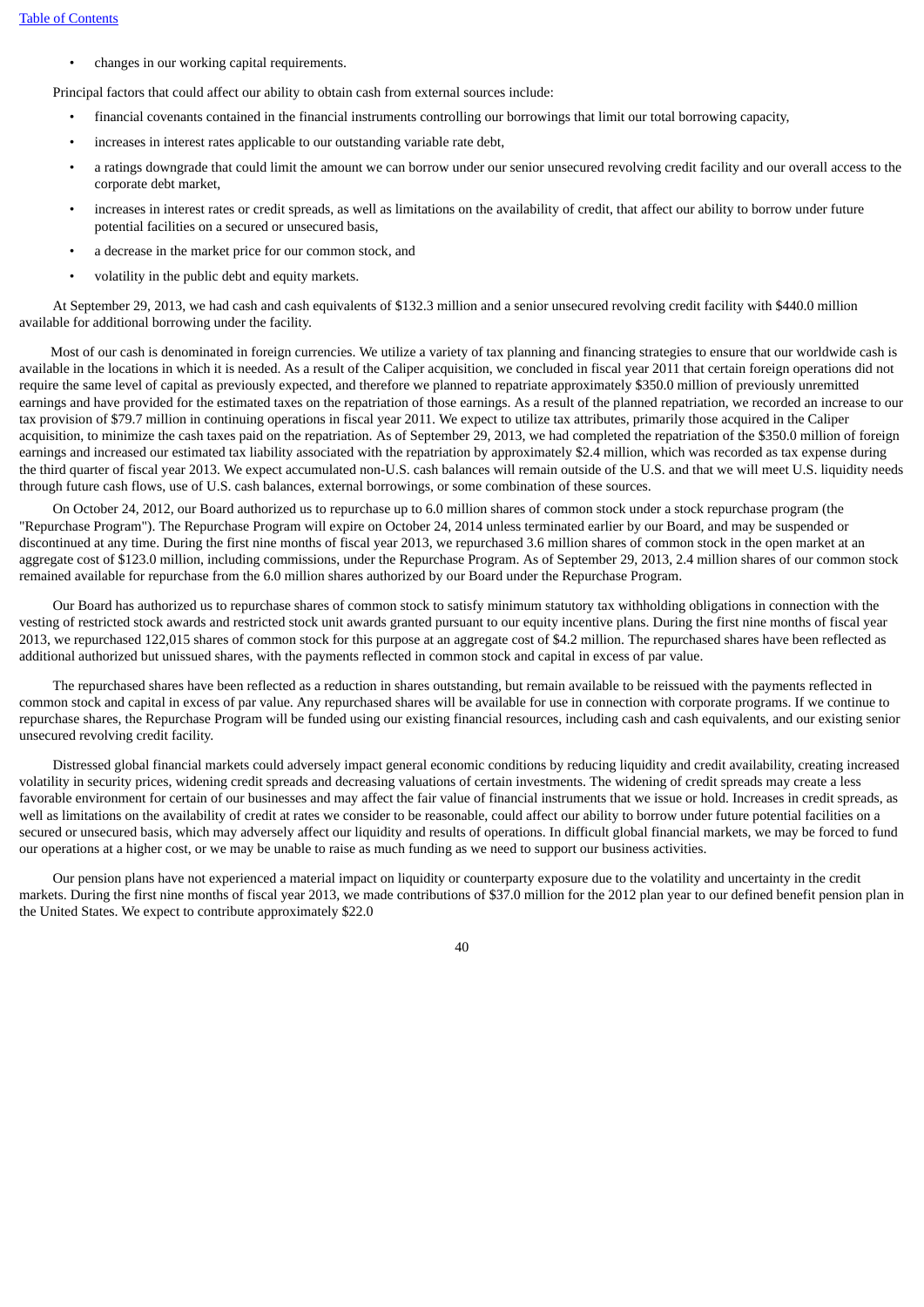million in the aggregate to plans outside of the United States during fiscal year 2013. We contributed \$17.9 million, in the aggregate, to these plans during the first nine months of fiscal year 2013, including an additional contribution of \$10.0 million to our defined benefit pension plan in the United Kingdom. We could potentially have to make additional funding payments in future periods for all pension plans. We expect to use existing cash and external sources to satisfy future contributions to our pension plans. We recognize actuarial gains and losses in operating results in the fourth quarter of the year in which the gains and losses occur, unless there is an interim remeasurement required for one of our plans. It is difficult to reliably predict whether there will be an adjustment for gains and losses in fiscal year 2013. Such adjustments are primarily driven by events and circumstances beyond our control, including changes in interest rates and the performance of the financial markets. To the extent the discount rates decrease or the value of our pension and postretirement investments decrease, a loss to operations will be recorded in fiscal year 2013. Conversely, to the extent the discount rates increase or the value of our pension and postretirement investments increase more than expected, a gain will be recorded in fiscal year 2013.

We entered into a strategic agreement in fiscal year 2012 under which we acquired certain intangible assets and received a license to certain core technology for an analytics and data discovery platform, as well as the exclusive right to distribute the platform in certain scientific research and development markets. During fiscal year 2012, we paid \$6.8 million for net intangible assets and \$25.0 million for prepaid royalties. During the third quarter of fiscal year 2013, we extended the existing agreement for an additional year. In addition, we entered into a new agreement to expand the distribution rights to the clinical and other related markets and acquired additional intangible assets. During the first nine months of fiscal year 2013, we paid \$7.0 million for net intangible assets and \$27.8 million for prepaid royalties, and we expect to pay an additional \$13.0 million in prepaid royalties within the next twelve months. We expect to expense royalties as revenue is recognized.

On August 22, 2013, we sold one of our facilities located in Boston, Massachusetts for \$49.5 million. Simultaneously with the closing of the sale of the property, we entered into a lease agreement to lease back the property for our continued use. The lease has an initial term of 15 years and we have the right to extend the term of the lease for two additional periods of ten years each. The lease is accounted for as an operating lease and we have deferred \$26.5 million of gains which will be amortized in operating expenses over the initial lease term of 15 years. During the third quarter of fiscal year 2013, we amortized \$0.2 million of deferred gains related to the lease. At September 29, 2013, \$26.3 million of these deferred gains remained to be amortized.

# *Cash Flows*

*Operating Activities.* Net cash provided by continuing operations was \$87.0 million for the nine months ended September 29, 2013, as compared to net cash provided by continuing operations of \$113.8 million for the nine months ended September 30, 2012, a decrease in cash provided of \$26.8 million. The cash provided by operating activities for the nine months ended September 29, 2013 was principally a result of income from continuing operations of \$99.5 million, depreciation and amortization of \$96.5 million, stock-based compensation expense of \$11.4 million and restructuring and contract termination charges, net, of \$23.7 million. These increases in net cash were partially offset by a net cash decrease from working capital of \$11.0 million. Contributing to the net cash decrease from working capital for the nine months ended September 29, 2013, excluding the effect of foreign exchange rate fluctuations, was an increase in inventory of \$31.8 million and a decrease in accounts payable of \$6.0 million, partially offset by a decrease in accounts receivable of \$26.8 million. The increase in inventory overall was primarily a result of the realignment of operations, research and development resources, and production resources within our Environmental Health and Human Health segments to ensure responsiveness to customer requirements as this realignment occurs. The decrease in accounts payable was primarily a result of the timing of disbursements during the first nine months of fiscal year 2013. The decrease in accounts receivable was a result of strong performance in accounts receivable collections during the first nine months of fiscal year 2013. Changes in accrued expenses, other assets and liabilities and other items, net, decreased cash provided by operating activities by \$133.2 million for the nine months ended September 29, 2013, and primarily related to the timing of payments for tax, defined benefit pension plans, royalties, restructuring, salary and benefits. During the first nine months of fiscal year 2013, we paid \$27.8 million for prepaid royalties and we made contributions of \$37.0 million to our defined benefit pension plan in the United States. We also contributed \$17.9 million, in the aggregate, to plans outside of the United States during the first nine months of fiscal year 2013, including an additional contribution of \$10.0 million to our defined benefit pension plan in the United Kingdom.

*Investing Activities.* Net cash provided by the investing activities of our continuing operations was \$14.4 million for the nine months ended September 29, 2013, as compared to net cash used in the investing activities of our continuing operations of \$30.4 million for the nine months ended September 30, 2012, an increase in cash provided of \$44.8 million. The increase in net cash provided by the investing activities of our continuing operations for the nine months ended September 29, 2013 was principally a result of proceeds from dispositions of property, plant and equipment of \$52.2 million from the sale of one of our facilities located in Boston, Massachusetts. This increase in net cash was partially offset by capital expenditures for the nine months ended September 29, 2013 of \$31.6 million, primarily for manufacturing equipment and other capital equipment purchases, which includes \$5.9 million of capital improvements to leased buildings that have been funded by the lessor, as

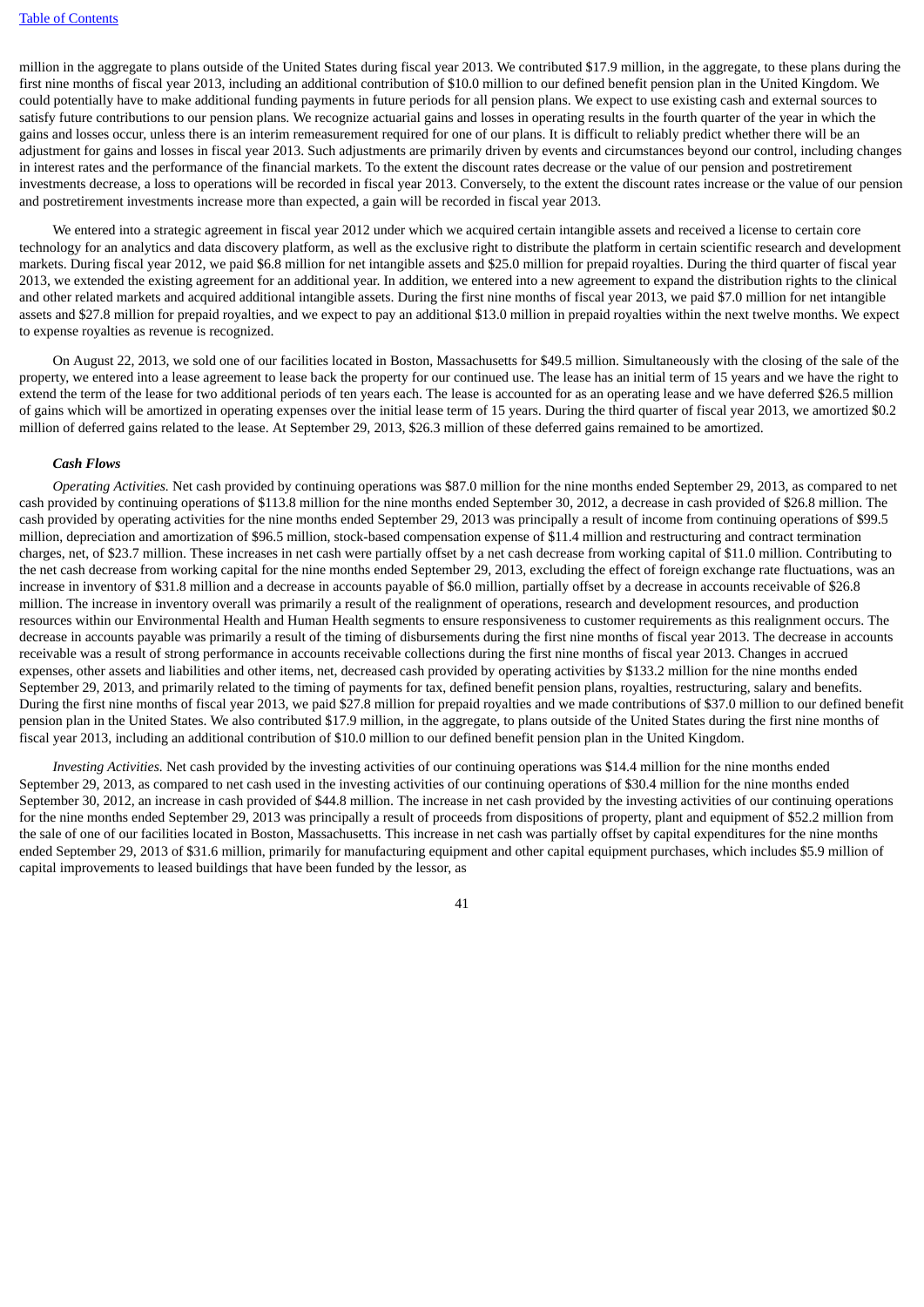described below in our financing lease obligations. This compares to capital expenditures for the nine months ended September 30, 2012 of \$24.4 million, primarily in the areas of tooling and other capital equipment purchases. For the nine months ended September 29, 2013, we paid \$7.0 million of net cash for acquisitions and investments and received \$0.8 million from the settlement of life insurance policies.

*Financing Activities.* Net cash used in the financing activities of our continuing operations was \$138.7 million for the nine months ended September 29, 2013, as compared to net cash used in financing activities of our continuing operations of \$56.3 million for the nine months ended September 30, 2012, an increase in cash used of \$82.5 million. For the nine months ended September 29, 2013, we repurchased 3.7 million shares of our common stock, including 122,015 shares of our common stock to satisfy minimum statutory tax withholding obligations in connection with the vesting of restricted stock awards, for a total cost of \$127.2 million, including commissions. This compares to repurchases of 0.1 million shares of our common stock to satisfy minimum statutory tax withholding obligations in connection with the vesting of restricted stock awards for the nine months ended September 30, 2012, for a total cost of \$2.1 million, including commissions. This use of cash was partially offset by proceeds from the issuance of common stock under stock plans of \$15.3 million for the nine months ended September 29, 2013. This compares to the proceeds from the issuance of common stock under stock plans of \$24.7 million, including \$1.8 million for the related excess tax benefit, for the nine months ended September 30, 2012. During the nine months ended September 29, 2013, debt payments on our senior unsecured revolving credit facility totaled \$429.0 million, which were partially offset by debt borrowings of \$419.0 million. This compares to debt payments on our senior unsecured revolving credit facility of \$333.0 million, which were partially offset by debt borrowings of \$291.0 million during the nine months ended September 30, 2012. We paid \$23.7 million and \$23.9 million in dividends during the nine months ended September 29, 2013 and September 30, 2012, respectively. In addition, we received \$1.4 million for settlement of forward foreign exchange contracts for the nine months ended September 29, 2013. We also recorded \$5.9 million of financing related to capital improvements to leased buildings, which have been funded by the lessor, as described below in our financing lease obligations.

### *Borrowing Arrangements*

*Senior Unsecured Revolving Credit Facility.* Our senior unsecured revolving credit facility provides for \$700.0 million of revolving loans and has an initial maturity of December 16, 2016. As of September 29, 2013, undrawn letters of credit in the aggregate amount of \$12.0 million were treated as issued and outstanding under the senior unsecured revolving credit facility. As of September 29, 2013, we had \$440.0 million available for additional borrowing under the facility. We use the senior unsecured revolving credit facility for general corporate purposes, which may include working capital, refinancing existing indebtedness, capital expenditures, share repurchases, acquisitions and strategic alliances. The interest rates under the senior unsecured revolving credit facility are based on the Eurocurrency rate at the time of borrowing plus a margin, or the base rate from time to time. The base rate is the higher of (i) the rate of interest in effect for such day as publicly announced from time to time by Bank of America, N.A. as its "prime rate," (ii) the Federal Funds rate plus 50 basis points or (iii) one-month Libor plus 1.00%. The Eurocurrency margin as of September 29, 2013 was 130 basis points. The weighted average Eurocurrency interest rate as of September 29, 2013 was 0.18%, resulting in a weighted average effective Eurocurrency rate, including the margin, of 1.48%, which is the interest applicable to borrowings outstanding under the Eurocurrency rate as of September 29, 2013. At September 29, 2013 and December 30, 2012, we had \$248.0 million and \$258.0 million, respectively, of borrowings in U.S. Dollars outstanding under the senior unsecured revolving credit facility with interest based primarily on the above described Eurocurrency rate. The credit agreement for the facility contains affirmative, negative and financial covenants and events of default customary for financings of this type and similar to those contained in the credit agreement for our previous facility. The financial covenants in our senior unsecured revolving credit facility include a debt-to-capital ratio, and two contingent covenants, a maximum consolidated leverage ratio and a minimum consolidated interest coverage ratio, applicable if our credit rating is downgraded below investment grade. We were in compliance with all applicable covenants as of September 29, 2013.

*6% Senior Unsecured Notes due 2015.* On May 30, 2008, we issued \$150.0 million aggregate principal amount of senior unsecured notes due 2015 (the "2015 Notes") in a private placement and received \$150.0 million of proceeds from the issuance. The 2015 Notes mature in May 2015 and bear interest at an annual rate of 6%. Interest on the 2015 Notes is payable semi-annually on May 30th and November 30th each year. We may redeem some or all of the 2015 Notes at any time, at our option, at a make-whole redemption price plus accrued and unpaid interest. The indenture governing the 2015 Notes includes financial covenants of a debt-to-capital ratio and a contingent covenant, a multiple of total debt to earnings ratio, applicable only if our credit rating is downgraded below investment grade. We were in compliance with all applicable covenants as of September 29, 2013.

*5% Senior Unsecured Notes due 2021.* On October 25, 2011, we issued \$500.0 million aggregate principal amount of senior unsecured notes due 2021 (the "2021 Notes") in a registered public offering and received approximately \$496.9 million of net proceeds from the issuance. The 2021 Notes were issued at 99.372% of the principal amount, which resulted in a discount of \$3.1 million. As of September 29, 2013, the 2021 Notes had an aggregate carrying value of \$497.4 million, net of \$2.6 million of unamortized original issue discount. The 2021 Notes mature in November 2021 and bear interest at an annual

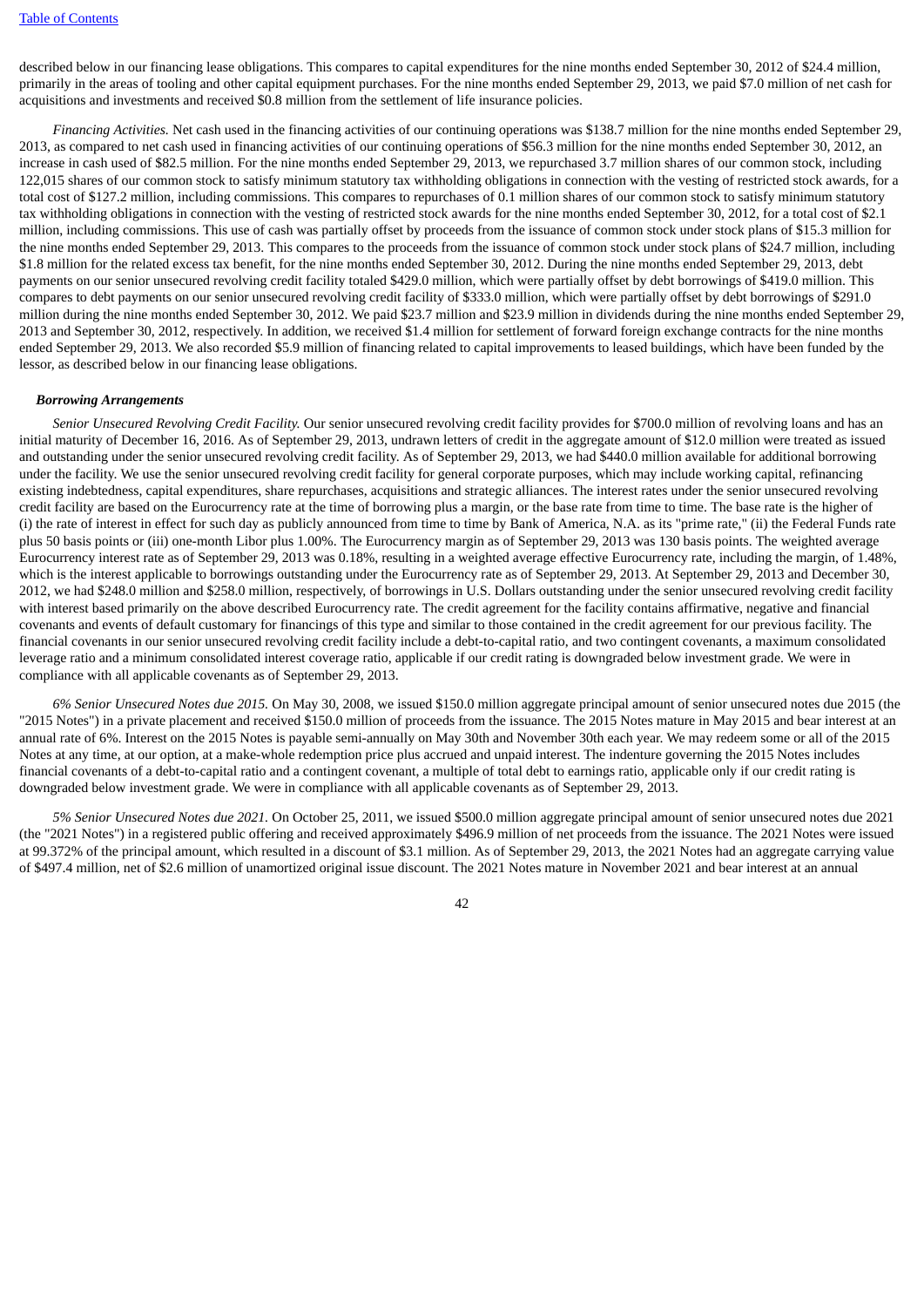rate of 5%. Interest on the 2021 Notes is payable semi-annually on May 15th and November 15th each year. Prior to August 15, 2021 (three months prior to their maturity date), we may redeem the 2021 Notes in whole or in part, at our option, at a redemption price equal to the greater of (i) 100% of the principal amount of the 2021 Notes to be redeemed, plus accrued and unpaid interest, or (ii) the sum of the present values of the remaining scheduled payments of principal and interest in respect to the 2021 Notes being redeemed, discounted on a semi-annual basis, at the Treasury Rate plus 45 basis points, plus accrued and unpaid interest. At any time on or after August 15, 2021 (three months prior to their maturity date), we may redeem the 2021 Notes, at our option, at a redemption price equal to 100% of the principal amount of the 2021 Notes to be redeemed plus accrued and unpaid interest. Upon a change of control (as defined in the indenture governing the 2021 Notes ) and a contemporaneous downgrade of the 2021 Notes below investment grade, each holder of 2021 Notes will have the right to require us to repurchase such holder's 2021 Notes for 101% of their principal amount, plus accrued and unpaid interest. We were in compliance with all applicable covenants as of September 29, 2013.

*Financing Lease Obligations.* In September 2012, we entered into agreements with the lessors of buildings that we are currently occupying and leasing to expand those buildings. We provided a portion of the funds needed for the construction of the additions to the buildings, which resulted in us being considered the owner of the buildings during the construction period. At the end of the construction period, we will not be reimbursed by the lessors for all of the construction costs. We are therefore deemed to have continuing involvement and the leases will qualify as financing leases under sale-leaseback accounting guidance, representing debt obligations for us and non-cash investing and financing activities. As a result, we capitalized \$29.3 million in property and equipment, net, representing the fair value of the buildings with a corresponding increase to debt. We have also capitalized \$11.5 million of the expected \$15.0 million in additional construction costs to complete the renovations to the buildings, which were funded by the lessors. At September 29, 2013, we had \$40.5 million recorded for these financing lease obligations, of which \$2.6 million was recorded as short-term debt and \$37.9 million was recorded as longterm debt. At December 30, 2012, we had \$34.6 million recorded for these financing lease obligations, of which \$1.7 million was recorded as short-term debt and \$32.9 million was recorded as long-term debt. The buildings are being depreciated on a straight-line basis over the terms of the leases to their estimated residual values, which will equal the remaining financing obligation at the end of the lease term. At the end of the lease term, the remaining balances in property, plant and equipment, net and debt will be reversed against each other.

#### <span id="page-42-0"></span>**Dividends**

Our Board declared a regular quarterly cash dividend of \$0.07 per share for each of the first three quarters of fiscal year 2013 and for each quarter of fiscal year 2012. At September 29, 2013, we had accrued \$7.9 million for dividends declared on July 26, 2013 for the third quarter of fiscal year 2013, payable in November 2013. On October 24, 2013, we announced that our Board had declared a quarterly dividend of \$0.07 per share for the fourth quarter of fiscal year 2013 that will be payable in February 2014. In the future, our Board may determine to reduce or eliminate our common stock dividend in order to fund investments for growth, repurchase shares or conserve capital resources.

# **Contractual Obligations**

During the third quarter of fiscal year 2013, we sold one of our facilities located in Boston, Massachusetts. Simultaneously with the closing of the sale of the property we entered into a lease agreement to lease back the property. Our contractual obligations, as described in the contractual obligations table contained in the section entitled "Management's Discussion and Analysis of Financial Condition and Results of Operations" of our Annual Report on Form 10-K for the fiscal year ended December 30, 2012 changed as a result of our entry into this agreement. Our total rental payments to the lessors are now expected to be \$15.0 million for the remainder of fiscal year 2013, \$52.9 million for fiscal year 2014, \$35.1 million for fiscal year 2015, \$24.1 million for fiscal year 2016, \$20.1 million for fiscal year 2017 and \$99.3 million in the aggregate thereafter. There have not been any other material changes during the first nine months of fiscal year 2013 to the amounts presented in the aforementioned table.

# <span id="page-42-1"></span>**Effects of Recently Adopted Accounting Pronouncements**

<span id="page-42-2"></span>During the first quarter of fiscal year 2013 we adopted new guidance on additional disclosure requirements of other comprehensive income. This new guidance requires the presentation of reclassifications out of accumulated other comprehensive income on the face of the financial statements or as a separate disclosure in the notes to the financial statements. The reclassifications out of accumulated other comprehensive income and into net income were not material for the three and nine months ended September 29, 2013. See Note 11 to our condensed consolidated financial statements included in this quarterly report on Form 10-Q for additional details.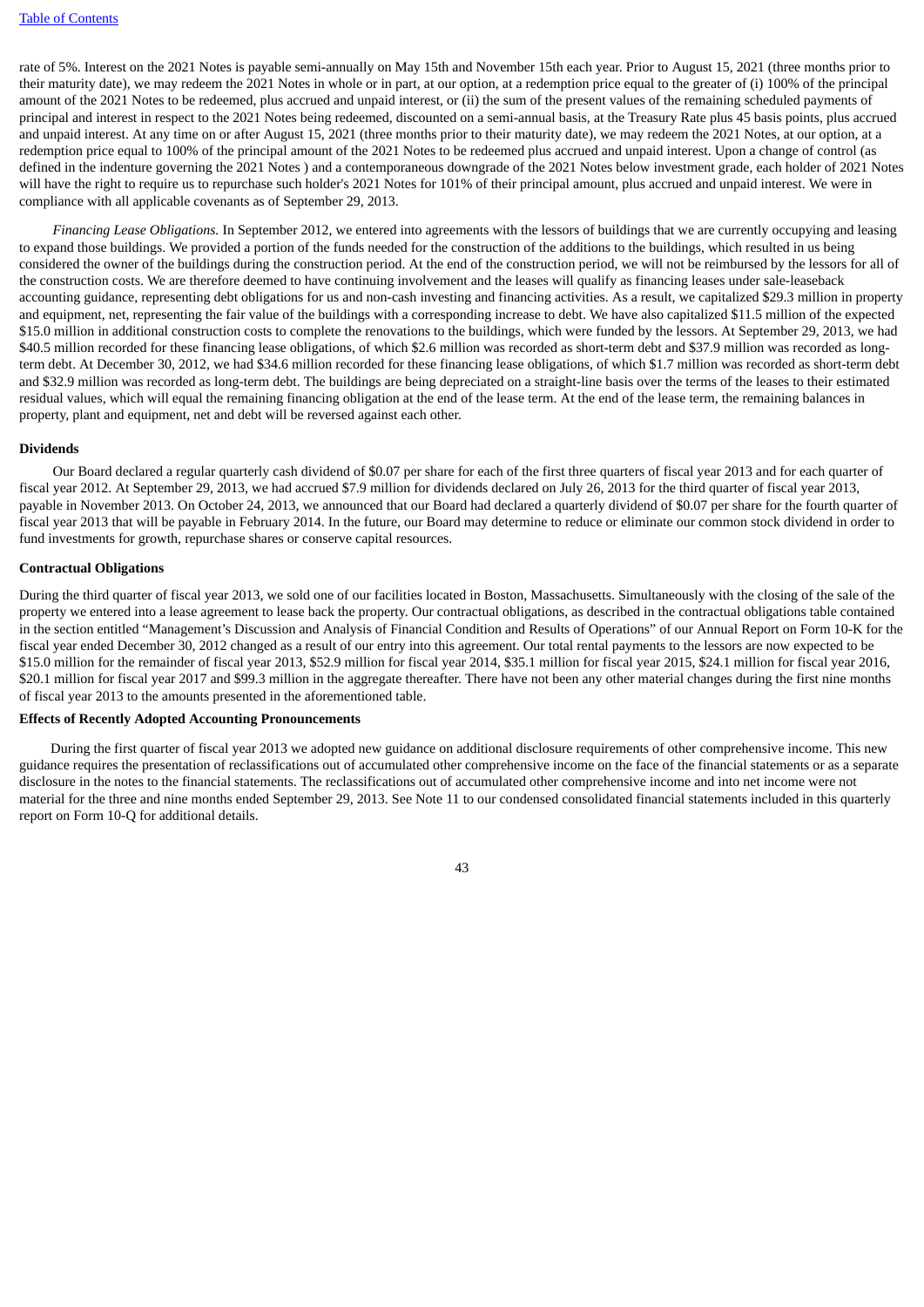# **Effects of Recently Issued Accounting Pronouncements**

From time to time, new accounting pronouncements are issued by the Financial Accounting Standards Board and are adopted by us as of the specified effective dates. Unless otherwise discussed, we believe that such recently issued pronouncements will not have a significant impact on our condensed consolidated financial position, results of operations and cash flows or do not apply to our operations.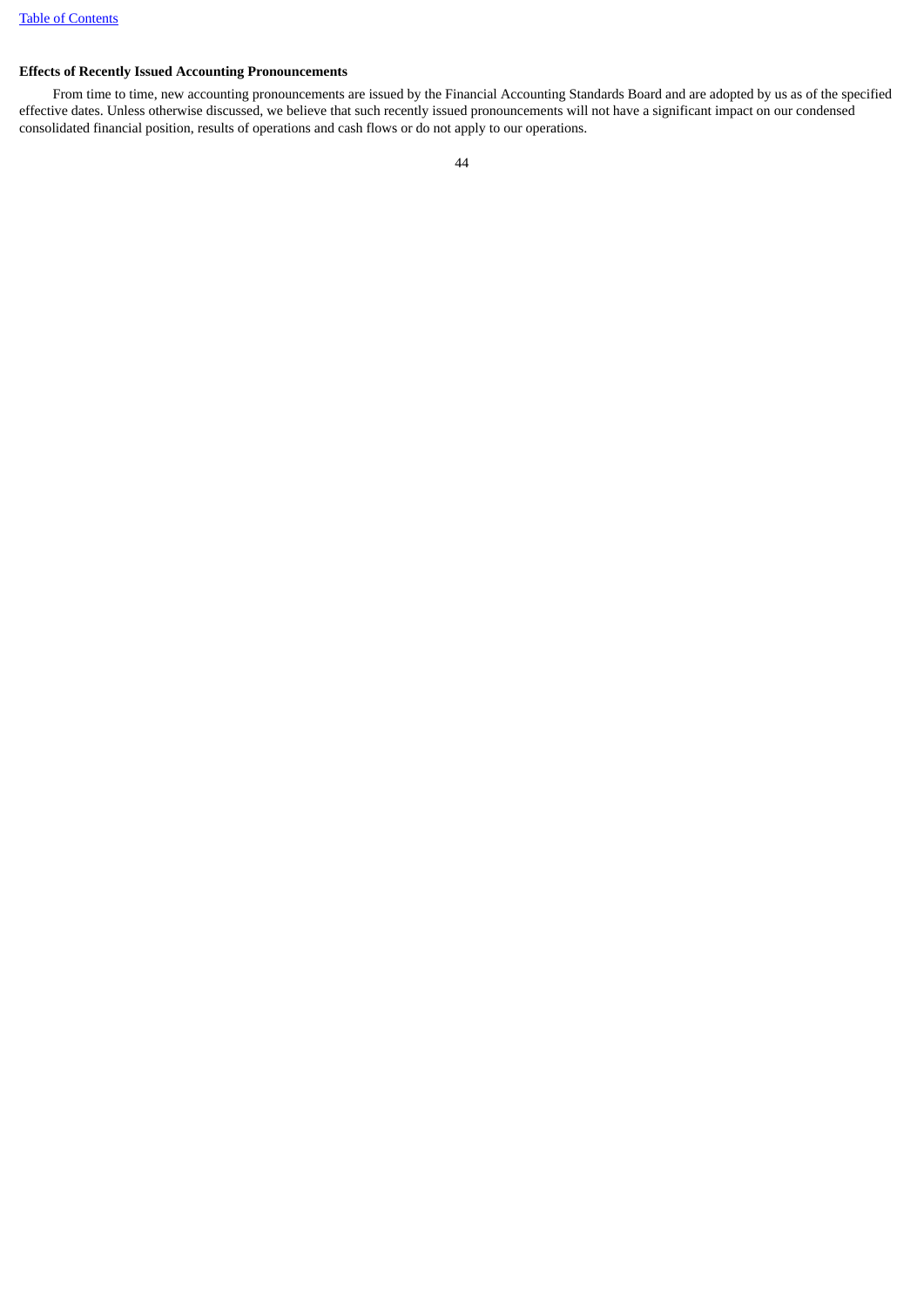# <span id="page-44-0"></span>**Item 3.** *Quantitative and Qualitative Disclosures About Market Risk*

*Market Risk.* We are exposed to market risk, including changes in interest rates and currency exchange rates. To manage the volatility relating to these exposures, we enter into various derivative transactions pursuant to our policies to hedge against known or forecasted market exposures. We briefly describe several of the market risks we face below. The following disclosure is not materially different from the disclosure provided under the heading, Item 7A. *"Quantitative and Qualitative Disclosure About Market Risk,"* in our 2012 Form 10-K.

*Foreign Exchange Risk.* The potential change in foreign currency exchange rates offers a substantial risk to us, as approximately 60% of our business is conducted outside of the United States, generally in foreign currencies. Our risk management strategy currently uses forward contracts to mitigate certain balance sheet foreign currency transaction exposures. The intent of these economic hedges is to offset gains and losses that occur on the underlying exposures, with gains and losses resulting from the forward contracts that hedge these exposures. Moreover, we are able to partially mitigate the impact that fluctuations in currencies have on our net income as a result of our manufacturing facilities located in countries outside the United States, material sourcing and other spending which occur in countries outside the United States, resulting in natural hedges.

We do not enter into derivative contracts for trading or other speculative purposes, nor do we use leveraged financial instruments. Although we attempt to manage our foreign currency exchange risk through the above activities, when the U.S. dollar weakens against other currencies in which we transact business, generally sales and net income will be positively, but not proportionately, impacted.

Principal hedged currencies include the British Pound, Euro, Japanese Yen and Singapore Dollar. We held forward foreign exchange contracts, designated as fair value hedges, with U.S. equivalent notional amounts totaling \$110.0 million, \$64.3 million and \$66.6 million at September 29, 2013, December 30, 2012 and September 30, 2012, respectively, and the approximate fair value of these foreign currency derivative contracts was insignificant. The gains and losses realized on foreign currency derivative contracts are not material. The duration of these contracts was generally 30 days or less during both fiscal years 2013 and 2012.

In December 2012, we entered into forward foreign exchange contracts with settlement dates in fiscal year 2013 and combined Euro denominated notional amounts of €50.0 million, designated as cash flow hedges. During the first two quarters of fiscal year 2013, we settled these Euro denominated forward foreign exchange contracts. The derivative gains were amortized into interest and other expense, net when the hedged exposures affected interest and other expense, net. Such amounts were not material for the nine months ended September 29, 2013.

*Foreign Currency Risk—Value-at-Risk Disclosure*. We continue to measure foreign currency risk using the Value-at-Risk model described in Item 7A. *"Quantitative and Qualitative Disclosure About Market Risk,"* in our 2012 Form 10-K. The measures for our Value-at-Risk analysis have not changed materially.

*Interest Rate Risk.* As described above, our debt portfolio includes variable rate instruments. Fluctuations in interest rates can therefore have a direct impact on both our short-term cash flows, as they relate to interest, and our earnings. To manage the volatility relating to these exposures, we periodically enter into various derivative transactions pursuant to our policies to hedge against known or forecasted interest rate exposures.

In May 2008, we settled forward interest rate contracts with notional amounts totaling \$150.0 million upon the issuance of our 2015 Notes, and recognized \$8.4 million, net of taxes of \$5.4 million, of accumulated derivative losses in other comprehensive income. As of September 29, 2013, the balance remaining in accumulated other comprehensive income related to the effective cash flow hedges was a loss of \$2.0 million, net of taxes of \$1.3 million. We amortized a pre-tax loss of \$1.5 million into interest and other expense, net during each of the nine months ended September 29, 2013 and September 30, 2012, respectively. The derivative losses are being amortized into interest and other expense, net when the hedged exposure affects interest and other expense, net.

<span id="page-44-1"></span>*Interest Rate Risk—Sensitivity*. Our 2012 Form 10-K presents sensitivity measures for our interest rate risk. The measures for our sensitivity analysis have not changed materially. More information is available in Item 7A. *"Quantitative and Qualitative Disclosure About Market Risk,"* in our 2012 Form 10- K for our sensitivity disclosure.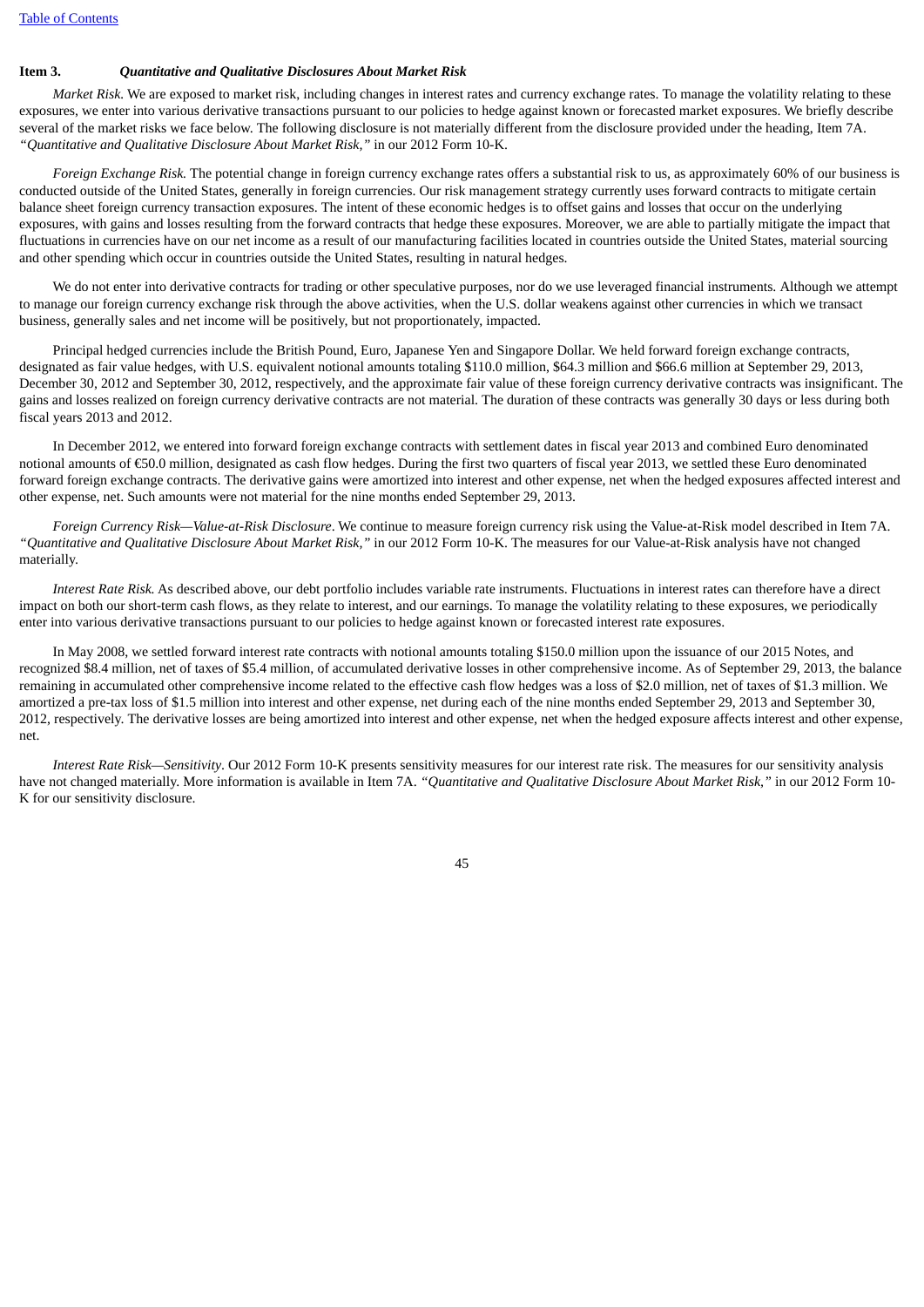#### **Item 4.** *Controls and Procedures*

Our management, with the participation of our Chief Executive Officer and Chief Financial Officer, evaluated the effectiveness of our disclosure controls and procedures as of the end of our fiscal quarter ended September 29, 2013. The term "disclosure controls and procedures" as defined in Rules 13a-15(e) and 15d-15(e) under the Securities Exchange Act of 1934, as amended (the "Exchange Act"), means controls and other procedures of a company that are designed to ensure that information required to be disclosed by our company in the reports that it files or submits under the Exchange Act is recorded, processed, summarized and reported within the time periods specified in the Securities and Exchange Commission's rules and forms. Disclosure controls and procedures include, without limitation, controls and procedures designed to ensure that information required to be disclosed by a company in the reports that it files or submits under the Exchange Act is accumulated and communicated to the company's management, including its principal executive and principal financial officers, as appropriate to allow timely decisions regarding required disclosure. Management recognizes that any controls and procedures, no matter how well designed and operated, can provide only reasonable assurance of achieving their objectives and management necessarily applies its judgment in evaluating the cost-benefit relationship of possible controls and procedures. Based on the evaluation of our disclosure controls and procedures as of the end of our fiscal quarter ended September 29, 2013, our Chief Executive Officer and Chief Financial Officer concluded that, as of such date, our disclosure controls and procedures were effective at the reasonable assurance level.

No change in our internal control over financial reporting (as defined in Rules 13a-15(f) and 15d-15(f) under the Exchange Act) occurred during the fiscal quarter ended September 29, 2013 that has materially affected, or is reasonably likely to materially affect, our internal control over financial reporting.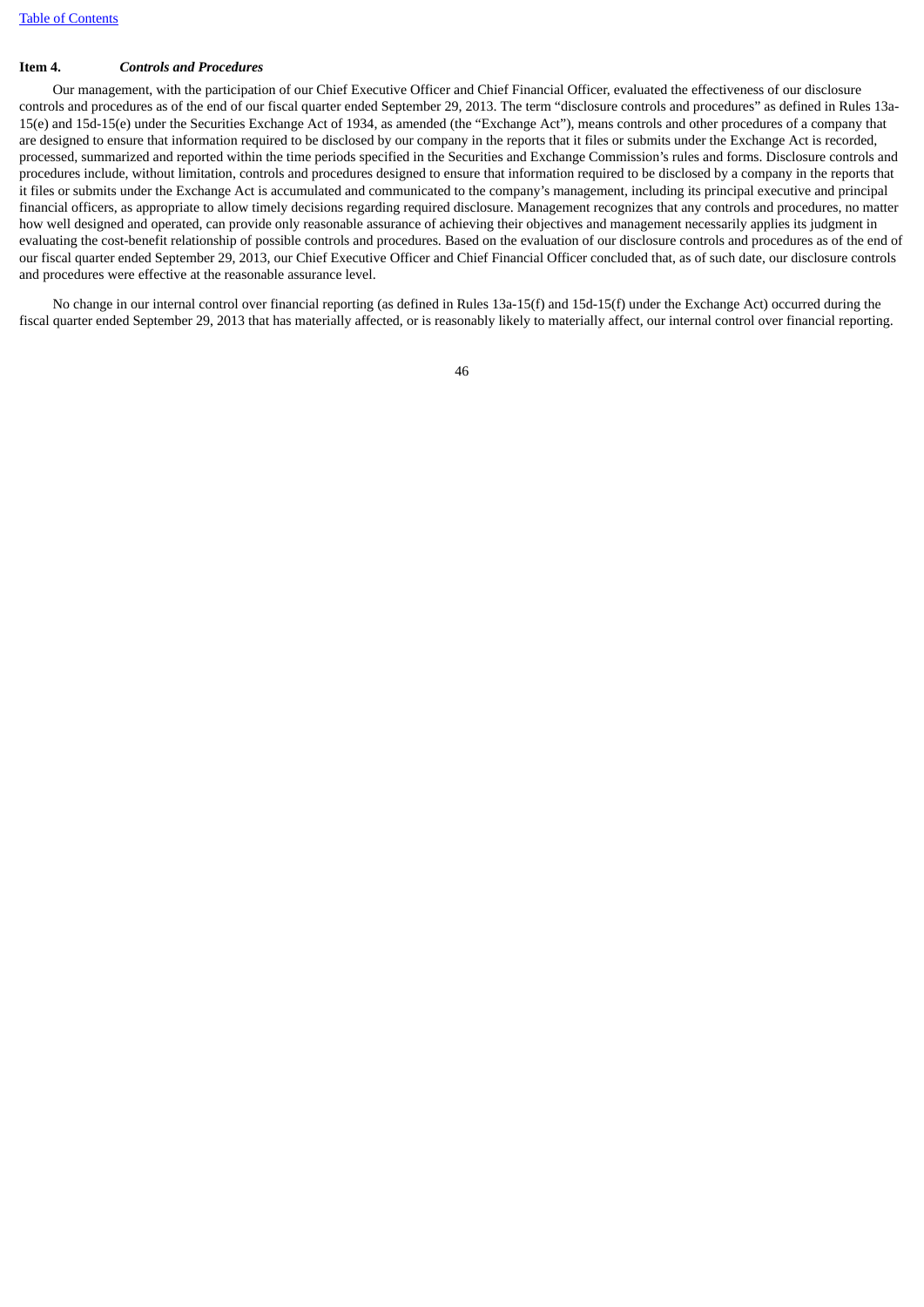#### **PART II. OTHER INFORMATION**

# <span id="page-46-0"></span>**Item 1.** *Legal Proceedings*

Enzo Biochem, Inc. and Enzo Life Sciences, Inc. (collectively, "Enzo") filed a complaint dated October 23, 2002 in the United States District Court for the Southern District of New York, Civil Action No. 02-8448, seeking injunctive and monetary relief against Amersham plc, Amersham BioSciences, PerkinElmer, Inc., PerkinElmer Life Sciences, Inc., Sigma-Aldrich Corporation, Sigma Chemical Company, Inc., Molecular Probes, Inc., and Orchid BioSciences, Inc. The complaint alleges that we breached our distributorship and settlement agreements with Enzo, infringed Enzo's patents, engaged in unfair competition and fraud, and committed torts against Enzo by, among other things, engaging in commercial development and exploitation of Enzo's patented products and technology, separately and together with the other defendants. We filed an answer and a counterclaim alleging that Enzo's patents are invalid. In 2007, after the court issued a decision in 2006 regarding the construction of the claims in Enzo's patents that effectively limited the coverage of certain of those claims and, we believe, excluded certain of our products from the coverage of Enzo's patents, summary judgment motions were filed by the defendants. The case was assigned to a new district court judge in January 2009 and in March 2009, the new judge denied the pending summary judgment motions without prejudice and ordered a stay of the case until the federal appellate court decided Enzo's appeal of the judgment of the United States District Court for the District of Connecticut in Enzo Biochem vs. Applera Corp. and Tropix, Inc. (the "Connecticut Case"), which involved a number of the same patents and which could materially affect the scope of Enzo's case against us. In March 2010, the United States Court of Appeals for the Federal Circuit affirmed-in-part and reversed-in-part the judgment in the Connecticut Case. The district court permitted us and the other defendants to jointly file a motion for summary judgment on certain patent and other issues common to all of the defendants. On September 12, 2012, the court granted in part and denied in part our motion for summary judgment of non-infringement. On December 21, 2012, we filed a second motion for summary judgment on claims that were not addressed in the first motion, which the court also granted in part and denied in part. The case is expected to go to trial in early 2014.

We believe we have meritorious defenses to the matter described above, and we are contesting the action vigorously. While this matter is subject to uncertainty, in the opinion of our management, based on its review of the information available at this time, the resolution of this matter will not have a material adverse effect on our condensed consolidated financial statements.

We are also subject to various other claims, legal proceedings and investigations covering a wide range of matters that arise in the ordinary course of our business activities. Although we have established accruals for potential losses that we believe are probable and reasonably estimable, in the opinion of our management, based on its review of the information available at this time, the total cost of resolving these other contingencies at September 29, 2013 should not have a material adverse effect on our condensed consolidated financial statements. However, each of these matters is subject to uncertainties, and it is possible that some of these matters may be resolved unfavorably to us.

### <span id="page-46-1"></span>**Item 1A.** *Risk Factors*

The following important factors affect our business and operations generally or affect multiple segments of our business and operations:

# If the markets into which we sell our products decline or do not grow as anticipated due to a decline in general economic conditions, or there are uncertainties surrounding the approval of government or industrial funding proposals, or there are unfavorable changes in government regulations, we *may see an adverse effect on the results of our business operations.*

Our customers include pharmaceutical and biotechnology companies, laboratories, academic and research institutions, public health authorities, private healthcare organizations, doctors and government agencies. Our quarterly revenue and results of operations are highly dependent on the volume and timing of orders received during the quarter. In addition, our revenues and earnings forecasts for future quarters are often based on the expected trends in our markets. However, the markets we serve do not always experience the trends that we may expect. Negative fluctuations in our customers' markets, the inability of our customers to secure credit or funding, restrictions in capital expenditures, general economic conditions, cuts in government funding or unfavorable changes in government regulations would likely result in a reduction in demand for our products and services. In addition, government funding is subject to economic conditions and the political process, which is inherently fluid and unpredictable. Our revenues may be adversely affected if our customers delay or reduce purchases as a result of uncertainties surrounding the approval of government or industrial funding proposals. Such declines could harm our consolidated financial position, results of operations, cash flows and trading price of our common stock, and could limit our ability to sustain profitability.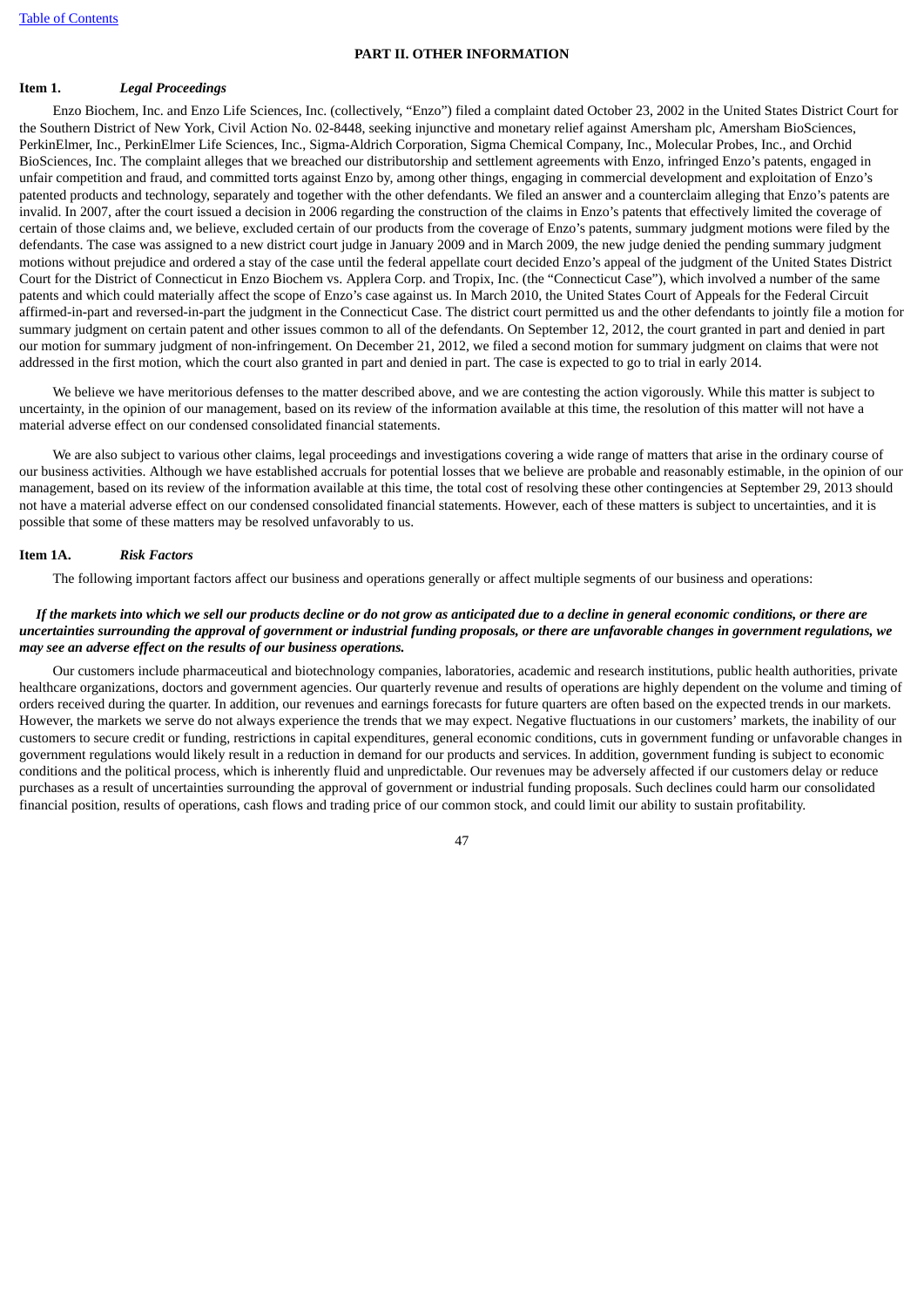# Our growth is subject to global economic and political conditions, and operational disruptions at our facilities.

Our business is affected by global economic conditions and the state of the financial markets, particularly as the United States and other countries balance concerns around debt, inflation, growth and budget allocations in their policy initiatives. There can be no assurance that global economic conditions and financial markets will not worsen and that we will not experience any adverse effects that may be material to our consolidated cash flows, results of operations, financial position or our ability to access capital, such as the adverse effects resulting from a prolonged shutdown in government operations both in the United States and internationally. Our business is also affected by local economic environments, including inflation, recession, financial liquidity and currency volatility or devaluation. Political changes, some of which may be disruptive, could interfere with our supply chain, our customers and all of our activities in a particular location.

While we take precautions to prevent production or service interruptions at our global facilities, a major earthquake, fire, flood, power loss or other catastrophic event that results in the destruction or delay of any of our critical business operations could result in our incurring significant liability to customers or other third parties, cause significant reputational damage or have a material adverse effect on our business, operating results or financial condition.

Certain of these risks can be hedged to a limited degree using financial instruments, or other measures, and some of these risks are insurable, but any such mitigation efforts are costly and may not always be fully successful. Our ability to engage in such mitigation efforts has decreased or become even more costly as a result of recent market developments.

# If we do not introduce new products in a timely manner, we may lose market share and be unable to achieve revenue growth targets.

We sell many of our products in industries characterized by rapid technological change, frequent new product and service introductions, and evolving customer needs and industry standards. Many of the businesses competing with us in these industries have significant financial and other resources to invest in new technologies, substantial intellectual property portfolios, substantial experience in new product development, regulatory expertise, manufacturing capabilities, and established distribution channels to deliver products to customers. Our products could become technologically obsolete over time, or we may invest in technology that does not lead to revenue growth or continue to sell products for which the demand from our customers is declining, in which case we may lose market share or not achieve our revenue growth targets. The success of our new product offerings will depend upon several factors, including our ability to:

- accurately anticipate customer needs,
- innovate and develop new technologies and applications,
- successfully commercialize new technologies in a timely manner,
- price our products competitively, and manufacture and deliver our products in sufficient volumes and on time, and
- differentiate our offerings from our competitors' offerings.

Many of our products are used by our customers to develop, test and manufacture their products. We must anticipate industry trends and consistently develop new products to meet our customers' expectations. In developing new products, we may be required to make significant investments before we can determine the commercial viability of the new product. If we fail to accurately foresee our customers' needs and future activities, we may invest heavily in research and development of products that do not lead to significant revenue. We may also suffer a loss in market share and potential revenue if we are unable to commercialize our technology in a timely and efficient manner.

In addition, some of our licensed technology is subject to contractual restrictions, which may limit our ability to develop or commercialize products for some applications.

# We may not be able to successfully execute acquisitions or license technologies, integrate acquired businesses or licensed technologies into our existing *businesses, make acquired businesses or licensed technologies profitable, or successfully divest businesses.*

We have in the past supplemented, and may in the future supplement, our internal growth by acquiring businesses and licensing technologies that complement or augment our existing product lines, such as our acquisition of Haoyuan in the fourth quarter of fiscal year 2012. However, we may be unable to identify or complete promising acquisitions or license transactions for many reasons, such as:

- competition among buyers and licensees,
- the high valuations of businesses and technologies,
- the need for regulatory and other approval, and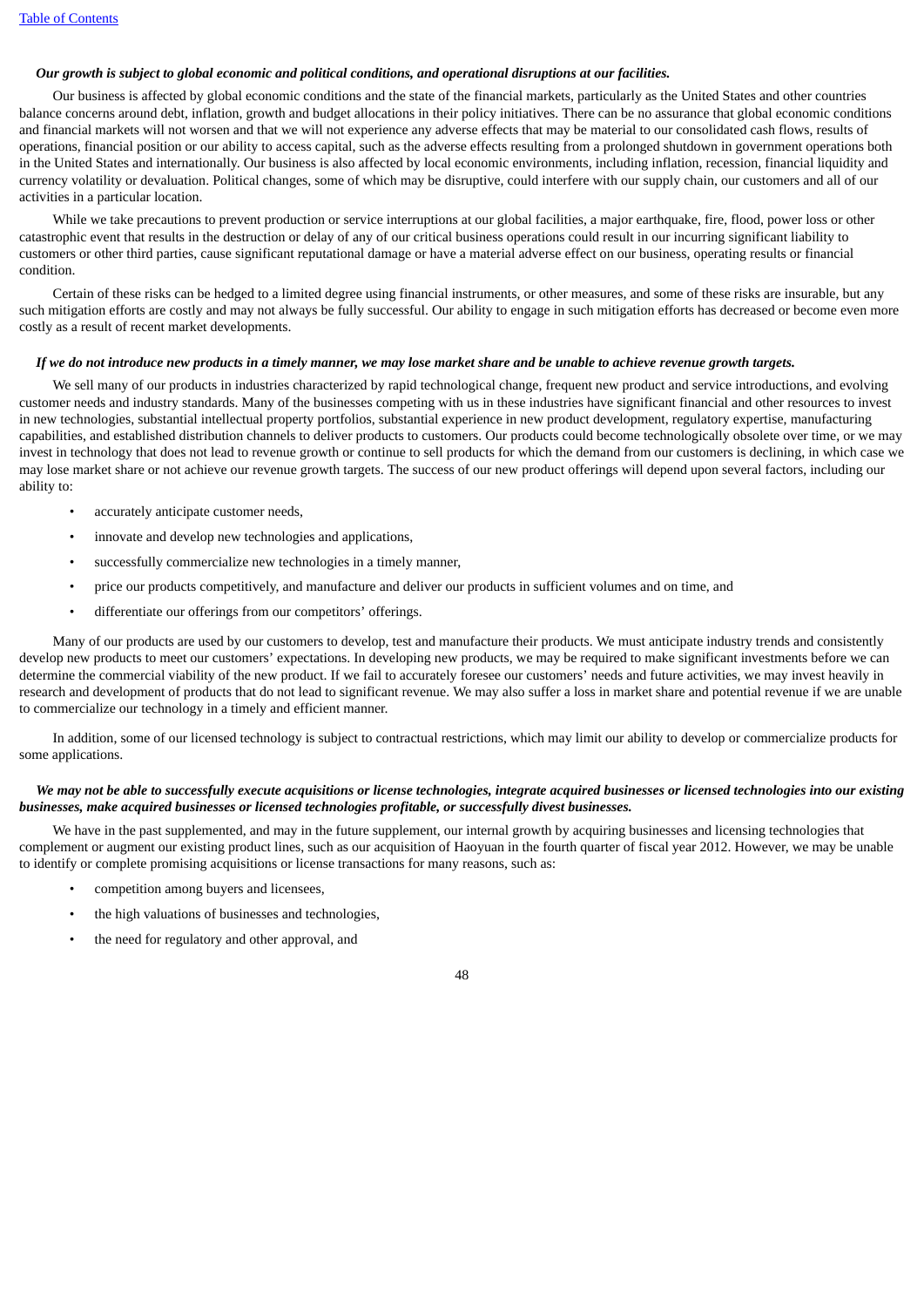our inability to raise capital to fund these acquisitions.

Some of the businesses we acquire may be unprofitable or marginally profitable, or may increase the variability of our revenue recognition. Accordingly, the earnings or losses of acquired businesses may dilute our earnings. For these acquired businesses to achieve acceptable levels of profitability, we would have to improve their management, operations, products and market penetration. We may not be successful in this regard and may encounter other difficulties in integrating acquired businesses into our existing operations, such as incompatible management, information or other systems, cultural differences, loss of key personnel, unforeseen regulatory requirements, previously undisclosed liabilities or difficulties in predicting financial results. Additionally, if we are not successful in selling businesses we seek to divest, the activity of such businesses may dilute our earnings and we may not be able to achieve the expected benefits of such divestitures. As a result, our financial results may differ from our forecasts or the expectations of the investment community in a given quarter or over the long term.

To finance our acquisitions, we may have to raise additional funds, either through public or private financings. We may be unable to obtain such funds or may be able to do so only on terms unacceptable to us. We may also incur expenses related to completing acquisitions or licensing technologies, or in evaluating potential acquisitions or technologies, which may adversely impact our profitability.

#### *We may not be successful in adequately protecting our intellectual property.*

Patent and trade secret protection is important to us because developing new products, processes and technologies gives us a competitive advantage, although it is time-consuming and expensive. We own many United States and foreign patents and intend to apply for additional patents. Patent applications we file, however, may not result in issued patents or, if they do, the claims allowed in the patents may be narrower than what is needed to protect fully our products, processes and technologies. The expiration of our previously issued patents may cause us to lose a competitive advantage in certain of the products and services we provide. Similarly, applications to register our trademarks may not be granted in all countries in which they are filed. For our intellectual property that is protected by keeping it secret, such as trade secrets and know-how, we may not use adequate measures to protect this intellectual property.

Third parties may also challenge the validity of our issued patents, may circumvent or "design around" our patents and patent applications, or may claim that our products, processes or technologies infringe their patents. In addition, third parties may assert that our product names infringe their trademarks. We may incur significant expense in legal proceedings to protect our intellectual property against infringement by third parties or to defend against claims of infringement by third parties. Claims by third parties in pending or future lawsuits could result in awards of substantial damages against us or court orders that could effectively prevent us from manufacturing, using, importing or selling our products in the United States or other countries.

# If we are unable to renew our licenses or otherwise lose our licensed rights, we may have to stop selling products or we may lose competitive *advantage.*

We may not be able to renew our existing licenses, or licenses we may obtain in the future, on terms acceptable to us, or at all. If we lose the rights to a patented or other proprietary technology, we may need to stop selling products incorporating that technology and possibly other products, redesign our products or lose a competitive advantage. Potential competitors could in-license technologies that we fail to license and potentially erode our market share.

Our licenses typically subject us to various economic and commercialization obligations. If we fail to comply with these obligations, we could lose important rights under a license, such as the right to exclusivity in a market. In some cases, we could lose all rights under the license. In addition, rights granted under the license could be lost for reasons out of our control. For example, the licensor could lose patent protection for a number of reasons, including invalidity of the licensed patent, or a third-party could obtain a patent that curtails our freedom to operate under one or more licenses.

#### *If we do not compete effectively, our business will be harmed.*

We encounter aggressive competition from numerous competitors in many areas of our business. We may not be able to compete effectively with all of these competitors. To remain competitive, we must develop new products and periodically enhance our existing products. We anticipate that we may also have to adjust the prices of many of our products to stay competitive. In addition, new competitors, technologies or market trends may emerge to threaten or reduce the value of entire product lines.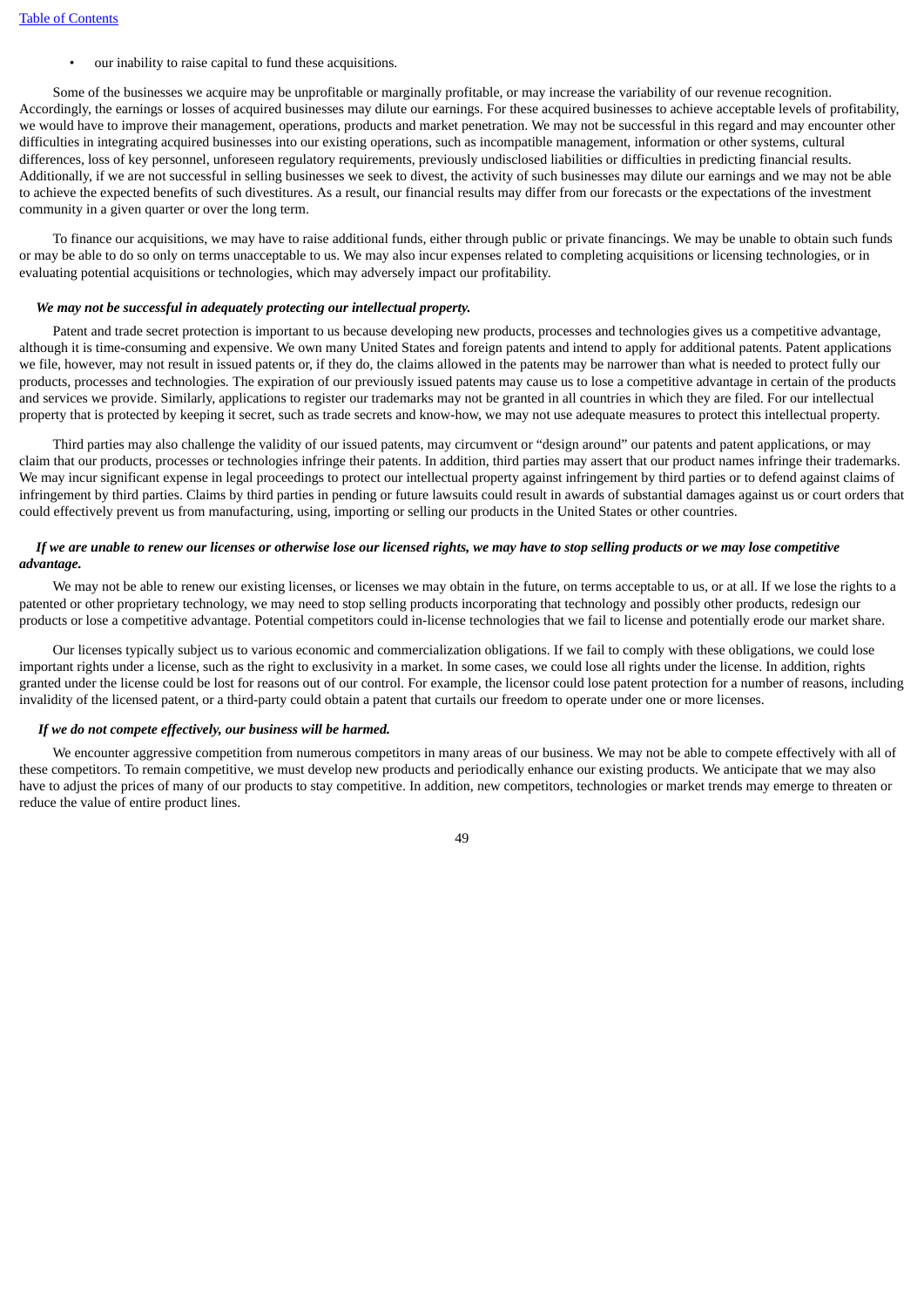# Our quarterly operating results could be subject to significant fluctuation, and we may not be able to adjust our operations to effectively address changes we do not anticipate, which could increase the volatility of our stock price and potentially cause losses to our shareholders.

Given the nature of the markets in which we participate, we cannot reliably predict future revenue and profitability. Changes in competitive, market and economic conditions may require us to adjust our operations, and we may not be able to make those adjustments or make them quickly enough to adapt to changing conditions. A high proportion of our costs are fixed, due in part to our research and development and manufacturing costs. As a result, small declines in sales could disproportionately affect our operating results in a quarter. Factors that may affect our quarterly operating results include:

- demand for and market acceptance of our products,
- competitive pressures resulting in lower selling prices,
- changes in the level of economic activity in regions in which we do business,
- changes in general economic conditions or government funding,
- settlements of income tax audits,
- expenses incurred in connection with claims related to environmental conditions at locations where we conduct or formerly conducted operations,
- differing tax laws and changes in those laws, or changes in the countries in which we are subject to taxation,
- changes in our effective tax rate,
- changes in industries, such as pharmaceutical and biomedical,
- changes in the portions of our revenue represented by our various products and customers,
- our ability to introduce new products,
- our competitors' announcement or introduction of new products, services or technological innovations,
- costs of raw materials, energy or supplies,
- changes in healthcare or other reimbursement rates paid by government agencies and other third parties for certain of our products and services,
- our ability to execute ongoing productivity initiatives,
- changes in the volume or timing of product orders,
- fluctuation in the expense related to the mark-to-market adjustment on postretirement benefit plans, and
- changes in assumptions used to determine contingent consideration in acquisitions.

# A significant disruption in third-party package delivery and import/export services, or significant increases in prices for those services, could interfere *with our ability to ship products, increase our costs and lower our profitability.*

We ship a significant portion of our products to our customers through independent package delivery and import/export companies, including UPS and Federal Express in the United States; TNT, UPS and DHL in Europe; and UPS in Asia. We also ship our products through other carriers, including national trucking firms, overnight carrier services and the United States Postal Service. If one or more of the package delivery or import/export providers experiences a significant disruption in services or institutes a significant price increase, we may have to seek alternative providers and the delivery of our products could be prevented or delayed. Such events could cause us to incur increased shipping costs that could not be passed on to our customers, negatively impacting our profitability and our relationships with certain of our customers.

# Disruptions in the supply of raw materials, certain key components and other goods from our limited or single source suppliers could have an adverse *effect on the results of our business operations, and could damage our relationships with customers.*

The production of our products requires a wide variety of raw materials, key components and other goods that are generally available from alternate sources of supply. However, certain critical raw materials, key components and other goods required for the production and sale of some of our principal products are available from limited or single sources of supply. We generally have multi-year contracts with no minimum purchase requirements with these suppliers, but those contracts may not fully protect us from a failure by certain suppliers to supply critical materials or from the delays inherent in being required to change suppliers and, in some cases, validate new raw materials. Such raw materials, key components and other goods can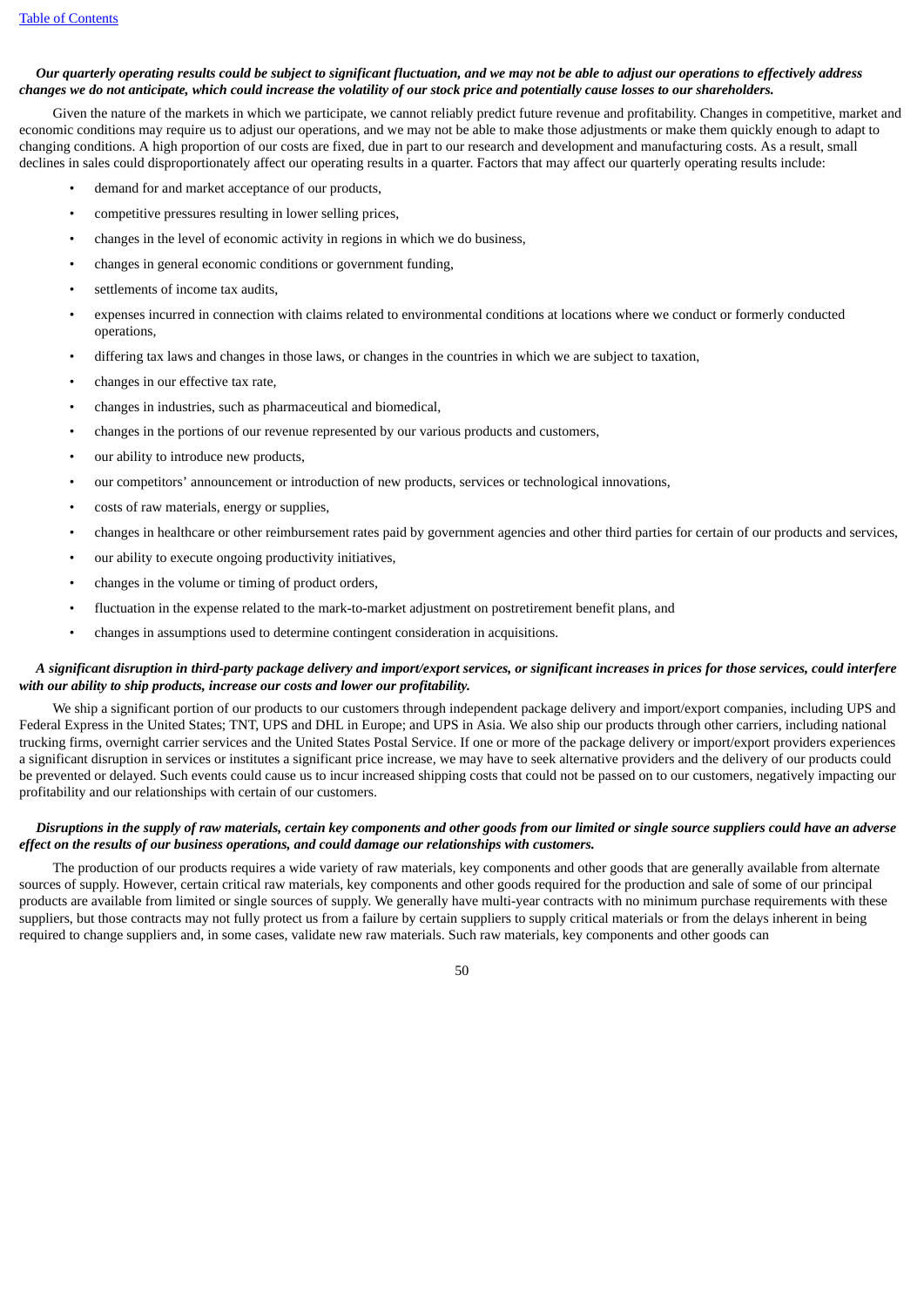usually be obtained from alternative sources with the potential for an increase in price, decline in quality or delay in delivery. A prolonged inability to obtain certain raw materials, key components or other goods is possible and could have an adverse effect on our business operations, and could damage our relationships with customers.

We are subject to the rules of the Securities and Exchange Commission requiring disclosure as to whether certain materials known as conflict minerals (tantalum, tin, gold and tungsten), which may be contained in our products are mined from the Democratic Republic of the Congo and adjoining countries. As a result of these rules, we may incur additional costs in complying with the disclosure requirements and in satisfying those customers who require that the components used in our products be certified as conflict-free, and the potential lack of availability of these materials at competitive prices could increase our production costs.

#### The manufacture and sale of products and services may expose us to product liability claims for which we could have substantial liability.

We face an inherent business risk of exposure to product liability claims if our products, services or product candidates are alleged or found to have caused injury, damage or loss. We may in the future be unable to obtain insurance with adequate levels of coverage for potential liability on acceptable terms or claims of this nature may be excluded from coverage under the terms of any insurance policy that we can obtain. If we are unable to obtain such insurance or the amounts of any claims successfully brought against us substantially exceed our coverage, then our business could be adversely impacted.

# If we fail to maintain satisfactory compliance with the regulations of the United States Food and Drug Administration and other governmental agencies in the United States and abroad, we may be forced to recall products and cease their manufacture and distribution, and we could be subject to *civil, criminal or monetary penalties.*

Our operations are subject to regulation by different state and federal government agencies in the United States and other countries, as well as to the standards established by international standards bodies. If we fail to comply with those regulations or standards, we could be subject to fines, penalties, criminal prosecution or other sanctions. Some of the products produced by our Human Health segment are subject to regulation by the United States Food and Drug Administration and similar foreign and domestic agencies. These regulations govern a wide variety of product activities, from design and development to labeling, manufacturing, promotion, sales and distribution. If we fail to comply with those regulations or standards, we may have to recall products, cease their manufacture and distribution, and may be subject to fines or criminal prosecution.

We are also subject to a variety of laws, regulations and standards that govern, among other things, the importation and exportation of products, the handling, transportation and manufacture of toxic or hazardous substances, and our business practices in the United States and abroad such as anti-bribery, anti-corruption and competition laws. This requires that we devote substantial resources to maintaining our compliance with those laws, regulations and standards. A failure to do so could result in the imposition of civil, criminal or monetary penalties having a material adverse effect on our operations.

#### *Changes in governmental regulations may reduce demand for our products or increase our expenses.*

We compete in markets in which we or our customers must comply with federal, state, local and foreign regulations, such as environmental, health and safety, and food and drug regulations. We develop, configure and market our products to meet customer needs created by these regulations. Any significant change in these regulations could reduce demand for our products or increase our costs of producing these products.

# The healthcare industry is highly regulated and if we fail to comply with its extensive system of laws and regulations, we could suffer fines and penalties or be required to make significant changes to our operations which could have a significant adverse effect on the results of our business *operations.*

The healthcare industry, including the genetic screening market, is subject to extensive and frequently changing international and United States federal, state and local laws and regulations. In addition, legislative provisions relating to healthcare fraud and abuse, patient privacy violations and misconduct involving government insurance programs provide federal enforcement personnel with substantial powers and remedies to pursue suspected violations. We believe that our business will continue to be subject to increasing regulation as the federal government continues to strengthen its position on healthcare matters, the scope and effect of which we cannot predict. If we fail to comply with applicable laws and regulations, we could suffer civil and criminal damages, fines and penalties, exclusion from participation in governmental healthcare programs, and the loss of various licenses, certificates and authorizations necessary to operate our business, as well as incur liabilities from third-party claims, all of which could have a significant adverse effect on our business.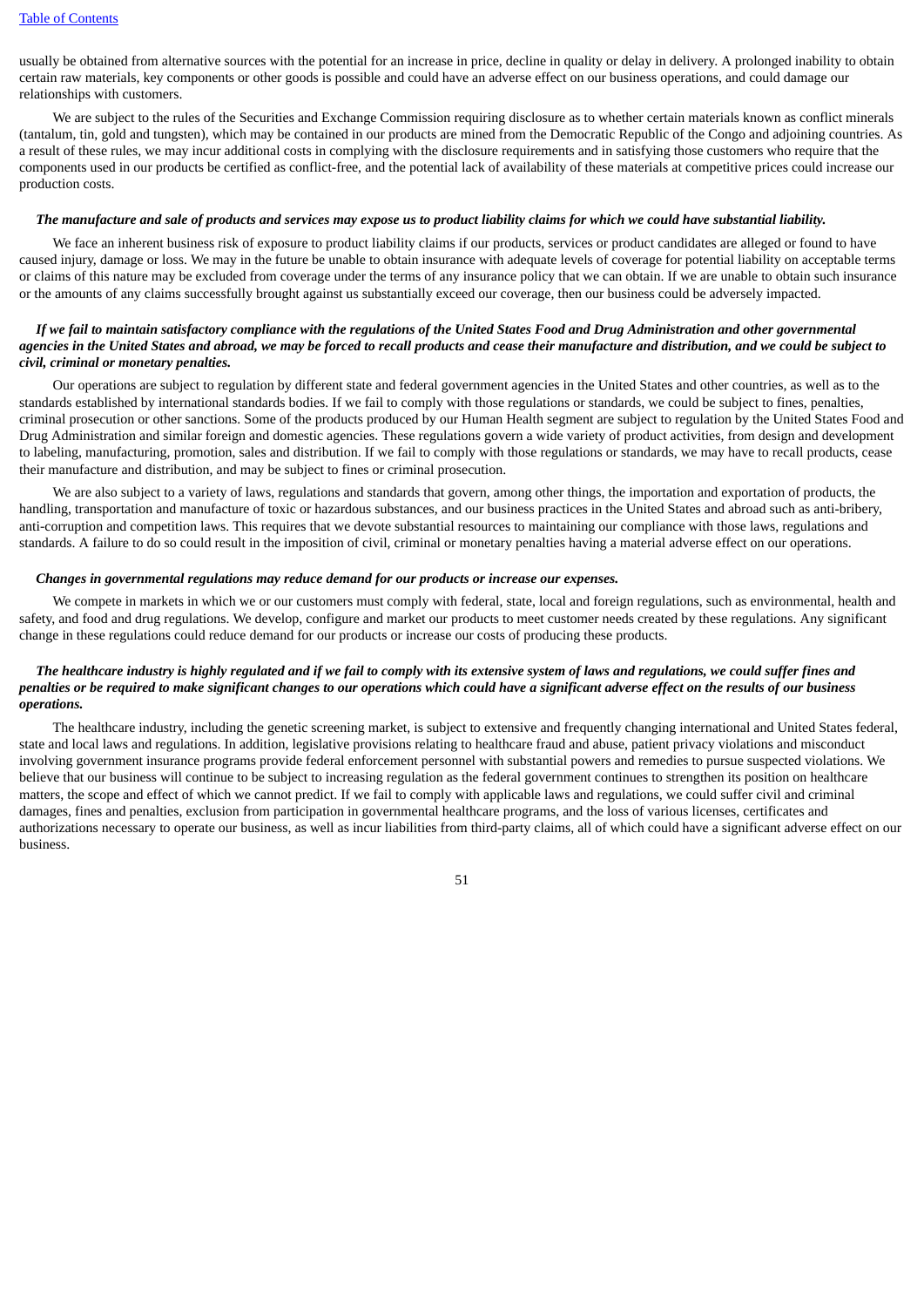# Economic, political and other risks associated with foreign operations could adversely affect our international sales and profitability.

Because we sell our products worldwide, our businesses are subject to risks associated with doing business internationally. Our sales originating outside the United States represented the majority of our total revenue in nine months ended September 29, 2013. We anticipate that sales from international operations will continue to represent a substantial portion of our total revenue. In addition, many of our manufacturing facilities, employees and suppliers are located outside the United States. Accordingly, our future results of operations could be harmed by a variety of factors, including:

- changes in foreign currency exchange rates,
- changes in a country's or region's political or economic conditions, particularly in developing or emerging markets,
- longer payment cycles of foreign customers and timing of collections in foreign jurisdictions,
- trade protection measures and import or export licensing requirements,
- differing tax laws and changes in those laws, or changes in the countries in which we are subject to tax,
- adverse income tax audit settlements or loss of previously negotiated tax incentives,
- differing business practices associated with foreign operations,
- difficulty in transferring cash between international operations and the United States,
- difficulty in staffing and managing widespread operations,
- differing labor laws and changes in those laws,
- differing protection of intellectual property and changes in that protection,
- increasing global enforcement of anti-bribery and anti-corruption laws, and
- differing regulatory requirements and changes in those requirements.

## If we do not retain our key personnel, our ability to execute our business strategy will be limited.

Our success depends to a significant extent upon the continued service of our executive officers and key management and technical personnel, particularly our experienced engineers and scientists, and on our ability to continue to attract, retain, and motivate qualified personnel. The competition for these employees is intense. The loss of the services of key personnel could have a material adverse effect on our operating results. In addition, there could be a material adverse effect on us should the turnover rates for key personnel increase significantly or if we are unable to continue to attract qualified personnel. We do not maintain any key person life insurance policies on any of our officers or employees.

Our success also depends on our ability to execute leadership succession plans. The inability to successfully transition key management roles could have a material adverse effect on our operating results.

# If we experience a significant disruption in, or breach in security of, our information technology systems, or if we fail to implement new systems, *software and technologies successfully, our business could be adversely affected.*

We rely on several centralized information technology systems throughout our company to provide products and services, keep financial records, process orders, manage inventory, process shipments to customers and operate other critical functions. Our information technology systems may be susceptible to damage, disruptions or shutdowns due to power outages, hardware failures, computer viruses, attacks by computer hackers, telecommunication failures, user errors, catastrophes or other unforeseen events. If we were to experience a prolonged system disruption in the information technology systems that involve our interactions with customers or suppliers, it could result in the loss of sales and customers and significant incremental costs, which could adversely affect our business. In addition, security breaches of our information technology systems could result in the misappropriation or unauthorized disclosure of confidential information belonging to us or to our employees, partners, customers or suppliers, which could result in our suffering significant financial or reputational damage.

# We have a substantial amount of outstanding debt, which could impact our ability to obtain future financing and limit our ability to make other *expenditures in the conduct of our business.*

Our debt level and related debt service obligations could have negative consequences, including:

• requiring us to dedicate significant cash flow from operations to the payment of principal and interest on our debt, which reduces the funds we have available for other purposes, such as acquisitions and stock repurchases;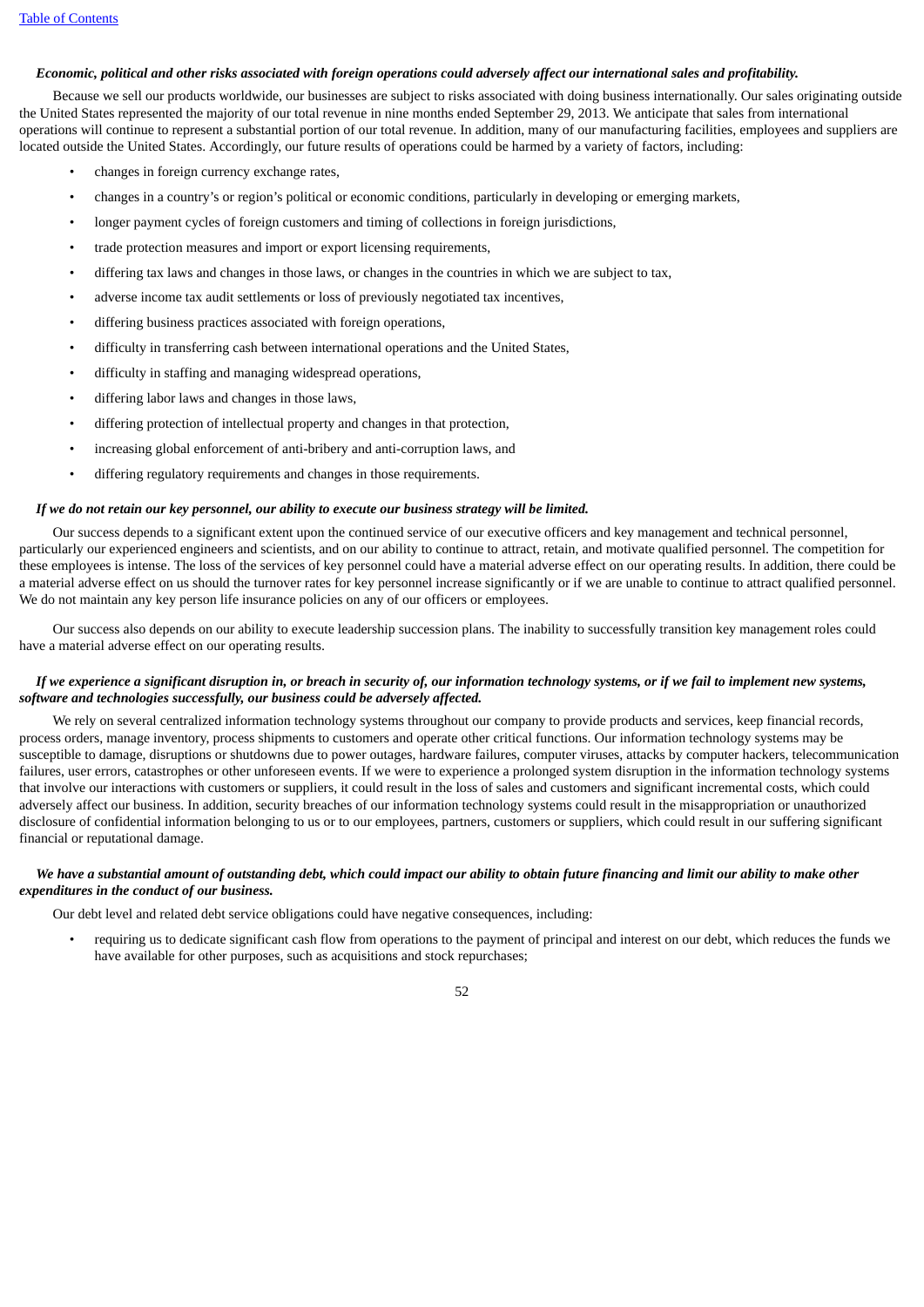- reducing our flexibility in planning for or reacting to changes in our business and market conditions; and
- exposing us to interest rate risk since a portion of our debt obligations are at variable rates.

In addition, we may incur additional indebtedness in the future to meet future financing needs. If we add new debt, the risks described above could increase.

# Restrictions in our senior unsecured revolving credit facility and other debt instruments may limit our activities.

Our senior unsecured revolving credit facility, our 2015 Notes and our 2021 Notes include restrictive covenants that limit our ability to engage in activities that could otherwise benefit our company. These include restrictions on our ability and the ability of our subsidiaries to:

- pay dividends on, redeem or repurchase our capital stock,
- sell assets.
- incur obligations that restrict our subsidiaries' ability to make dividend or other payments to us,
- guarantee or secure indebtedness,
- enter into transactions with affiliates, and
- consolidate, merge or transfer all, or substantially all, of our assets and the assets of our subsidiaries on a consolidated basis.

We are also required to meet specified financial ratios under the terms of certain of our existing debt instruments. Our ability to comply with these financial restrictions and covenants is dependent on our future performance, which is subject to prevailing economic conditions and other factors, including factors that are beyond our control, such as foreign exchange rates, interest rates, changes in technology and changes in the level of competition. In addition, if we are unable to maintain our investment grade credit rating, our borrowing costs would increase and we would be subject to different and potentially more restrictive financial covenants under some of our existing debt instruments.

Any future indebtedness that we incur may include similar or more restrictive covenants. Our failure to comply with any of the restrictions in our senior unsecured revolving credit facility, our 2015 Notes, our 2021 Notes or any future indebtedness may result in an event of default under those debt instruments, which could permit acceleration of the debt under those debt instruments, and require us to prepay that debt before its scheduled due date under certain circumstances.

# Our results of operations will be adversely affected if we fail to realize the full value of our intangible assets.

As of September 29, 2013, our total assets included \$2.6 billion of net intangible assets. Net intangible assets consist principally of goodwill associated with acquisitions and costs associated with securing patent rights, trademark rights, core technology and technology licenses, net of accumulated amortization. We test certain of these items—specifically all of those that are considered "non-amortizing"—at least annually for potential impairment by comparing the carrying value to the fair market value of the reporting unit to which they are assigned. All of our amortizing intangible assets are also evaluated for impairment should events occur that call into question the value of the intangible assets.

Adverse changes in our business, adverse changes in the assumptions used to determine the fair value of our reporting units, or the failure to grow our Human Health and Environmental Health segments may result in impairment of our intangible assets, which could adversely affect our results of operations.

# *Our share price will fluctuate.*

Over the last several quarters, stock markets in general and our common stock in particular have experienced significant price and volume volatility. Both the market price and the daily trading volume of our common stock may continue to be subject to significant fluctuations due not only to general stock market conditions but also to a change in sentiment in the market regarding our operations and business prospects. In addition to the risk factors discussed above, the price and volume volatility of our common stock may be affected by:

- operating results that vary from the expectations of securities analysts and investors,
- the financial performance of the major end markets that we target,
- the operating and securities price performance of companies that investors consider to be comparable to us,
- announcements of strategic developments, acquisitions and other material events by us or our competitors, and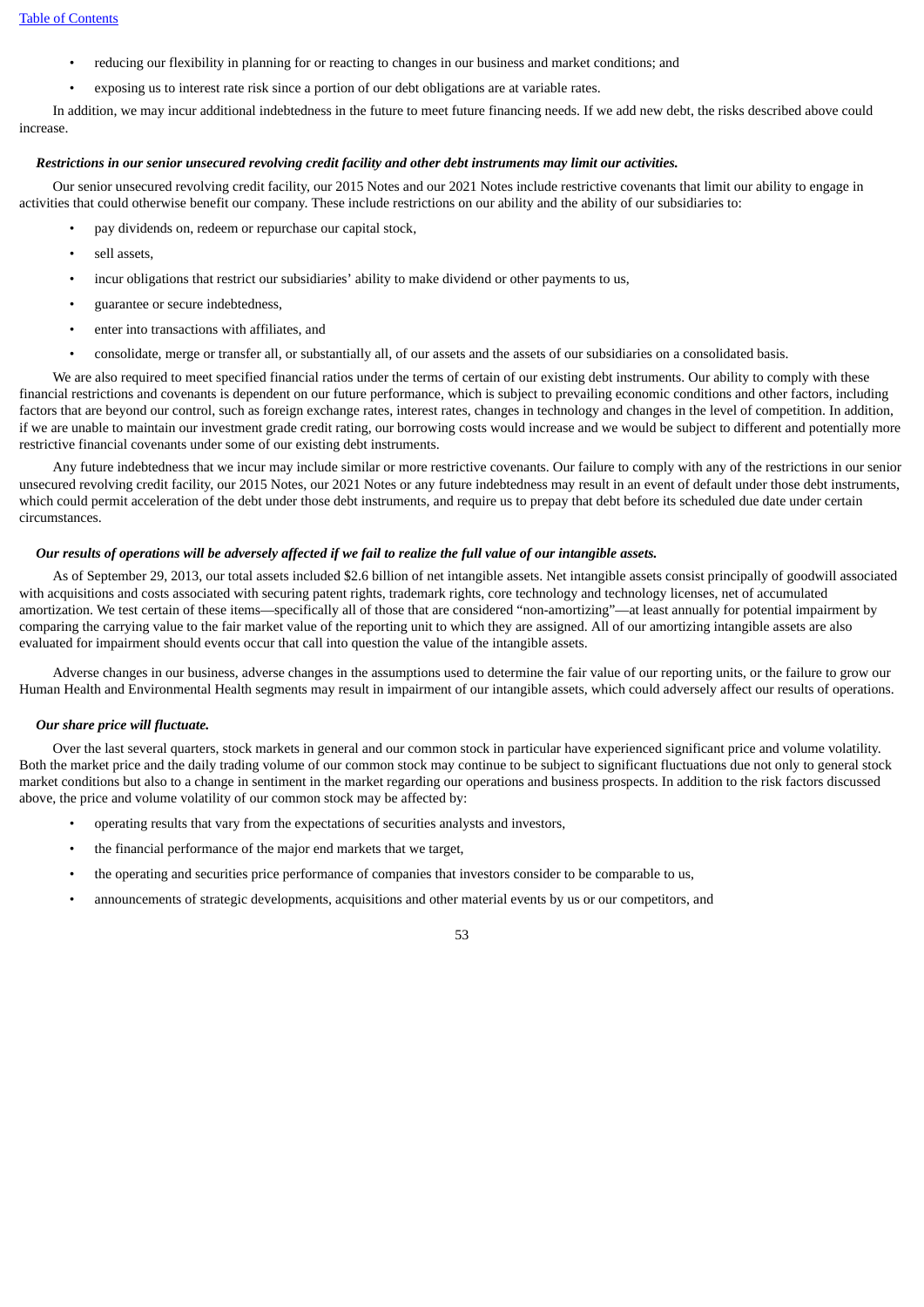• changes in global financial markets and global economies and general market conditions, such as interest or foreign exchange rates, commodity and equity prices and the value of financial assets.

# *Dividends on our common stock could be reduced or eliminated in the future.*

On July 26, 2013, we announced that our Board had declared a quarterly dividend of \$0.07 per share for the third quarter of fiscal year 2013 that will be payable in November 2013. On October 24, 2013, we announced that our Board had declared a quarterly dividend of \$0.07 per share for the fourth quarter of fiscal year 2013 that will be payable in February 2014. In the future, our Board may determine to reduce or eliminate our common stock dividend in order to fund investments for growth, repurchase shares or conserve capital resources.

# <span id="page-53-0"></span>**Item 2.** *Unregistered Sales of Equity Securities and Use of Proceeds*

# **Stock Repurchase Program**

\_\_\_\_\_\_\_\_\_\_\_\_\_\_\_\_\_\_\_\_

The following table provides information with respect to the shares of common stock repurchased by us for the periods indicated.

|                                               | <b>Issuer Repurchases of Equity Securities</b>      |      |                                                                                                                                                                       |  |                                                                                                                 |
|-----------------------------------------------|-----------------------------------------------------|------|-----------------------------------------------------------------------------------------------------------------------------------------------------------------------|--|-----------------------------------------------------------------------------------------------------------------|
| Period                                        | <b>Total Number</b><br>of Shares<br>Purchased(1)(2) |      | <b>Total Number of</b><br><b>Shares Purchased as</b><br><b>Part of Publicly</b><br><b>Average Price</b><br><b>Paid Per</b><br>Announced Plans or<br>Share<br>Programs |  | <b>Maximum Number of</b><br><b>Shares that May Yet</b><br><b>Be Purchased</b><br>Under the Plans or<br>Programs |
| July 1, 2013—July 28, 2013                    | 4,733                                               |      | 33.21                                                                                                                                                                 |  | 2,400,000                                                                                                       |
| July 29, 2013—August 25, 2013                 | 816                                                 | - \$ | 37.25                                                                                                                                                                 |  | 2,400,000                                                                                                       |
| August 26, 2013-September 29, 2013            | 120                                                 | S    | 37.69                                                                                                                                                                 |  | 2,400,000                                                                                                       |
| Activity for quarter ended September 29, 2013 | 5,669                                               | S    | 33.89                                                                                                                                                                 |  | 2,400,000                                                                                                       |

(1) On October 24, 2012, our Board authorized us to repurchase up to 6.0 million shares of common stock under a stock repurchase program (the "Repurchase Program"). The Repurchase Program will expire on October 24, 2014 unless terminated earlier by our Board, and may be suspended or discontinued at any time. During the third quarter of fiscal year 2013, we did not repurchase any shares of common stock in the open market under the Repurchase Program. As of September 29, 2013, 2.4 million shares of our common stock remained available for repurchase from the 6.0 million shares authorized by our Board under the Repurchase Program.

(2) Our Board has authorized us to repurchase shares of common stock to satisfy minimum statutory tax withholding obligations in connection with the vesting of restricted stock awards and restricted stock unit awards granted pursuant to our equity incentive plans. During the third quarter of fiscal year 2013, we repurchased 5,669 shares of common stock for this purpose. The repurchased shares have been reflected as additional authorized but unissued shares with the payments reflected in common stock and capital in excess of par value.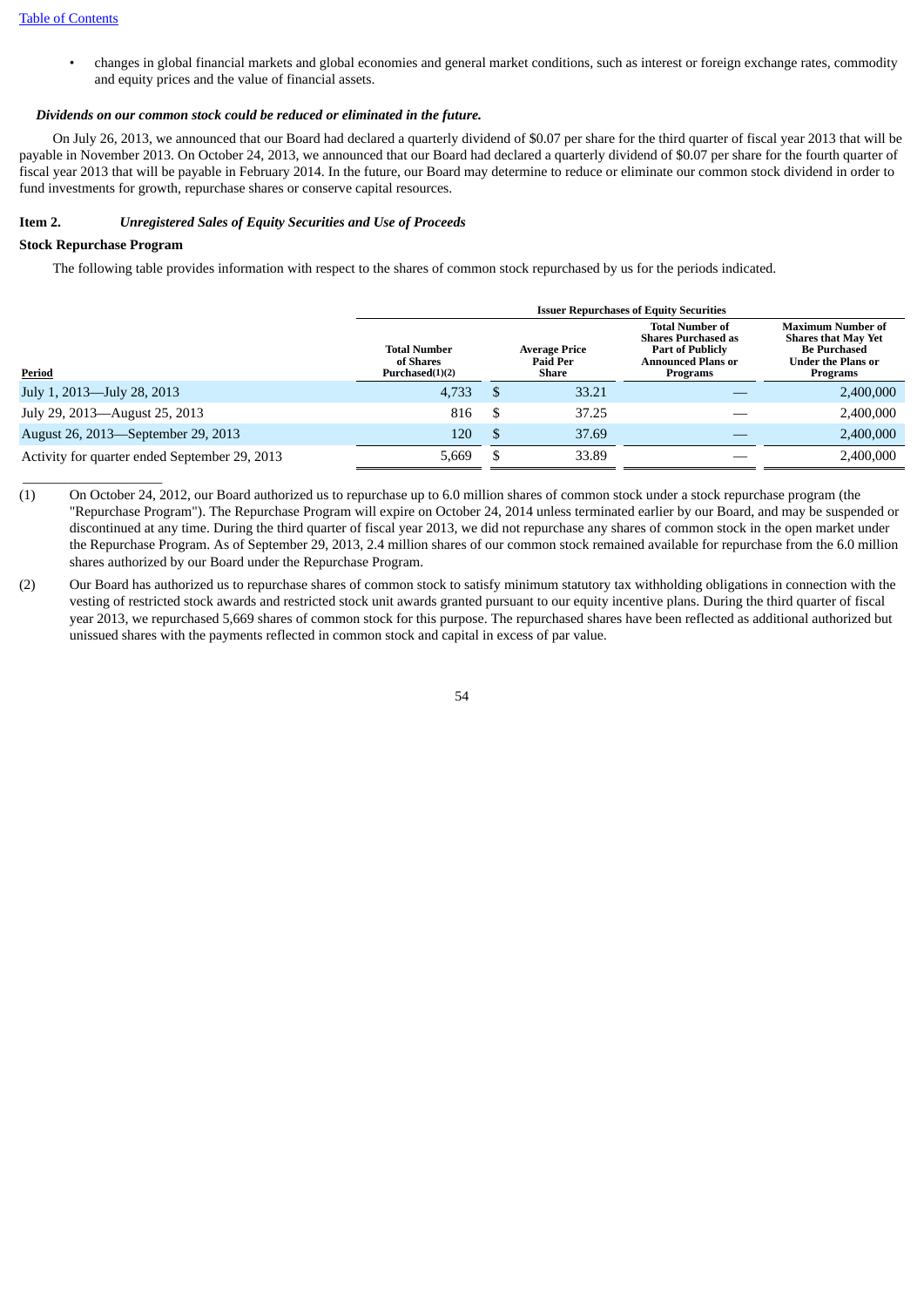<span id="page-54-0"></span>

| Item 6.           | <b>Exhibits</b>                                                                                                                                                                                                                                                    |
|-------------------|--------------------------------------------------------------------------------------------------------------------------------------------------------------------------------------------------------------------------------------------------------------------|
| Exhibit<br>Number | <b>Exhibit Name</b>                                                                                                                                                                                                                                                |
| 10.1              | Purchase and Sale Agreement dated July 18, 2013 between PerkinElmer Health Sciences, Inc. and Senior Housing Properties Trust<br>filed as Exhibit 10.1 to the registrant's current report on Form 8-K filed on July 22, 2013 and incorporated herein by reference. |
| 31.1              | Certification of Chief Executive Officer pursuant to Rule 13a-14(a), as adopted pursuant to Section 302 of the Sarbanes-Oxley Act of<br>2002.                                                                                                                      |
| 31.2              | Certification of Chief Financial Officer pursuant to Rule 13a-14(a), as adopted pursuant to Section 302 of the Sarbanes-Oxley Act of<br>2002.                                                                                                                      |
| 32.1              | Certification of Chief Executive Officer and Chief Financial Officer pursuant to 18 U.S.C. Section 1350, as adopted pursuant to<br>Section 906 of the Sarbanes-Oxley Act of 2002.                                                                                  |
| 101.INS           | <b>XBRL Instance Document.</b>                                                                                                                                                                                                                                     |
| 101.SCH           | XBRL Taxonomy Extension Schema Document.                                                                                                                                                                                                                           |
| 101.CAL           | XBRL Taxonomy Extension Calculation Linkbase Document.                                                                                                                                                                                                             |
| 101.DEF           | XBRL Taxonomy Extension Definition Linkbase Document.                                                                                                                                                                                                              |
| 101.LAB           | XBRL Taxonomy Extension Labels Linkbase Document.                                                                                                                                                                                                                  |
| 101.PRE           | XBRL Taxonomy Extension Presentation Linkbase Document.                                                                                                                                                                                                            |
|                   | Attached as Exhibit 101 to this report are the following formatted in XBRL (Extensible Business Reporting Language):                                                                                                                                               |

<span id="page-54-1"></span>(i) Condensed Consolidated Statements of Operations for the three and nine months ended September 29, 2013 and September 30, 2012, (ii) Condensed Consolidated Statements of Comprehensive Income for the three and nine months ended September 29, 2013 and September 30, 2012, (iii) Condensed Consolidated Balance Sheets at September 29, 2013 and December 30, 2012, (iv) Condensed Consolidated Statement of Cash Flows for the nine months ended September 29, 2013 and September 30, 2012, and (v) Notes to Condensed Consolidated Financial Statements.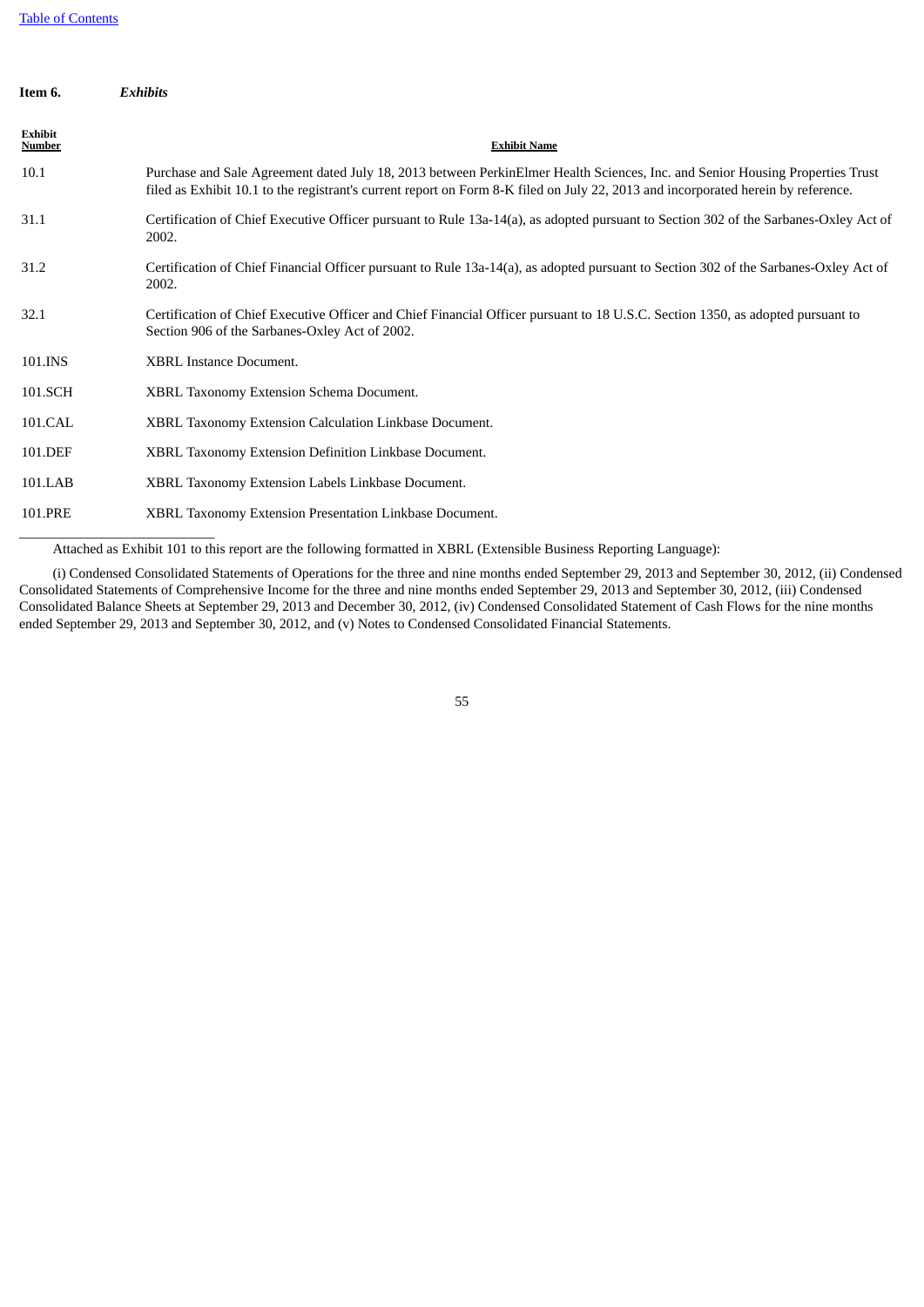# **SIGNATURES**

Pursuant to the requirements of the Securities Exchange Act of 1934, the registrant has duly caused this report to be signed on its behalf by the undersigned thereunto duly authorized.

PERKINELMER, INC.

November 5, 2013 By: /s/ FRANK A. WILSON

**Frank A. Wilson Senior Vice President and Chief Financial Officer (Principal Financial Officer)**

PERKINELMER, INC.

<span id="page-55-0"></span>November 5, 2013 **By:** *By: Islamic By: Islamic By: Islamic By: Islamic By: Islamic By: Islamic By: Islamic By: Islamic By: Islamic By: Islamic By: Islamic By: Islamic By: Islamic By: Islamic By* 

**Andrew Okun Vice President and Chief Accounting Officer (Principal Accounting Officer)**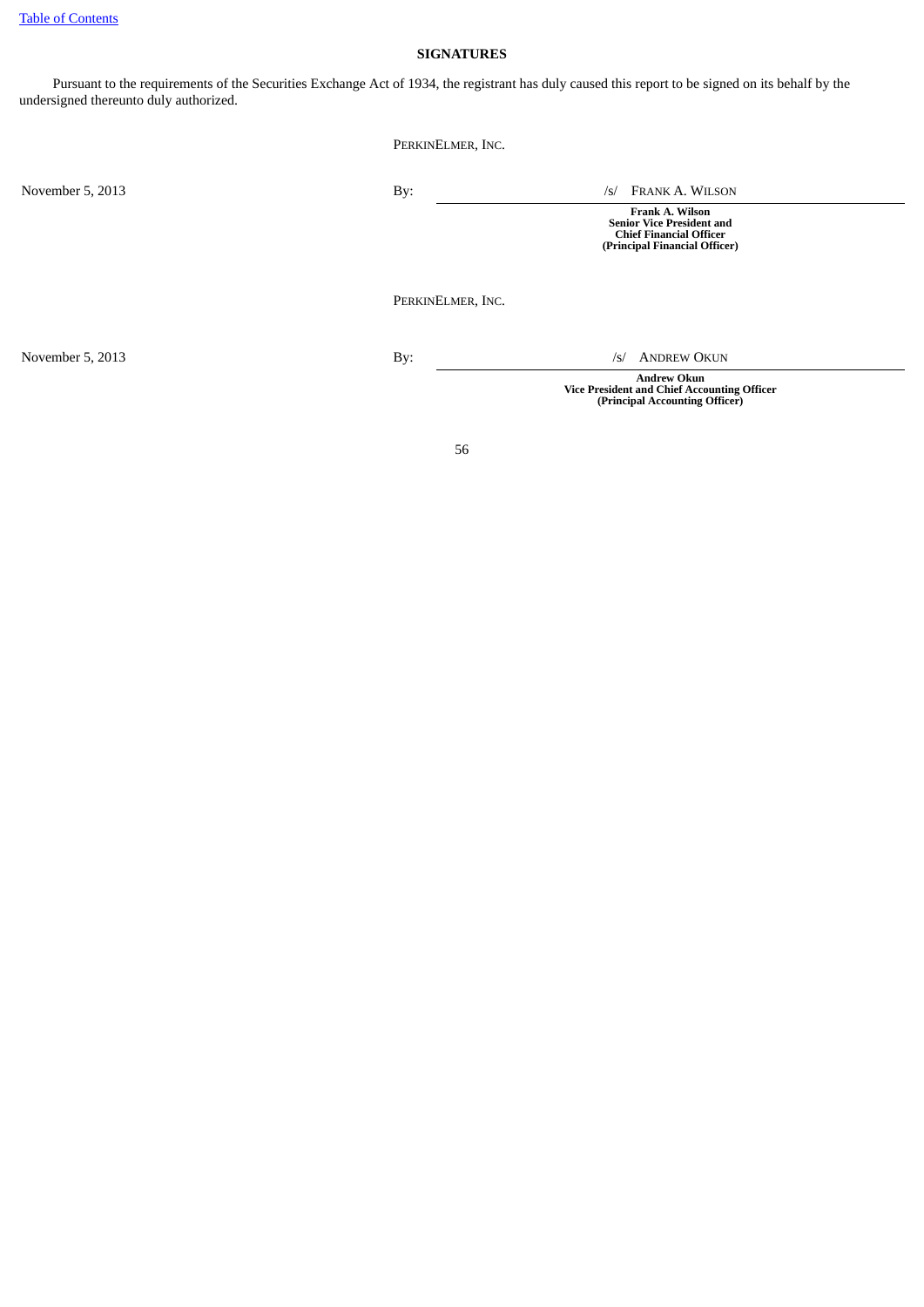\_\_\_\_\_\_\_\_\_\_\_\_\_\_\_\_\_\_\_\_\_\_\_\_\_\_\_\_

# **EXHIBIT INDEX**

| <b>Exhibit</b><br>Number | <b>Exhibit Name</b>                                                                                                                                                                                                                                                |
|--------------------------|--------------------------------------------------------------------------------------------------------------------------------------------------------------------------------------------------------------------------------------------------------------------|
| 10.1                     | Purchase and Sale Agreement dated July 18, 2013 between PerkinElmer Health Sciences, Inc. and Senior Housing Properties Trust<br>filed as Exhibit 10.1 to the registrant's current report on Form 8-K filed on July 22, 2013 and incorporated herein by reference. |
| 31.1                     | Certification of Chief Executive Officer pursuant to Rule 13a-14(a), as adopted pursuant to Section 302 of the Sarbanes-Oxley Act of<br>2002.                                                                                                                      |
| 31.2                     | Certification of Chief Financial Officer pursuant to Rule 13a-14(a), as adopted pursuant to Section 302 of the Sarbanes-Oxley Act of<br>2002.                                                                                                                      |
| 32.1                     | Certification of Chief Executive Officer and Chief Financial Officer pursuant to 18 U.S.C. Section 1350, as adopted pursuant to<br>Section 906 of the Sarbanes-Oxley Act of 2002.                                                                                  |
| 101.INS                  | XBRL Instance Document.                                                                                                                                                                                                                                            |
| 101.SCH                  | XBRL Taxonomy Extension Schema Document.                                                                                                                                                                                                                           |
| 101.CAL                  | XBRL Taxonomy Extension Calculation Linkbase Document.                                                                                                                                                                                                             |
| 101.DEF                  | XBRL Taxonomy Extension Definition Linkbase Document.                                                                                                                                                                                                              |
| 101.LAB                  | XBRL Taxonomy Extension Labels Linkbase Document.                                                                                                                                                                                                                  |
| 101.PRE                  | XBRL Taxonomy Extension Presentation Linkbase Document.                                                                                                                                                                                                            |

Attached as Exhibit 101 to this report are the following formatted in XBRL (Extensible Business Reporting Language):

(i) Condensed Consolidated Statements of Operations for the three and nine months ended September 29, 2013 and September 30, 2012, (ii) Condensed Consolidated Statements of Comprehensive Income for the three and nine months ended September 29, 2013 and September 30, 2012, (iii) Condensed Consolidated Balance Sheets at September 29, 2013 and December 30, 2012, (iv) Condensed Consolidated Statement of Cash Flows for the nine months ended September 29, 2013 and September 30, 2012, and (v) Notes to Condensed Consolidated Financial Statements.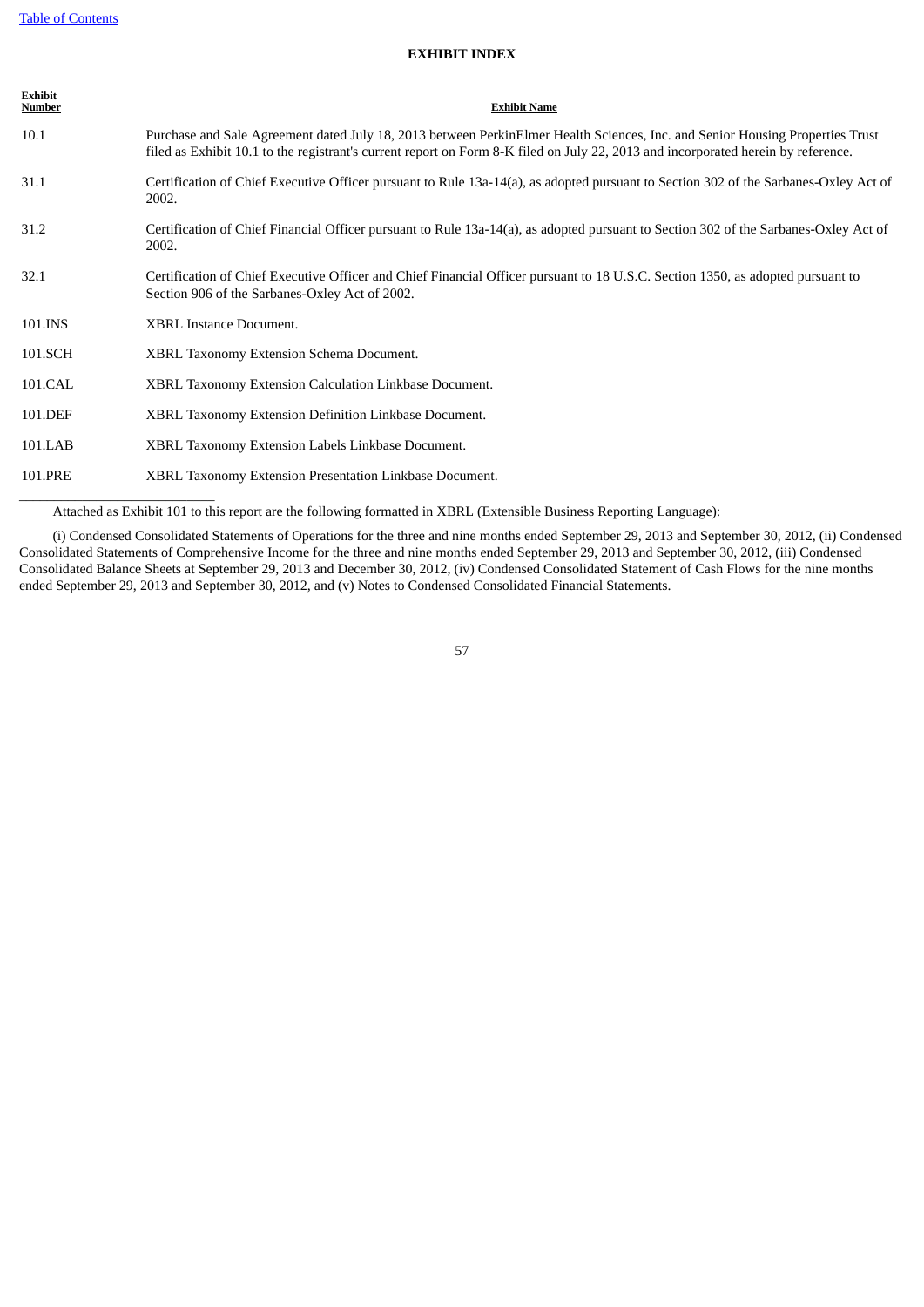## **CERTIFICATION**

I, Robert F. Friel, certify that:

- 1. I have reviewed this Quarterly Report on Form 10-Q of PerkinElmer, Inc.;
- 2. Based on my knowledge, this report does not contain any untrue statement of a material fact or omit to state a material fact necessary to make the statements made, in light of the circumstances under which such statements were made, not misleading with respect to the period covered by this report;
- 3. Based on my knowledge, the financial statements, and other financial information included in this report, fairly present in all material respects the financial condition, results of operations and cash flows of the registrant as of, and for, the periods presented in this report;
- 4. The registrant's other certifying officer and I are responsible for establishing and maintaining disclosure controls and procedures (as defined in Exchange Act Rules 13a-15(e) and 15d-15(e)) and internal control over financial reporting (as defined in Exchange Act Rules 13a-15(f) and 15d-15(f)) for the registrant and have:
	- a) Designed such disclosure controls and procedures, or caused such disclosure controls and procedures to be designed under our supervision, to ensure that material information relating to the registrant, including its consolidated subsidiaries, is made known to us by others within those entities, particularly during the period in which this report is being prepared;
	- b) Designed such internal control over financial reporting, or caused such internal control over financial reporting to be designed under our supervision, to provide reasonable assurance regarding the reliability of financial reporting and the preparation of financial statements for external purposes in accordance with generally accepted accounting principles;
	- c) Evaluated the effectiveness of the registrant's disclosure controls and procedures and presented in this report our conclusions about the effectiveness of the disclosure controls and procedures, as of the end of the period covered by this report based on such evaluation; and
	- d) Disclosed in this report any change in the registrant's internal control over financial reporting that occurred during the registrant's most recent fiscal quarter (the registrant's fourth fiscal quarter in the case of an annual report) that has materially affected, or is reasonably likely to materially affect, the registrant's internal control over financial reporting; and
- 5. The registrant's other certifying officer and I have disclosed, based on our most recent evaluation of internal control over financial reporting, to the registrant's auditors and the audit committee of the registrant's board of directors (or persons performing the equivalent functions):
	- a) All significant deficiencies and material weaknesses in the design or operation of internal control over financial reporting which are reasonably likely to adversely affect the registrant's ability to record, process, summarize and report financial information; and
	- b) Any fraud, whether or not material, that involves management or other employees who have a significant role in the registrant's internal control over financial reporting.

Date: November 5, 2013 *Date:* November 5, 2013

**Robert F. Friel Chairman, Chief Executive Officer and President**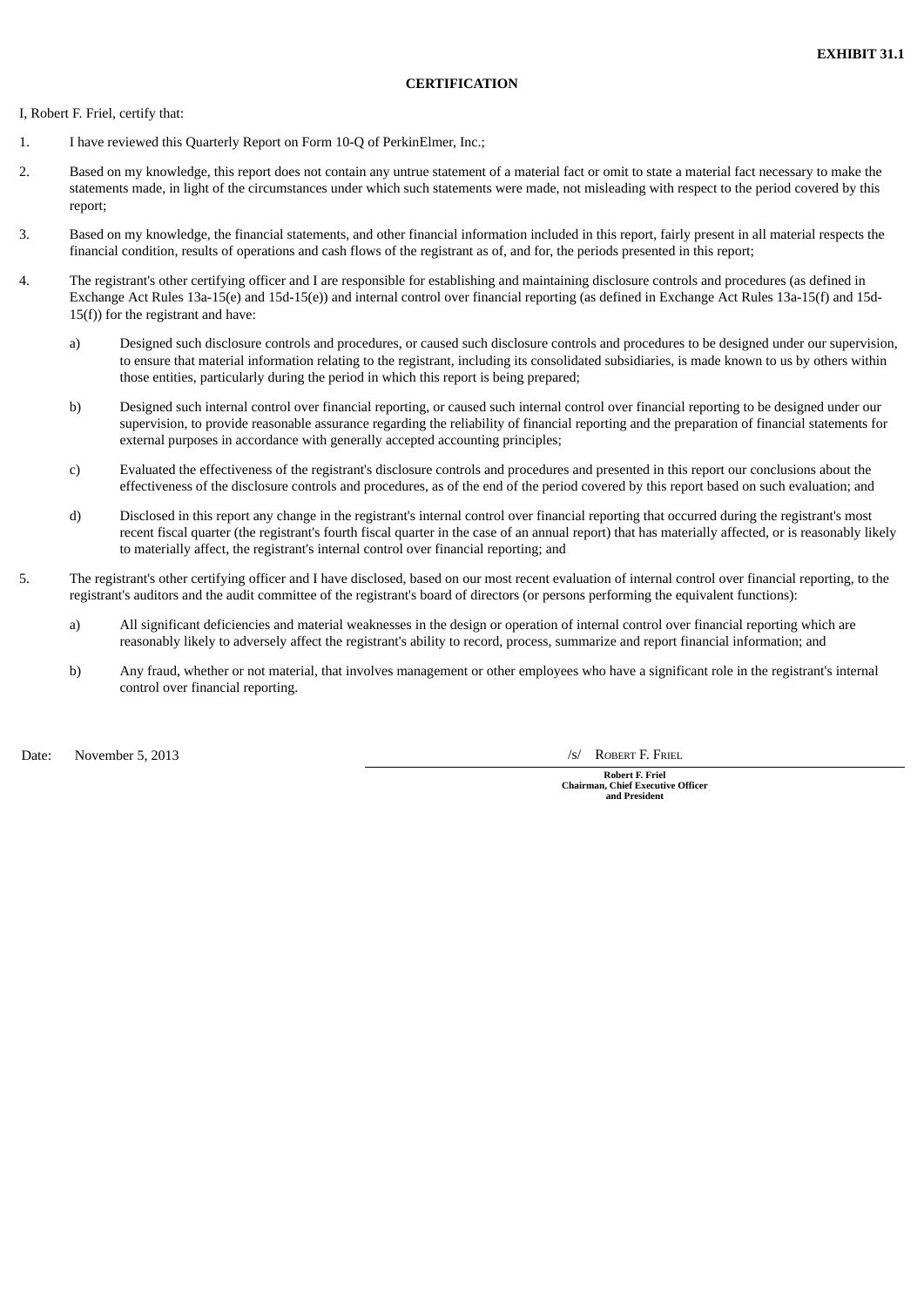## **CERTIFICATION**

I, Frank A. Wilson, certify that:

- 1. I have reviewed this Quarterly Report on Form 10-Q of PerkinElmer, Inc.;
- 2. Based on my knowledge, this report does not contain any untrue statement of a material fact or omit to state a material fact necessary to make the statements made, in light of the circumstances under which such statements were made, not misleading with respect to the period covered by this report;
- 3. Based on my knowledge, the financial statements, and other financial information included in this report, fairly present in all material respects the financial condition, results of operations and cash flows of the registrant as of, and for, the periods presented in this report;
- 4. The registrant's other certifying officer and I are responsible for establishing and maintaining disclosure controls and procedures (as defined in Exchange Act Rules 13a-15(e) and 15d-15(e)) and internal control over financial reporting (as defined in Exchange Act Rules 13a-15(f) and 15d-15(f)) for the registrant and have:
	- a) Designed such disclosure controls and procedures, or caused such disclosure controls and procedures to be designed under our supervision, to ensure that material information relating to the registrant, including its consolidated subsidiaries, is made known to us by others within those entities, particularly during the period in which this report is being prepared;
	- b) Designed such internal control over financial reporting, or caused such internal control over financial reporting to be designed under our supervision, to provide reasonable assurance regarding the reliability of financial reporting and the preparation of financial statements for external purposes in accordance with generally accepted accounting principles;
	- c) Evaluated the effectiveness of the registrant's disclosure controls and procedures and presented in this report our conclusions about the effectiveness of the disclosure controls and procedures, as of the end of the period covered by this report based on such evaluation; and
	- d) Disclosed in this report any change in the registrant's internal control over financial reporting that occurred during the registrant's most recent fiscal quarter (the registrant's fourth fiscal quarter in the case of an annual report) that has materially affected, or is reasonably likely to materially affect, the registrant's internal control over financial reporting; and
- 5. The registrant's other certifying officer and I have disclosed, based on our most recent evaluation of internal control over financial reporting, to the registrant's auditors and the audit committee of the registrant's board of directors (or persons performing the equivalent functions):
	- a) All significant deficiencies and material weaknesses in the design or operation of internal control over financial reporting which are reasonably likely to adversely affect the registrant's ability to record, process, summarize and report financial information; and
	- b) Any fraud, whether or not material, that involves management or other employees who have a significant role in the registrant's internal control over financial reporting.

Date: November 5, 2013 **Date:** November 5, 2013

**Frank A. Wilson Senior Vice President and Chief Financial Officer**